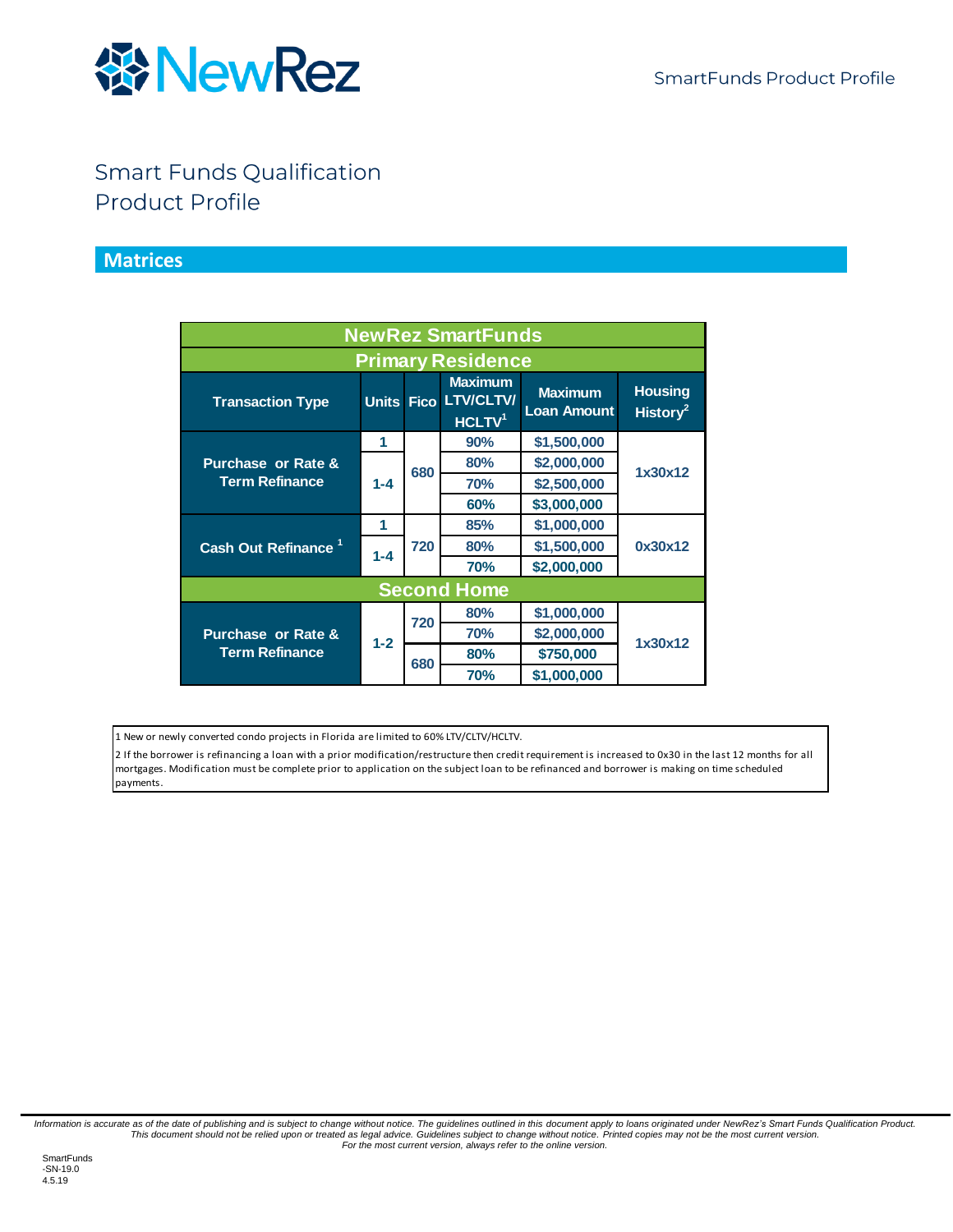### **线NewRez**

#### **[Section 1: Program Summary](#page-3-0)** [1.1 Program Summary](#page-3-1) [1.2 Underwriting](#page-3-2) [1.3 Required Documentation](#page-3-3) [1.4 Ability to Repay and Qualified Mortgage Rule](#page-3-4) [1.5 Points and Fees](#page-3-5) **[Section 2: Eligibility](#page-3-6)** [2.1 Minimum Loan Amount](#page-3-7) [2.2 Eligible Terms and Programs](#page-3-8) [2.3 ARM Features](#page-3-9) [2.4 Assumable](#page-4-0) [2.5 Convertible](#page-4-1) [2.6 Eligible Transactions](#page-4-2) [2.7 Interest Only](#page-4-3) [2.8 Purchases](#page-4-4) [2.9 Refinances \(General\)](#page-4-5) [2.10 Rate & Term Refinances](#page-4-6) [2.11 Cash-out Refinances \(including Debt Consolidation\)](#page-5-0) [2.12 Texas 50\(a\)\(6\) Program Summary](#page-5-1) [Texas 50\(a\)\(6\) Special Considerations](#page-5-2) [Texas 50\(a\)\(6\) Fee Caps](#page-6-0) [Texas 50\(a\)\(6\) Attorney Review](#page-6-1) [Texas 50\(a\)\(6\) Ineligible Transactions](#page-6-2) [Texas 50\(a\)\(6\) Max LTV](#page-6-3) [Texas 50\(a\)\(6\) Seasoning](#page-6-4) [Texas 50\(a\)\(6\) Subordinate Financing](#page-6-5) [Texas 50\(a\)\(6\) Power of Attorney](#page-6-6) [Texas 50\(a\)\(6\) Living Trust \(Inter Vivos Revocable Trust\)](#page-6-7) [Texas 50\(a\)\(6\) Property](#page-7-0) [Texas 50\(a\)\(6\) Appraisals](#page-7-1) [2.13 Texas 50\(f\)\(2\) Loans](#page-7-2) [2.14 Continuity of Obligation](#page-8-0) [2.15 Inherited Property / Properties Awarded via Legal](#page-8-1)  [Documentation](#page-8-1) [2.16 Delayed Financing](#page-8-2) [2.17 Subordinate Financing](#page-8-3) [2.18 Land Contracts \(Installment Land Contract or](#page-9-0)  [Contract/Bond for Deed\)](#page-9-0) [2.19 Construction to Permanent Financing](#page-10-0) [2.20 Payoff Demands](#page-10-1) [2.21 Maximum # of Financed Properties](#page-10-2) [2.22 Multiple Mortgages to the Same Borrower](#page-10-3) [2.23 Ineligible Transactions](#page-11-0) **[Section 3: Borrower Eligibility](#page-11-1)** [3.1 Occupancy](#page-11-2) [3.2 Borrower Eligibility](#page-11-3)

- [3.3 First Time Homebuyers](#page-12-0)
- [3.4 Power of Attorney](#page-12-1)
- [3.5 Trusts \(1-Unit Properties Only\)](#page-13-0)
- 3.6 Non-[Arm's Length Transactions](#page-14-0)

#### [3.7 Ineligible Borrowers](#page-14-1)

#### **[Section 4: Collateral](#page-14-2)**

#### [4.1 Eligible Properties](#page-14-3)

[Mixed Use Properties](#page-15-0)

[Non-Conforming Additions/Granny or In-law](#page-15-1) 

[Suites/Accessory Units](#page-15-1)

[Multiple Dwellings on One Lot](#page-15-2)

[Maximum Acreage](#page-15-3)

#### [Properties with Oil/Gas Lease](#page-15-4)

#### [4.2 Condos](#page-16-0)

- [4.3 PUD \(Planned Urban Development\)](#page-16-1)
- [4.4 Attached SFR with No Homeowner's Association](#page-16-2)
- [4.5 Agricultural Use](#page-16-3)
- [4.6 Rural Properties](#page-16-4)
- [4.7 Leasehold Properties](#page-17-0)
- [4.8 Ineligible Property Types](#page-17-1)
- [4.9 Appraisals](#page-18-0)
- [4.10 Declining/Soft Markets](#page-19-0)
- [4.11 Property Flips/Rapid Appreciation](#page-19-1)
- [4.12 Properties Previously Listed for Sale](#page-19-2)

#### [4.13 Disaster](#page-20-0) Areas [4.14 Dampness](#page-20-1)

- [4.15 Electrical Systems](#page-20-2)
- [4.16 Foundation Settlement](#page-20-3)
- [4.17 Heating Systems](#page-20-4)
- [4.18 Sewage Disposal System](#page-20-5)
- [4.19 Water Supply](#page-20-6)
- [4.20 Hazardous Conditions](#page-21-0)
- [4.21 Pest Infestation](#page-21-1)
- [4.22 Plumbing/Plumbing Certification](#page-21-2)
- [4.23 Private Roads](#page-21-3)
- [4.24 Geographic Restrictions](#page-21-4)

#### **[Section 5: Income & Employment](#page-21-5)**

- [5.1 Employment](#page-21-6)
- [5.2 Asset Qualification](#page-21-7)
- [5.3 Residual Income \(Disposable Income\)](#page-24-0)
- [5.4 Rental Income](#page-24-1)

#### **[Section 6: Credit](#page-25-0)**

- [6.1 Credit](#page-25-1) [Minimum Credit Standards](#page-25-2)
	-
	- [Determining the Borrower's Score](#page-26-0) [Payment Histories](#page-26-1)
- 
- [6.2 Housing History](#page-26-2)
- [6.3 Derogatory Credit](#page-26-3)
	- [Letter of Explanation](#page-27-0)
	- [Re-Establishment of Credit](#page-27-1)
	- [Lawsuits/Pending Litigation](#page-27-2)
	- [Delinquent Credit Belonging to an Ex-Spouse](#page-27-3)
	- [Judgments](#page-28-0)

Information is accurate as of the date of publishing and is subject to change without notice. The guidelines outlined in this document apply to loans originated under NewRez's Smart Funds Qualification Product. This document should not be relied upon or treated as legal advice. Guidelines subject to change without notice. Printed copies may not be the most current version.<br>For the most current version, always refer to the online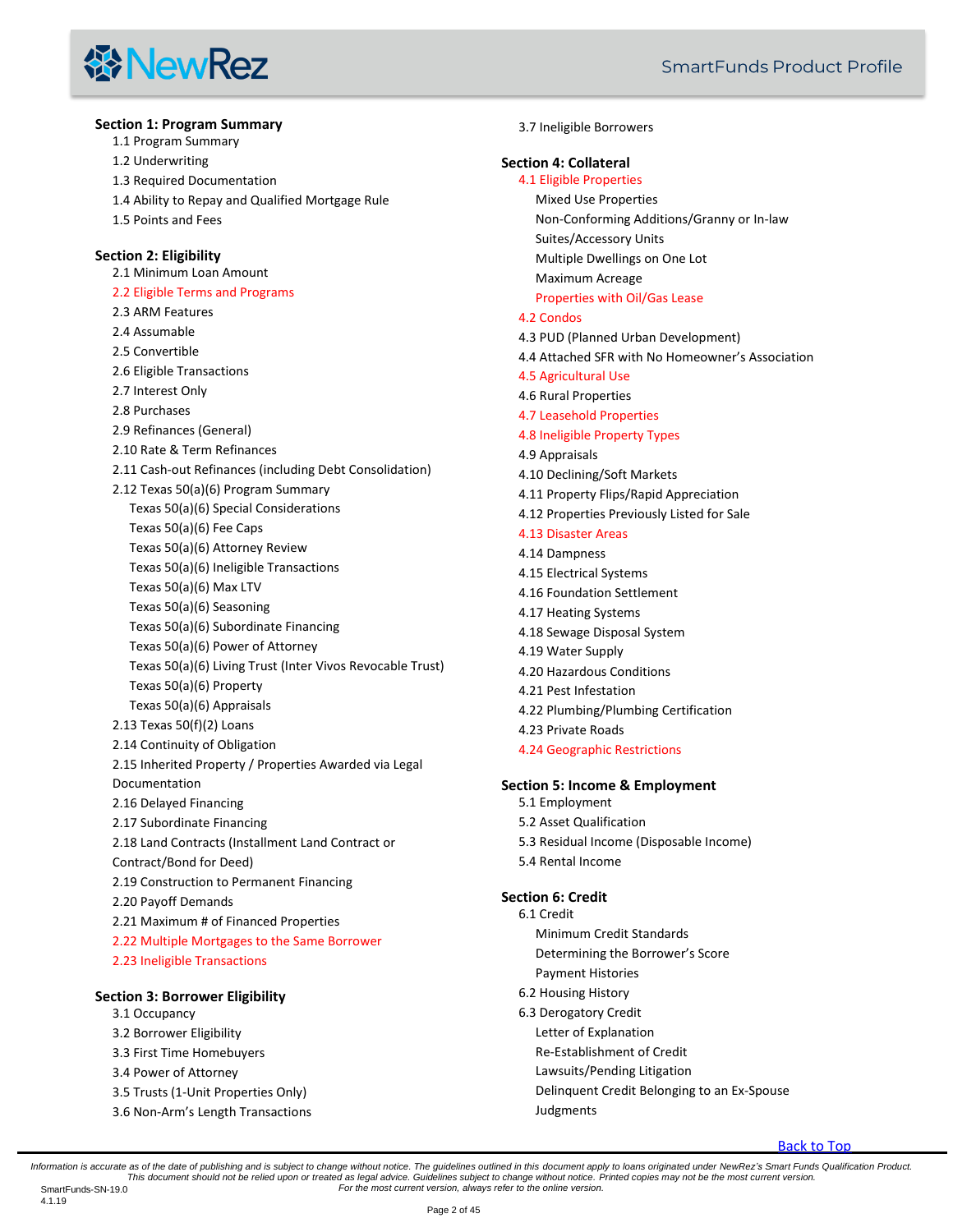# **线NewRez**

[Tax Liens/Payment Plans](#page-28-1) [Collections and Charge-Offs](#page-28-2) [6.4 Derogatory Credit Seasoning \(Waiting Periods\)](#page-28-3) [Bankruptcy, Short Sale or Deed in Lieu/Pre-Foreclosure](#page-28-4) [Foreclosure / Notice of Default \(NOD\)](#page-28-5) [Foreclosed Property Previously included in a](#page-28-6)  **[Bankruptcy](#page-28-6)** [Consumer Credit Counseling Services](#page-28-7) [Co-Signed Loans](#page-28-8) [Previously Modified Mortgages](#page-28-9) [6.5 Liabilities](#page-29-0) [30 Day Account](#page-29-1) [Alimony, Child Support, or Maintenance](#page-29-2) [Asset Secured Loans](#page-29-3) [Balloon Payment Notes](#page-29-4) [Bridge Loans](#page-29-5) [Business Debt in Borrower's Nam](#page-29-6)e [Contingent Liabilities](#page-30-0) [Co-Signed Loans](#page-30-1) [Home Equity Lines of Credit](#page-30-2) [Installment Debt](#page-30-3) [Lease Payments](#page-30-4) [Revolving Debt](#page-31-0) [Student Loans](#page-31-1) [Timeshares](#page-31-2) [6.6 Current Principal Residence Pending Sale](#page-31-3)

[6.7 Borrowers Retaining their Current Residence](#page-31-4)

#### **[Section 7: Assets](#page-32-0)**

[7.1 Assets](#page-32-1)

[7.2 Down payment, Closing Costs & Reserves](#page-32-2) [7.3 Acceptable Assets](#page-33-0) [Checking & Savings](#page-33-1) [Stocks, Stock Options, Bonds, and Mutual Funds](#page-33-2)

[Trust Accounts](#page-34-0) [Retirement Accounts](#page-34-1) [Earnest Money Deposit](#page-34-2) [Anticipated Sales Proceeds](#page-35-0) [Borrowed Funds Secured by an Asset](#page-35-1) [Credit Card Financing](#page-35-2) [Sale of Personal Assets](#page-35-3) [1031 Exchange](#page-36-0) [7.4 Unacceptable Assets](#page-36-1) [7.5 Cash Reserves](#page-36-2) [7.6 Sales & Financing Concessions](#page-37-0) [7.7 Interested Party Contribution Limits](#page-38-0) **[Section 8: Program Details](#page-38-1)** [8.1 Age of Documentation](#page-38-2) [8.2 Electronic Signatures](#page-38-3) [8.3 Escrow Holdbacks and Repair Requirements](#page-38-4) [8.4 Escrow Waivers](#page-39-0) [8.5 Exception Process](#page-39-1) [8.6 Excluded Parties Lists](#page-39-2) [8.7 Flood Insurance](#page-39-3) [8.8 Hazard Insurance](#page-40-0) [8.9 Interest Credit](#page-41-0) [8.10 Mortgagee Clause](#page-41-1) [8.11 Mortgage Insurance](#page-42-0) [8.12 Prepayment Penalty](#page-42-1) [8.13 Process to Add or Remove Borrowers](#page-42-2) [8.15 Title Insurance](#page-42-3)

**[Section 9: References](#page-43-0)**

[9.1 Disclosures](#page-44-0)

**[Section 10: Version Control](#page-44-1)**

[Back to Top](#page-0-0)

Information is accurate as of the date of publishing and is subject to change without notice. The guidelines outlined in this document apply to loans originated under NewRez's Smart Funds Qualification Product. This document should not be relied upon or treated as legal advice. Guidelines subject to change without notice. Printed copies may not be the most current version.<br>For the most current version, always refer to the online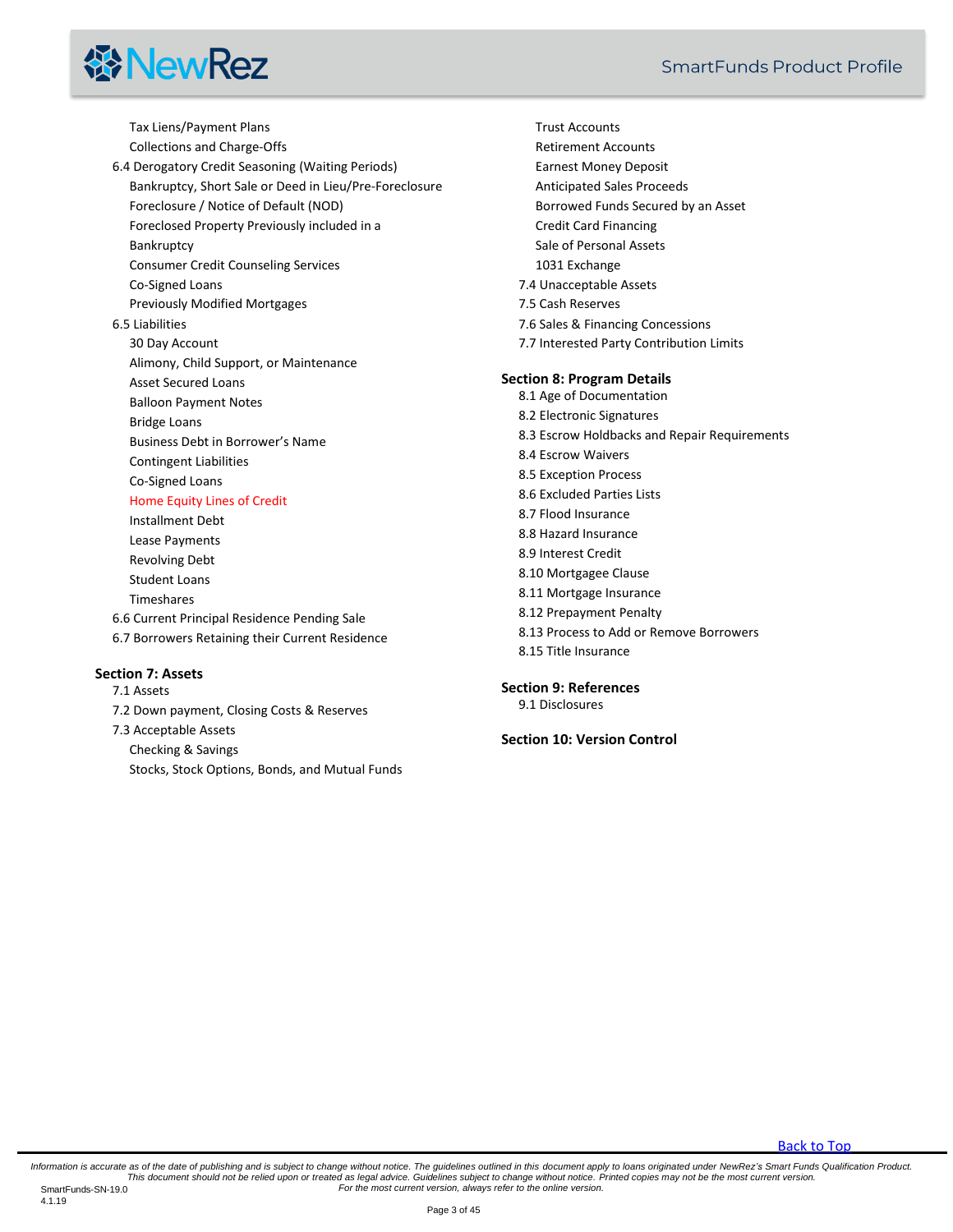<span id="page-3-9"></span><span id="page-3-8"></span><span id="page-3-7"></span><span id="page-3-6"></span><span id="page-3-5"></span><span id="page-3-4"></span><span id="page-3-3"></span><span id="page-3-2"></span><span id="page-3-1"></span><span id="page-3-0"></span>

|                                                           | <b>Section 1: Program Summary</b>                                                                                                                                                                                                                                                                                                                                                                                                                                                                                                                                                                                                                                                                                                                                                                                                                                                                                                                                                                                                                                                                                                                                                                                                            |                                                                                                                                                                                                                                                                                |  |  |
|-----------------------------------------------------------|----------------------------------------------------------------------------------------------------------------------------------------------------------------------------------------------------------------------------------------------------------------------------------------------------------------------------------------------------------------------------------------------------------------------------------------------------------------------------------------------------------------------------------------------------------------------------------------------------------------------------------------------------------------------------------------------------------------------------------------------------------------------------------------------------------------------------------------------------------------------------------------------------------------------------------------------------------------------------------------------------------------------------------------------------------------------------------------------------------------------------------------------------------------------------------------------------------------------------------------------|--------------------------------------------------------------------------------------------------------------------------------------------------------------------------------------------------------------------------------------------------------------------------------|--|--|
| 1.1 Program Summary                                       |                                                                                                                                                                                                                                                                                                                                                                                                                                                                                                                                                                                                                                                                                                                                                                                                                                                                                                                                                                                                                                                                                                                                                                                                                                              |                                                                                                                                                                                                                                                                                |  |  |
| Program Summary                                           |                                                                                                                                                                                                                                                                                                                                                                                                                                                                                                                                                                                                                                                                                                                                                                                                                                                                                                                                                                                                                                                                                                                                                                                                                                              | The Smart Funds Qualification Product is designed for strong credit quality borrowers that<br>permits the use of assets verified by asset statements to support their ability to repay for<br>qualification purposes. Employment and income are not required for this program. |  |  |
| <b>1.2 Underwriting</b>                                   |                                                                                                                                                                                                                                                                                                                                                                                                                                                                                                                                                                                                                                                                                                                                                                                                                                                                                                                                                                                                                                                                                                                                                                                                                                              |                                                                                                                                                                                                                                                                                |  |  |
| Underwriting                                              |                                                                                                                                                                                                                                                                                                                                                                                                                                                                                                                                                                                                                                                                                                                                                                                                                                                                                                                                                                                                                                                                                                                                                                                                                                              | All loans will be manually underwritten. Loans must be submitted through Loan Scorecard.                                                                                                                                                                                       |  |  |
| <b>1.3 Required Documentation</b>                         |                                                                                                                                                                                                                                                                                                                                                                                                                                                                                                                                                                                                                                                                                                                                                                                                                                                                                                                                                                                                                                                                                                                                                                                                                                              |                                                                                                                                                                                                                                                                                |  |  |
| Required<br>Documentation                                 | $\bullet$<br>٠<br>$\bullet$                                                                                                                                                                                                                                                                                                                                                                                                                                                                                                                                                                                                                                                                                                                                                                                                                                                                                                                                                                                                                                                                                                                                                                                                                  | Notice to Borrower: Ability to Repay Disclosure (Signed by Borrower)<br>Ability to Repay (ATR) Certification (Completed by Underwriter)<br>Borrower's Signed Affirmation of Information Provided to Establish Ability to Repay (ATR)                                           |  |  |
|                                                           | 1.4 Ability to Repay and Qualified Mortgage Rule                                                                                                                                                                                                                                                                                                                                                                                                                                                                                                                                                                                                                                                                                                                                                                                                                                                                                                                                                                                                                                                                                                                                                                                             |                                                                                                                                                                                                                                                                                |  |  |
| Ability to Repay and<br>Qualified Mortgage<br>Rule        | No mortgage loan may be originated under NewRez's Portfolio Programs unless the loan<br>satisfies the "Ability to Repay" provisions dictated by the CFPB in 12 CFR Part 1026.43 (also<br>known as the "Qualified Mortgage Rule"). For each loan, NewRez must make a reasonable<br>and good faith determination, based on verified and documented information, that the<br>borrower has a reasonable ability to repay the loan according to its terms. Generally, NewRez<br>will evaluate, at a minimum, the following eight factors in making this determination: (1)<br>current or reasonably expected income or assets; (2) current employment status if the<br>borrower's income from employment is used to determine repayment; (3) the monthly<br>payment on the covered transaction; (4) the monthly payment on any simultaneous loan; (5)<br>the monthly payment for mortgage-related obligations; (6) current debt obligations, alimony,<br>and child support; (7) the monthly debt-to-income ratio or residual income; and (8) credit<br>history. Loans under the Smart Funds Qualification Program are Non-Qualified mortgages and<br>must show that the borrower has sufficient residual income or assets to meet living expenses |                                                                                                                                                                                                                                                                                |  |  |
| <b>1.5 Points and Fees</b>                                |                                                                                                                                                                                                                                                                                                                                                                                                                                                                                                                                                                                                                                                                                                                                                                                                                                                                                                                                                                                                                                                                                                                                                                                                                                              | after taking into account the borrower's assets and debt obligations.                                                                                                                                                                                                          |  |  |
| Points and Fees                                           | The maximum allowable points and fees threshold is 5% unless otherwise restricted by<br>$\bullet$<br>applicable state law.<br>Fees included in the test are the same fees required to be included in the QM points and<br>$\bullet$<br>fees test.                                                                                                                                                                                                                                                                                                                                                                                                                                                                                                                                                                                                                                                                                                                                                                                                                                                                                                                                                                                            |                                                                                                                                                                                                                                                                                |  |  |
| <b>Section 2: Eligibility</b>                             |                                                                                                                                                                                                                                                                                                                                                                                                                                                                                                                                                                                                                                                                                                                                                                                                                                                                                                                                                                                                                                                                                                                                                                                                                                              |                                                                                                                                                                                                                                                                                |  |  |
| 2.1 Minimum Loan Amount                                   |                                                                                                                                                                                                                                                                                                                                                                                                                                                                                                                                                                                                                                                                                                                                                                                                                                                                                                                                                                                                                                                                                                                                                                                                                                              |                                                                                                                                                                                                                                                                                |  |  |
| Minimum Loan<br>Amount<br>2.2 Eligible Terms and Programs | Minimum loan amount is \$100,000<br>$\bullet$                                                                                                                                                                                                                                                                                                                                                                                                                                                                                                                                                                                                                                                                                                                                                                                                                                                                                                                                                                                                                                                                                                                                                                                                |                                                                                                                                                                                                                                                                                |  |  |
|                                                           |                                                                                                                                                                                                                                                                                                                                                                                                                                                                                                                                                                                                                                                                                                                                                                                                                                                                                                                                                                                                                                                                                                                                                                                                                                              |                                                                                                                                                                                                                                                                                |  |  |
| Eligible Terms and<br>Programs                            | SmartFunds 30 Yr. Fixed<br>SmartFunds 5/1 ARM<br>SmartFunds 7/1 ARM<br>SmartFunds 10/1 ARM<br>SmartFunds 10/1 ARM IO                                                                                                                                                                                                                                                                                                                                                                                                                                                                                                                                                                                                                                                                                                                                                                                                                                                                                                                                                                                                                                                                                                                         | SmartFunds 30 Yr. Fixed IO<br>SmartFunds 40 Yr. Fixed IO<br>SmartFunds 5/1 ARM IO<br>SmartFunds 7/1 ARM IO                                                                                                                                                                     |  |  |
|                                                           |                                                                                                                                                                                                                                                                                                                                                                                                                                                                                                                                                                                                                                                                                                                                                                                                                                                                                                                                                                                                                                                                                                                                                                                                                                              |                                                                                                                                                                                                                                                                                |  |  |
| 2.3 ARM Features                                          |                                                                                                                                                                                                                                                                                                                                                                                                                                                                                                                                                                                                                                                                                                                                                                                                                                                                                                                                                                                                                                                                                                                                                                                                                                              |                                                                                                                                                                                                                                                                                |  |  |
|                                                           | Interest Rate Adjustment Caps<br>Margin                                                                                                                                                                                                                                                                                                                                                                                                                                                                                                                                                                                                                                                                                                                                                                                                                                                                                                                                                                                                                                                                                                                                                                                                      | 5/1 ARM: 2-2-5<br>7/1 & 10/1 ARM: 5-2-5<br>3.75%                                                                                                                                                                                                                               |  |  |
| <b>ARM Features</b>                                       | Index                                                                                                                                                                                                                                                                                                                                                                                                                                                                                                                                                                                                                                                                                                                                                                                                                                                                                                                                                                                                                                                                                                                                                                                                                                        | 1-Year LIBOR                                                                                                                                                                                                                                                                   |  |  |
|                                                           | Index Establish Date                                                                                                                                                                                                                                                                                                                                                                                                                                                                                                                                                                                                                                                                                                                                                                                                                                                                                                                                                                                                                                                                                                                                                                                                                         | 45 days prior to the change date                                                                                                                                                                                                                                               |  |  |
|                                                           | Interest Rate Floor                                                                                                                                                                                                                                                                                                                                                                                                                                                                                                                                                                                                                                                                                                                                                                                                                                                                                                                                                                                                                                                                                                                                                                                                                          | <b>Initial Note Rate</b>                                                                                                                                                                                                                                                       |  |  |
|                                                           | <b>Conversion Option</b>                                                                                                                                                                                                                                                                                                                                                                                                                                                                                                                                                                                                                                                                                                                                                                                                                                                                                                                                                                                                                                                                                                                                                                                                                     | Not permitted                                                                                                                                                                                                                                                                  |  |  |
|                                                           | Assumption                                                                                                                                                                                                                                                                                                                                                                                                                                                                                                                                                                                                                                                                                                                                                                                                                                                                                                                                                                                                                                                                                                                                                                                                                                   | Assumable to a qualified customer after the fixed rate period.                                                                                                                                                                                                                 |  |  |
|                                                           | <b>Negative Amortization</b>                                                                                                                                                                                                                                                                                                                                                                                                                                                                                                                                                                                                                                                                                                                                                                                                                                                                                                                                                                                                                                                                                                                                                                                                                 | Not permitted                                                                                                                                                                                                                                                                  |  |  |
|                                                           | Interest Only Option                                                                                                                                                                                                                                                                                                                                                                                                                                                                                                                                                                                                                                                                                                                                                                                                                                                                                                                                                                                                                                                                                                                                                                                                                         | 10 Year IO, 20 Year Amortization (30 years for 40 Year IO)                                                                                                                                                                                                                     |  |  |
|                                                           | <b>Qualifying Payment Rate</b>                                                                                                                                                                                                                                                                                                                                                                                                                                                                                                                                                                                                                                                                                                                                                                                                                                                                                                                                                                                                                                                                                                                                                                                                               | Greater of Note Rate or Fully Indexed Rate                                                                                                                                                                                                                                     |  |  |
|                                                           |                                                                                                                                                                                                                                                                                                                                                                                                                                                                                                                                                                                                                                                                                                                                                                                                                                                                                                                                                                                                                                                                                                                                                                                                                                              |                                                                                                                                                                                                                                                                                |  |  |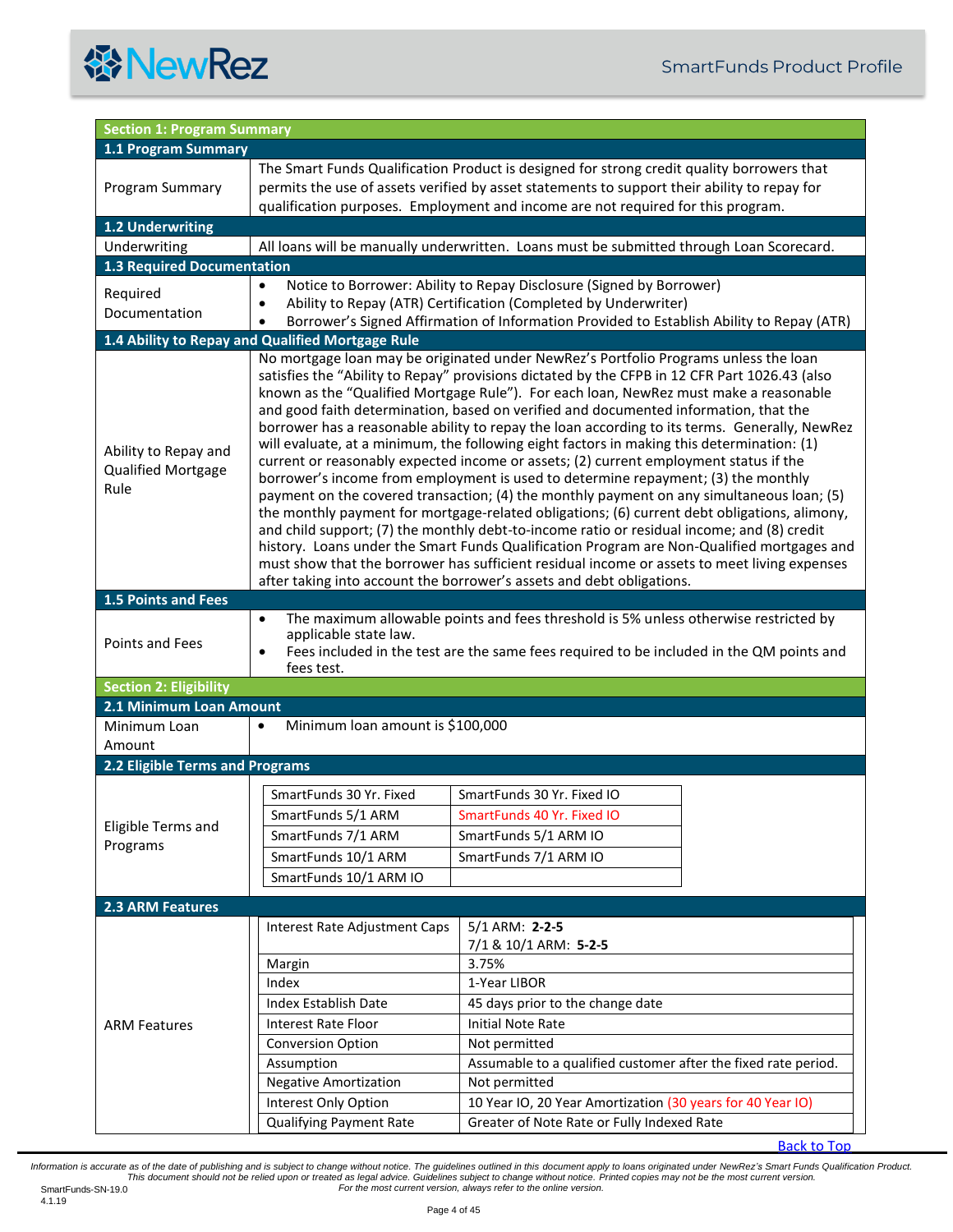<span id="page-4-6"></span><span id="page-4-5"></span><span id="page-4-4"></span><span id="page-4-3"></span><span id="page-4-2"></span><span id="page-4-1"></span><span id="page-4-0"></span>

| 2.4 Assumable                    |                                                                                                                                                                                                                                                                                                                                                                                                                                                                                                                                                                                                                                                                                                                                                                                                                                                                                                                                                                                                                                                                                                                                                                                                  |
|----------------------------------|--------------------------------------------------------------------------------------------------------------------------------------------------------------------------------------------------------------------------------------------------------------------------------------------------------------------------------------------------------------------------------------------------------------------------------------------------------------------------------------------------------------------------------------------------------------------------------------------------------------------------------------------------------------------------------------------------------------------------------------------------------------------------------------------------------------------------------------------------------------------------------------------------------------------------------------------------------------------------------------------------------------------------------------------------------------------------------------------------------------------------------------------------------------------------------------------------|
|                                  | Fixed loans are not assumable                                                                                                                                                                                                                                                                                                                                                                                                                                                                                                                                                                                                                                                                                                                                                                                                                                                                                                                                                                                                                                                                                                                                                                    |
| Assumable                        | Arms are assumable to a qualified customer after the fixed rate period<br>$\bullet$                                                                                                                                                                                                                                                                                                                                                                                                                                                                                                                                                                                                                                                                                                                                                                                                                                                                                                                                                                                                                                                                                                              |
| 2.5 Convertible                  |                                                                                                                                                                                                                                                                                                                                                                                                                                                                                                                                                                                                                                                                                                                                                                                                                                                                                                                                                                                                                                                                                                                                                                                                  |
| Convertible                      | Loans are not convertible                                                                                                                                                                                                                                                                                                                                                                                                                                                                                                                                                                                                                                                                                                                                                                                                                                                                                                                                                                                                                                                                                                                                                                        |
| <b>2.6 Eligible Transactions</b> |                                                                                                                                                                                                                                                                                                                                                                                                                                                                                                                                                                                                                                                                                                                                                                                                                                                                                                                                                                                                                                                                                                                                                                                                  |
| <b>Eligible Transactions</b>     | Purchase<br>$\bullet$<br>Rate & Term (Limited Cash-out) Refinance<br>$\bullet$<br>Cash-out Refinance<br>٠                                                                                                                                                                                                                                                                                                                                                                                                                                                                                                                                                                                                                                                                                                                                                                                                                                                                                                                                                                                                                                                                                        |
| 2.7 Interest Only                |                                                                                                                                                                                                                                                                                                                                                                                                                                                                                                                                                                                                                                                                                                                                                                                                                                                                                                                                                                                                                                                                                                                                                                                                  |
| Interest Only                    | 30 Yr. Fixed, 5/1, 7/1 and 10/1 ARMs<br>10-year interest only period<br>$\bullet$<br>20-year amortization period<br>$\bullet$<br>40 Yr. Fixed<br>10-year interest only period<br>30-year amortization period                                                                                                                                                                                                                                                                                                                                                                                                                                                                                                                                                                                                                                                                                                                                                                                                                                                                                                                                                                                     |
| 2.8 Purchases                    |                                                                                                                                                                                                                                                                                                                                                                                                                                                                                                                                                                                                                                                                                                                                                                                                                                                                                                                                                                                                                                                                                                                                                                                                  |
| Purchases                        | A purchase money transaction is one in which the proceeds are used to finance the acquisition<br>of a property or to finance the acquisition and rehabilitation of a property. In order to<br>determine eligibility, the following requirements must be satisfied:<br>A copy of the fully executed purchase contract and all attachments or addenda is required<br>$\bullet$<br>Proceeds from the transaction cannot be used to give the borrower cash back other than<br>$\bullet$<br>an amount representing reimbursement for the borrower's earnest money deposit,<br>overpayment of a fee, or a legitimate pro-rated real estate tax credit when real estate<br>taxes are paid in arrears<br>A Certificate of Occupancy from the applicable government authority must be retained in<br>٠<br>the file, unless a Certificate of Occupancy is not required by a local government. In this<br>case, an Appraisal Update and/or Completion Report (442) must be obtained. One of<br>these items is required on all new construction, regardless of whether the transaction is a<br>construction-to-permanent loan<br>Refer to Property Flips/Rapid Appreciation for additional requirements<br>٠ |
| 2.9 Refinances (General)         |                                                                                                                                                                                                                                                                                                                                                                                                                                                                                                                                                                                                                                                                                                                                                                                                                                                                                                                                                                                                                                                                                                                                                                                                  |
| Refinances (General)             | Borrower(s) must meet the <b>Continuity of Obligation</b><br>$\bullet$<br>All refinance transactions must pass the NewRez Net Tangible Benefit Test.<br>$\bullet$<br>Short pay-offs (short refinances) where a new loan is originated resulting in a forgiveness<br>of a portion of principal and/or interest on the first or second mortgage are not<br>permitted.<br>The refinance of a previously modified mortgage is not permitted unless the borrower is<br>٠<br>0X30 on all mortgages for the past 12 months. The modification must be complete on the<br>subject loan prior to loan application. A modified mortgage is defined as a mortgage loan<br>that makes a permanent change in one or more terms of a Borrowers' loan resulting in a<br>change to the loan's monthly payment, interest rate, term, or outstanding principal. (A<br>reduction of a credit line due to value depreciation would not be considered a<br>modification as defined above)<br>Refer to Property Flips/Rapid Appreciation for additional requirements                                                                                                                                                    |
| 2.10 Rate & Term Refinances      |                                                                                                                                                                                                                                                                                                                                                                                                                                                                                                                                                                                                                                                                                                                                                                                                                                                                                                                                                                                                                                                                                                                                                                                                  |
| Rate & Term<br>Refinances        | Rate-Term Refinances consist of the following transaction types:<br>Payoff of the current mortgage (and any purchase money seconds) to include principal<br>٠<br>balance plus accrued interest, and any required prepayment penalty, only. (Other costs<br>such as late fees and past-due amounts are considered cash back and render the<br>transaction a cash-out refinance if they exceed incidental cash-back limits below)                                                                                                                                                                                                                                                                                                                                                                                                                                                                                                                                                                                                                                                                                                                                                                  |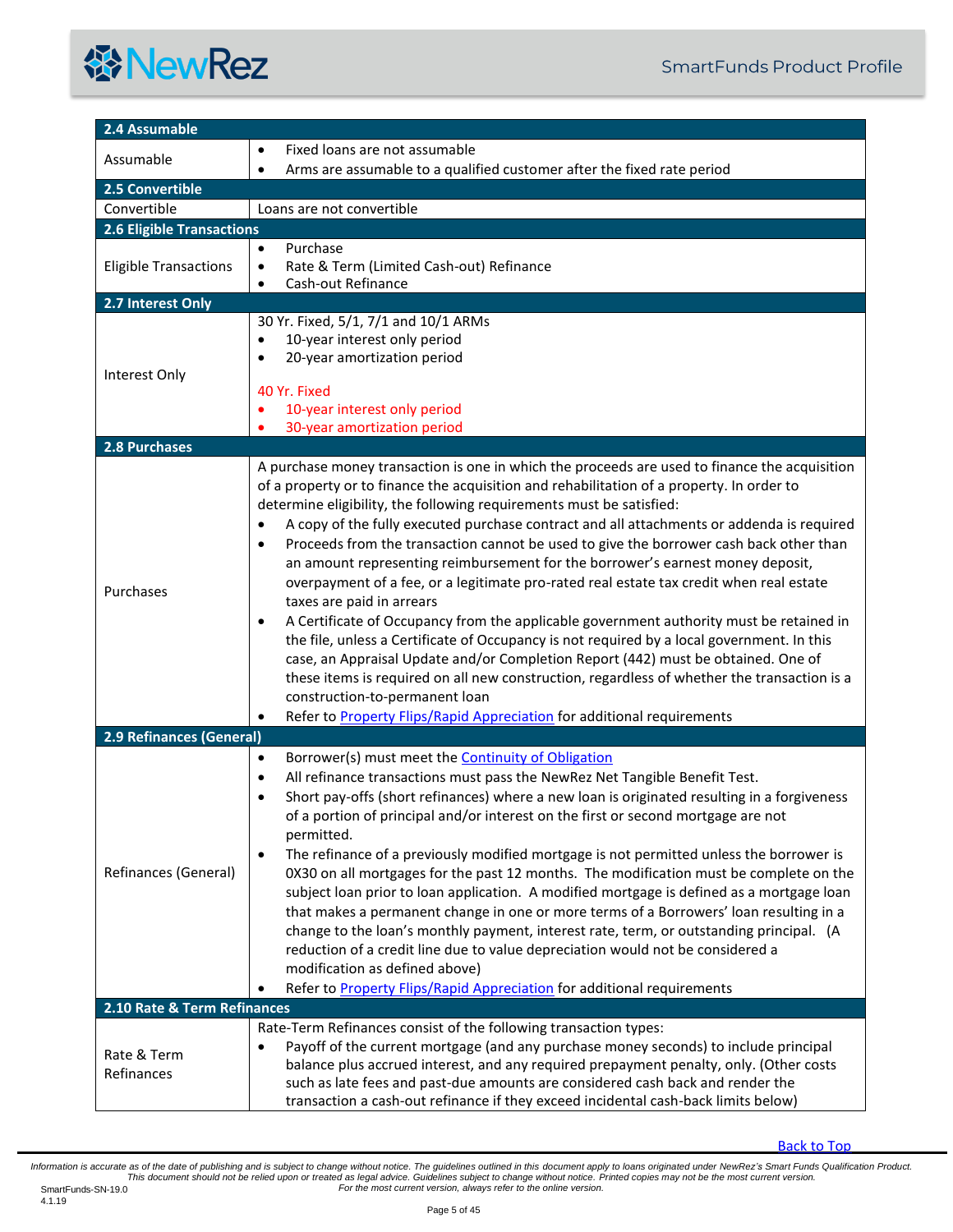<span id="page-5-0"></span>

|                                               | Payoff of a non-purchase money subordinate lien is permissible provided the subordinate<br>$\bullet$<br>lien is seasoned at least 12 months. If the non-purchase money lien is a home equity line<br>of credit it must have zero draws within the past 12 months<br>Refinances where the borrower receives incidental cash-back (amounts limited to the<br>$\bullet$<br>lesser of 2% of the loan amount or \$2,000)<br>A co-owner is completing an equity buy-out due to a divorce and all of the following<br>$\bullet$<br>criteria are met:<br>The property was jointly owned by all parties for at least the 12 months preceding the<br>$\circ$<br>date of the mortgage application.<br>The property must be the primary residence.<br>$\circ$<br>A written agreement signed by all parties is required stating:<br>$\circ$<br>the terms of the property transfer, and<br>the disposition of the proceeds from the refinance<br>٠<br>The borrower who retains sole ownership of the property may not receive any cash<br>$\circ$<br>proceeds from the refinance.<br>Standard loan fees (e.g., closing costs on the new mortgage; prepaid finance charges, such<br>٠<br>as interest, taxes, insurance, etc; and points) may be included in the refinance transaction.<br>The current appraised value is used to calculate the LTV regardless of length of time the<br>$\bullet$<br>borrower has owned the subject property. See Rapid Appreciation for additional<br>information. |
|-----------------------------------------------|-------------------------------------------------------------------------------------------------------------------------------------------------------------------------------------------------------------------------------------------------------------------------------------------------------------------------------------------------------------------------------------------------------------------------------------------------------------------------------------------------------------------------------------------------------------------------------------------------------------------------------------------------------------------------------------------------------------------------------------------------------------------------------------------------------------------------------------------------------------------------------------------------------------------------------------------------------------------------------------------------------------------------------------------------------------------------------------------------------------------------------------------------------------------------------------------------------------------------------------------------------------------------------------------------------------------------------------------------------------------------------------------------------------------------------------------------------------------------------------|
|                                               | Note: For refinances in Texas, a copy of the current mortgage or note is required to determine<br>the previous terms are not subject to Texas Section 50(a)(6). Refer to section 2.12 Texas 50<br>(a)(6) Refinances for requirements.                                                                                                                                                                                                                                                                                                                                                                                                                                                                                                                                                                                                                                                                                                                                                                                                                                                                                                                                                                                                                                                                                                                                                                                                                                               |
|                                               | 2.11 Cash-out Refinances (including Debt Consolidation)                                                                                                                                                                                                                                                                                                                                                                                                                                                                                                                                                                                                                                                                                                                                                                                                                                                                                                                                                                                                                                                                                                                                                                                                                                                                                                                                                                                                                             |
| <b>Cash-out Refinances</b>                    | The amount of a Cash-Out Refinance may include the present first mortgage loan payoff,<br>subordinate liens (if applicable), closing costs and additional cash in hand to the Borrower.<br>Payoff of draws taken in the past 12 months on a HELOC are counted in the cash in the<br>maximum cash in hand amount.<br>Requirements:<br>There is no ownership seasoning on a cash-out refinance subject to the following:<br>At least one borrower must be from the original purchase transaction of the<br>$\circ$<br>property.<br>If a borrower(s) is on title without an individual(s) from the original purchase<br>$\circ$<br>transaction 6 months' seasoning is required (seasoning is determined from the date<br>added to title to the application date)<br>The appraised value is utilized to determine the loan to value<br>Maximum cash in hand and debt consolidation combined may not exceed \$1,000,000<br>٠<br>Cash-back proceeds may be used to pay existing debts; all revolving debt must be paid off<br>٠<br>in order to be excluded from qualifying ratios                                                                                                                                                                                                                                                                                                                                                                                                         |
|                                               | Refer to <b>Property Flips/Rapid Appreciation</b> for additional requirements                                                                                                                                                                                                                                                                                                                                                                                                                                                                                                                                                                                                                                                                                                                                                                                                                                                                                                                                                                                                                                                                                                                                                                                                                                                                                                                                                                                                       |
| 2.12 Texas 50(a)(6) Program Summary           |                                                                                                                                                                                                                                                                                                                                                                                                                                                                                                                                                                                                                                                                                                                                                                                                                                                                                                                                                                                                                                                                                                                                                                                                                                                                                                                                                                                                                                                                                     |
| Texas $50(a)(6)$<br>Program Summary           | This Program Guide serves as a comprehensive summary of NewRez's Smart Funds<br>Qualification TX 50(a)(6) requirements and allowances. All TX 50(a)(6) loans must comply with<br>the laws of Texas and the requirements described in this section.<br>All other parameters of the Smart Funds Qualification product profile must be met in addition<br>to the specific Texas 50(a)(6) requirements outlined in this section                                                                                                                                                                                                                                                                                                                                                                                                                                                                                                                                                                                                                                                                                                                                                                                                                                                                                                                                                                                                                                                         |
| <b>Texas 50(a)(6) Special Considerations</b>  |                                                                                                                                                                                                                                                                                                                                                                                                                                                                                                                                                                                                                                                                                                                                                                                                                                                                                                                                                                                                                                                                                                                                                                                                                                                                                                                                                                                                                                                                                     |
| Texas $50(a)(6)$<br>Special<br>Considerations | A Texas (a)(6) loan may not close until:<br>Twelve days after the borrower submits the loan application or all borrowers sign the 12-<br>٠<br>day notice, whichever is later.<br>One day after the borrowers receives a copy of the Settlement Statement and Closing<br>٠<br>Disclosure.<br>After the one-year anniversary of the closing of an existing Texas (a)(6) loan.<br>٠                                                                                                                                                                                                                                                                                                                                                                                                                                                                                                                                                                                                                                                                                                                                                                                                                                                                                                                                                                                                                                                                                                    |

<span id="page-5-2"></span><span id="page-5-1"></span>[Back to Top](#page-0-0)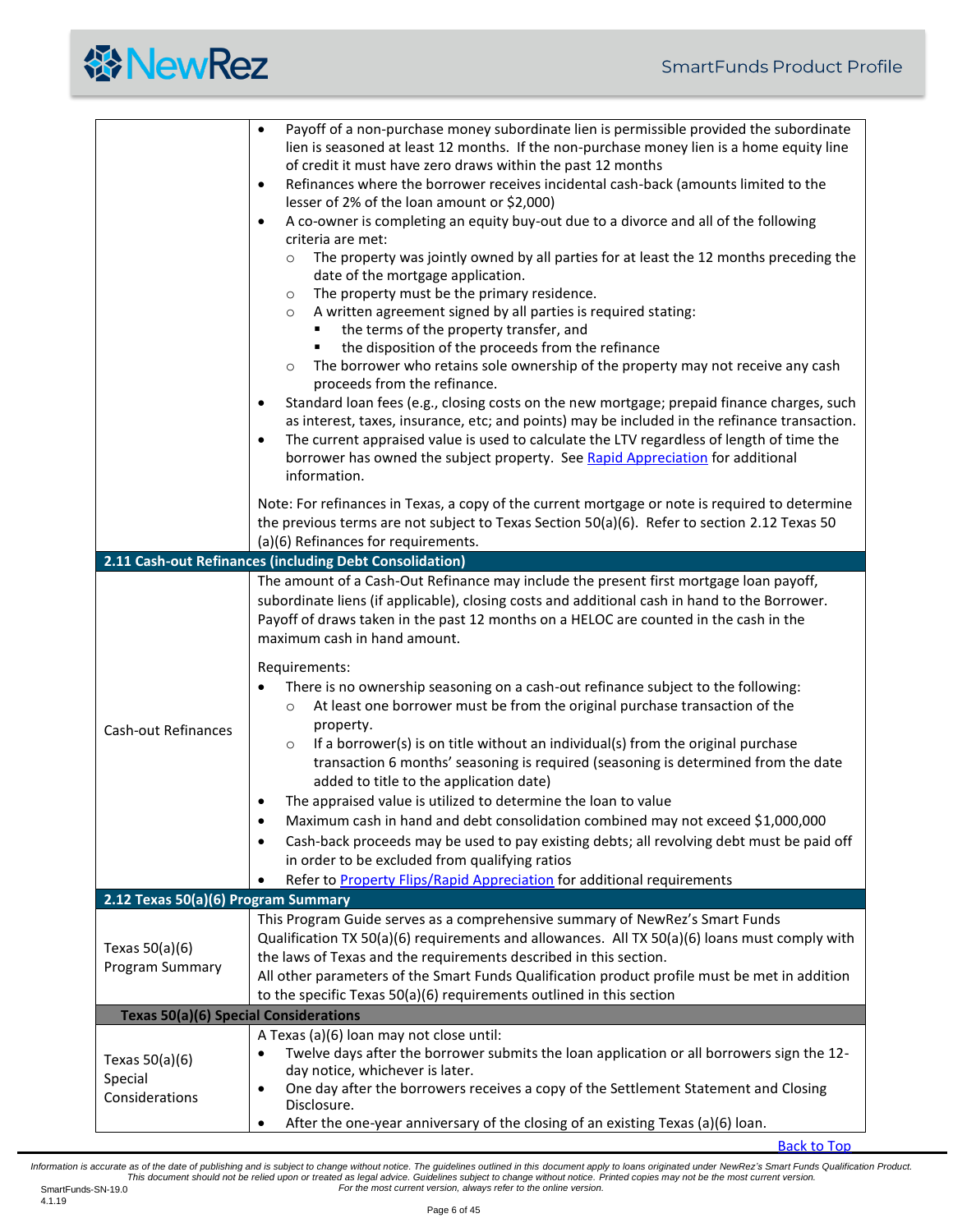<span id="page-6-5"></span><span id="page-6-4"></span><span id="page-6-3"></span><span id="page-6-2"></span><span id="page-6-1"></span><span id="page-6-0"></span>

|                                                                                      | Texas 50(a)(6) Fee Caps                                                                                                                                                                                                                                                                                                                                                                                                                                                                                                                                                                                                                                                                                                                                                             |                                                                                                                                                                                                                                                                                                                                                                                                                                                                                                                                                                                                                                             |  |
|--------------------------------------------------------------------------------------|-------------------------------------------------------------------------------------------------------------------------------------------------------------------------------------------------------------------------------------------------------------------------------------------------------------------------------------------------------------------------------------------------------------------------------------------------------------------------------------------------------------------------------------------------------------------------------------------------------------------------------------------------------------------------------------------------------------------------------------------------------------------------------------|---------------------------------------------------------------------------------------------------------------------------------------------------------------------------------------------------------------------------------------------------------------------------------------------------------------------------------------------------------------------------------------------------------------------------------------------------------------------------------------------------------------------------------------------------------------------------------------------------------------------------------------------|--|
|                                                                                      | $\bullet$<br>are and are not included in the 2% cap:                                                                                                                                                                                                                                                                                                                                                                                                                                                                                                                                                                                                                                                                                                                                | A 2% Fee cap exists on all Texas (a)(6) loans. The following provides guidance on fees that                                                                                                                                                                                                                                                                                                                                                                                                                                                                                                                                                 |  |
|                                                                                      | <b>Examples of Borrower Paid Fees Included</b>                                                                                                                                                                                                                                                                                                                                                                                                                                                                                                                                                                                                                                                                                                                                      |                                                                                                                                                                                                                                                                                                                                                                                                                                                                                                                                                                                                                                             |  |
| Texas $50(a)(6)$<br>Fee Caps                                                         | Administrative Fee Appraisal performed by third party appraiser<br>Appraisal NOT performed by third party appraiser<br><b>Appraisal Management Fee</b><br><b>Assignments Fee</b><br><b>Brokerage Fee</b><br>Certification that HOA Maintenance Fee is Current Closing Fee<br><b>Commitment Fee</b><br><b>Courier Fees</b><br>Credit Life (if required by Lender) Credit Report<br>Deed Restrictions Document Preparation Escrow Fee<br><b>Escrow Waiver Flood Certification HOA Transfer Fee Mortgage</b><br><b>Insurance Origination Fee</b><br><b>Pest Inspection Processing Fee</b><br>Property Tax Certification Property Tax Service Fee Recording<br>Fees<br>Survey NOT performed by state licensed or registered surveyor<br><b>Underwriting Fee</b><br><b>Warehouse Fee</b> | <b>Examples of Borrower Paid Fees Not Included</b><br><b>Authorized Premiums for Endorsements to Mortgagee Title</b><br>Insurance Policy Base Premium for Mortgagee Title Insurance<br>Policy<br>Discount Points (If legitimate and bona fide)<br><b>Flood Insurance</b><br><b>Hazard Insurance</b><br><b>HOA Maintenance Fees Late Charges</b><br><b>Per Diem Interest</b><br>Post Default Attorney Fees Property Tax<br>Survey performed by state licensed or registered surveyor<br>Title Examination Report if cost is less than Base Premium for<br>Mortgagee Title Insurance Policy (if no title insurance policy is<br>being issued) |  |
| Texas 50(a)(6) Attorney Review                                                       |                                                                                                                                                                                                                                                                                                                                                                                                                                                                                                                                                                                                                                                                                                                                                                                     |                                                                                                                                                                                                                                                                                                                                                                                                                                                                                                                                                                                                                                             |  |
| Texas $50(a)(6)$<br><b>Attorney Review</b><br>Texas 50(a)(6) Ineligible Transactions | prior to loan closing. NewRez's approved firms include:<br>Black, Mann and Graham<br>$\bullet$<br><b>Peirson Patterson</b>                                                                                                                                                                                                                                                                                                                                                                                                                                                                                                                                                                                                                                                          | All Texas 50(a)(6) loans must be reviewed and certified by an NewRez approved TX Attorney                                                                                                                                                                                                                                                                                                                                                                                                                                                                                                                                                   |  |
| Texas $50(a)(6)$                                                                     | <b>Investment Properties</b><br>$\bullet$                                                                                                                                                                                                                                                                                                                                                                                                                                                                                                                                                                                                                                                                                                                                           |                                                                                                                                                                                                                                                                                                                                                                                                                                                                                                                                                                                                                                             |  |
| Ineligible                                                                           | Second Homes<br>$\bullet$                                                                                                                                                                                                                                                                                                                                                                                                                                                                                                                                                                                                                                                                                                                                                           |                                                                                                                                                                                                                                                                                                                                                                                                                                                                                                                                                                                                                                             |  |
| <b>Transactions</b>                                                                  | Interest Only transactions<br>$\bullet$                                                                                                                                                                                                                                                                                                                                                                                                                                                                                                                                                                                                                                                                                                                                             |                                                                                                                                                                                                                                                                                                                                                                                                                                                                                                                                                                                                                                             |  |
| Texas 50(a)(6) Max LTV                                                               |                                                                                                                                                                                                                                                                                                                                                                                                                                                                                                                                                                                                                                                                                                                                                                                     |                                                                                                                                                                                                                                                                                                                                                                                                                                                                                                                                                                                                                                             |  |
| Texas $50(a)(6)$ Max                                                                 | Unless otherwise limited by the Smart Funds Qualification Product Profile, the LTV/CLTV                                                                                                                                                                                                                                                                                                                                                                                                                                                                                                                                                                                                                                                                                             |                                                                                                                                                                                                                                                                                                                                                                                                                                                                                                                                                                                                                                             |  |
| LTV                                                                                  | cannot exceed 80%                                                                                                                                                                                                                                                                                                                                                                                                                                                                                                                                                                                                                                                                                                                                                                   |                                                                                                                                                                                                                                                                                                                                                                                                                                                                                                                                                                                                                                             |  |
| Texas 50(a)(6) Seasoning                                                             |                                                                                                                                                                                                                                                                                                                                                                                                                                                                                                                                                                                                                                                                                                                                                                                     |                                                                                                                                                                                                                                                                                                                                                                                                                                                                                                                                                                                                                                             |  |
| Texas $50(a)(6)$<br>Seasoning                                                        | off before the new lien is secured. TX only permits one equity loan at a time and only one<br>within a 12-month period.                                                                                                                                                                                                                                                                                                                                                                                                                                                                                                                                                                                                                                                             | If an existing Texas 50(a)(6) first or second mortgage will be paid off, the lender must verify<br>that 12 months have passed since the closing date of the existing TX 50(a)(6) loan being paid                                                                                                                                                                                                                                                                                                                                                                                                                                            |  |
| Texas 50(a)(6) Subordinate Financing                                                 |                                                                                                                                                                                                                                                                                                                                                                                                                                                                                                                                                                                                                                                                                                                                                                                     |                                                                                                                                                                                                                                                                                                                                                                                                                                                                                                                                                                                                                                             |  |
| Texas $50(a)(6)$<br>Subordinate<br>Financing                                         | New subordinate financing is not permitted on a first lien TX (a)(6).<br>Existing subordinate liens on the real estate that are not paid off with the new $50(a)(6)$ loan<br>are permitted provided that: the subordinated 2nd mortgages cannot already be a 50(a)(6)<br>loan (verification is required-the title company must obtain a copy of the security instrument)<br>and the subordinated 2nd mortgage must meet the 80% CLTV requirement. HELOCs are not<br>eligible for subordinate financing.                                                                                                                                                                                                                                                                             |                                                                                                                                                                                                                                                                                                                                                                                                                                                                                                                                                                                                                                             |  |
|                                                                                      |                                                                                                                                                                                                                                                                                                                                                                                                                                                                                                                                                                                                                                                                                                                                                                                     | A copy of the subordinating Note, Mortgage/Deed and Subordination Agreement is required.                                                                                                                                                                                                                                                                                                                                                                                                                                                                                                                                                    |  |
| Texas 50(a)(6) Power of Attorney                                                     | Not permitted                                                                                                                                                                                                                                                                                                                                                                                                                                                                                                                                                                                                                                                                                                                                                                       |                                                                                                                                                                                                                                                                                                                                                                                                                                                                                                                                                                                                                                             |  |
| Texas 50(a)(6) Power<br>of Attorney                                                  |                                                                                                                                                                                                                                                                                                                                                                                                                                                                                                                                                                                                                                                                                                                                                                                     |                                                                                                                                                                                                                                                                                                                                                                                                                                                                                                                                                                                                                                             |  |
|                                                                                      | Texas 50(a)(6) Living Trust (Inter Vivos Revocable Trust)                                                                                                                                                                                                                                                                                                                                                                                                                                                                                                                                                                                                                                                                                                                           |                                                                                                                                                                                                                                                                                                                                                                                                                                                                                                                                                                                                                                             |  |
| Texas 50(a)(6) Living                                                                |                                                                                                                                                                                                                                                                                                                                                                                                                                                                                                                                                                                                                                                                                                                                                                                     | A living trust is an eligible mortgage borrower if it meets the following requirements as well as                                                                                                                                                                                                                                                                                                                                                                                                                                                                                                                                           |  |
| Trust                                                                                | State requirements. All trusts must be approved by NewRez legal prior to Loan Approval. To                                                                                                                                                                                                                                                                                                                                                                                                                                                                                                                                                                                                                                                                                          |                                                                                                                                                                                                                                                                                                                                                                                                                                                                                                                                                                                                                                             |  |

<span id="page-6-7"></span><span id="page-6-6"></span>[Back to Top](#page-0-0)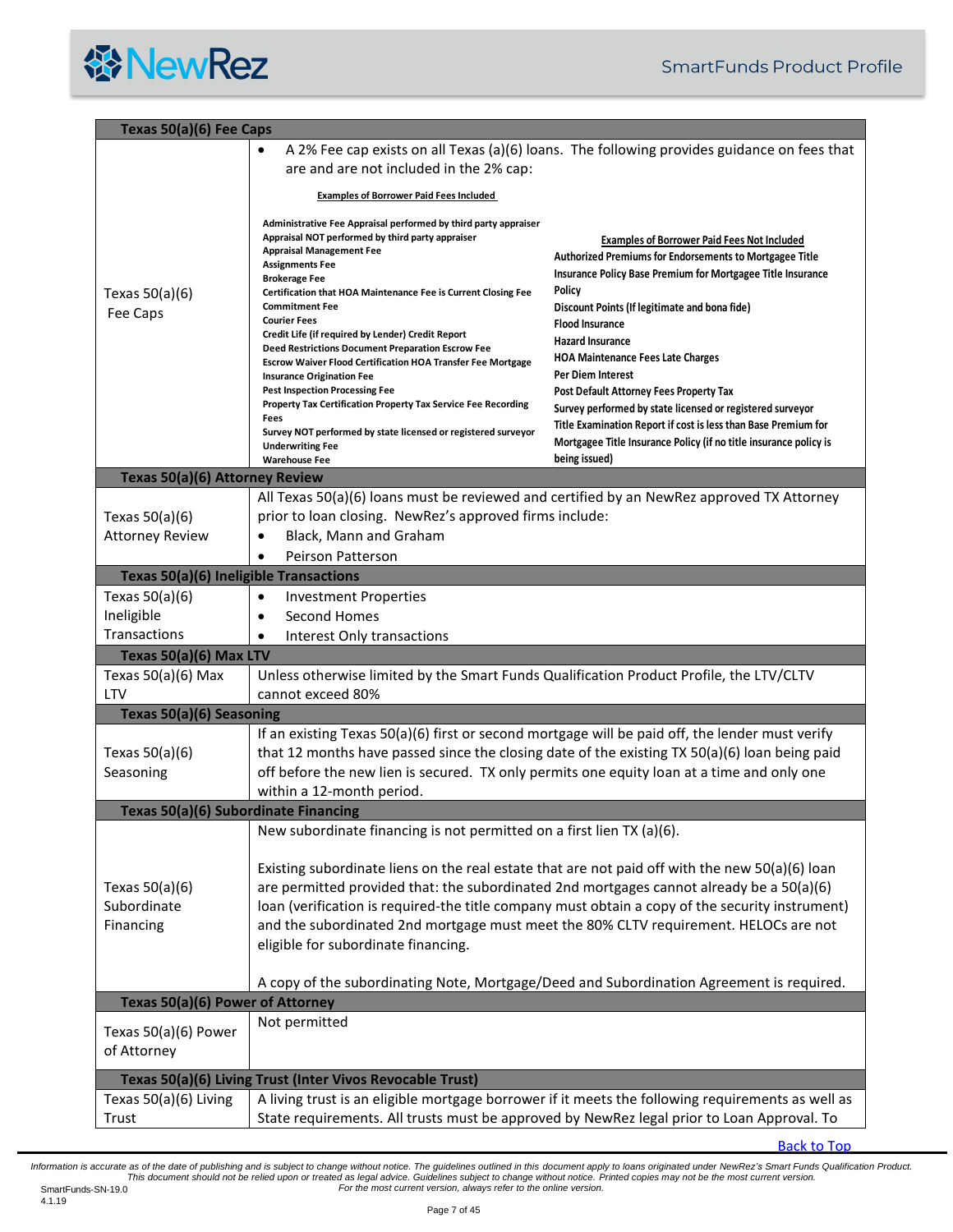

<span id="page-7-2"></span><span id="page-7-1"></span><span id="page-7-0"></span>

|                                | determine whether or not the Trust meets all the criteria required by State and investor<br>standards, one of the following will be required:                                                                                                                                                                                                                                                                                                                              |                                                                                                                                                                                                         |                                                         |  |  |
|--------------------------------|----------------------------------------------------------------------------------------------------------------------------------------------------------------------------------------------------------------------------------------------------------------------------------------------------------------------------------------------------------------------------------------------------------------------------------------------------------------------------|---------------------------------------------------------------------------------------------------------------------------------------------------------------------------------------------------------|---------------------------------------------------------|--|--|
|                                | A copy of the trust document must be included in the file<br>$\bullet$<br>Trust must meet "qualifying trust" under Texas law for purposes of owning residential<br>$\bullet$<br>property that qualifies for the homestead exemption                                                                                                                                                                                                                                        |                                                                                                                                                                                                         |                                                         |  |  |
| Texas 50(a)(6) Property        |                                                                                                                                                                                                                                                                                                                                                                                                                                                                            |                                                                                                                                                                                                         |                                                         |  |  |
| Texas $50(a)(6)$               | Urban Homesteads - maximum 10 acres per Article XVI, Section 50(a)(6) of the Texas<br>Constitution (no exceptions)                                                                                                                                                                                                                                                                                                                                                         |                                                                                                                                                                                                         |                                                         |  |  |
| Property                       |                                                                                                                                                                                                                                                                                                                                                                                                                                                                            | <b>Deed Restricted Properties:</b><br>All deed restricted properties must be reviewed and approved by legal prior to loan approval<br>and must adhere to FNMA requirements (B5-5.2) and Texas State Law |                                                         |  |  |
| Texas 50(a)(6) Appraisals      |                                                                                                                                                                                                                                                                                                                                                                                                                                                                            |                                                                                                                                                                                                         |                                                         |  |  |
| Texas $50(a)(6)$<br>Appraisals | All appraisals must be ordered and processed in compliance with Appraiser Independence<br>Requirements (AIR) through a NewRez approved Appraisal Management Company.<br>A full 1004/appraisal is required on all Texas 50(a)(6) transactions<br>Appraisal must be completed by a Certified appraiser from an NewRez approved AMC<br>Copy of the appraiser's licensee must be included in all funded loan files<br>$\bullet$<br>The re-use of an appraisal is not permitted |                                                                                                                                                                                                         |                                                         |  |  |
| 2.13 Texas 50(f)(2) Loans      |                                                                                                                                                                                                                                                                                                                                                                                                                                                                            |                                                                                                                                                                                                         |                                                         |  |  |
|                                | the Texas Constitution. These loans are limited to an 80% LTV/CLTV and no additional funds may<br>be rolled into the loan (except closing costs and pre-paids).<br>(f)(2) Determination:                                                                                                                                                                                                                                                                                   |                                                                                                                                                                                                         |                                                         |  |  |
|                                | <b>New Loan Amount pays off existing lien</b><br>and                                                                                                                                                                                                                                                                                                                                                                                                                       | If existing lien is a non-<br>50(a)(6); then the new lien is                                                                                                                                            | If existing lien is a 50(a)(6);<br>then the new lien is |  |  |
|                                | Provides even \$1 cash to the borrower                                                                                                                                                                                                                                                                                                                                                                                                                                     | Texas $(a)(6)$                                                                                                                                                                                          | Texas $(a)(6)$                                          |  |  |
|                                | Pays off/down an existing TX (a)(6) lien with<br>no cash to borrower                                                                                                                                                                                                                                                                                                                                                                                                       | Texas $(a)(6)$                                                                                                                                                                                          | Texas $(f)(2) - if$ seasoning<br>requirements are met*  |  |  |
|                                | Pays off/down an existing TX (a)(6) lien with<br>cash to borrower                                                                                                                                                                                                                                                                                                                                                                                                          | Texas $(a)(6)$                                                                                                                                                                                          | Texas $(a)(6)$                                          |  |  |
|                                | The new lien is < existing UPB (no new funds)                                                                                                                                                                                                                                                                                                                                                                                                                              | Non-Texas (a)(6)                                                                                                                                                                                        | Texas $(f)(2) - if$ seasoning<br>requirements are met*  |  |  |
|                                | Funds, prepaids and/or closing costs                                                                                                                                                                                                                                                                                                                                                                                                                                       | Non-Texas (a)(6)                                                                                                                                                                                        | Texas $(f)(2) - if$ seasoning<br>requirements are met*  |  |  |
|                                | Pays off/down a purchase money 2nd                                                                                                                                                                                                                                                                                                                                                                                                                                         | Non-Texas (a)(6)                                                                                                                                                                                        | Texas $(f)(2) - if$ seasoning<br>requirements are met*  |  |  |
|                                | Pays off/down an existing Secured Home                                                                                                                                                                                                                                                                                                                                                                                                                                     | Non-Texas (a)(6)                                                                                                                                                                                        | Texas $(f)(2) - if$ seasoning<br>requirements are met*  |  |  |
| Texas 50(f)(2) Loans           | Improvement Loan (mechanic's lien)<br>Provides funds to satisfy a court ordered<br>Divorce Equity Buyout                                                                                                                                                                                                                                                                                                                                                                   | Non-Texas (a)(6)                                                                                                                                                                                        | Texas $(a)(6)$                                          |  |  |
|                                | *Borrower may elect to have loan remain a Texas (a)(6). Refer to Texas A6 profile.                                                                                                                                                                                                                                                                                                                                                                                         |                                                                                                                                                                                                         |                                                         |  |  |
|                                | <b>Special Considerations:</b><br>Loan may not close until:<br>Twelve days after the borrower submits the loan application or all borrowers sign the 12-<br>day notice, whichever is later.<br>One day after the borrowers receive a copy of the Settlement Statement and Closing<br>Disclosure.<br>After the one-year anniversary of the closing of an existing Texas (a)(6) loan.<br>٠<br>New subordinate financing is not permitted on a first lien Texas 50(f)(2).     |                                                                                                                                                                                                         |                                                         |  |  |
|                                | <b>Attorney Review:</b><br>All Texas 50 (f)(2) loans must be reviewed and certified by an NewRez approved TX Attorney<br>prior to loan closing. NewRez's approved firms include:                                                                                                                                                                                                                                                                                           |                                                                                                                                                                                                         |                                                         |  |  |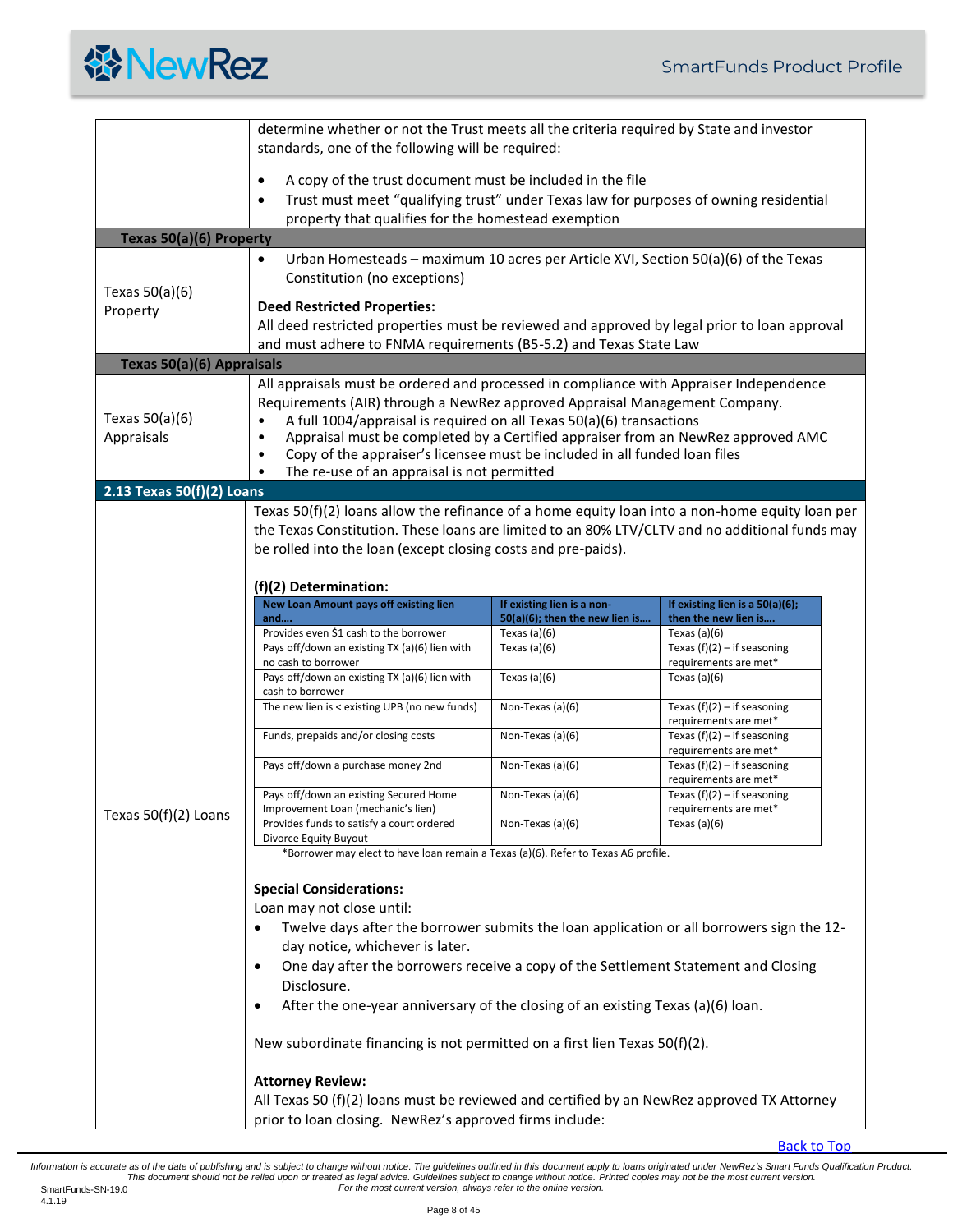<span id="page-8-3"></span><span id="page-8-2"></span><span id="page-8-1"></span><span id="page-8-0"></span>

|                                                                            | Black, Mann and Graham<br>$\bullet$                                                                                                                                                                                                                                                                                                                                                                                                                                                                                                                                                                                                                                                                                                                                                                                                                                                                                                                                                                                                                          |  |  |
|----------------------------------------------------------------------------|--------------------------------------------------------------------------------------------------------------------------------------------------------------------------------------------------------------------------------------------------------------------------------------------------------------------------------------------------------------------------------------------------------------------------------------------------------------------------------------------------------------------------------------------------------------------------------------------------------------------------------------------------------------------------------------------------------------------------------------------------------------------------------------------------------------------------------------------------------------------------------------------------------------------------------------------------------------------------------------------------------------------------------------------------------------|--|--|
|                                                                            | Peirson Patterson                                                                                                                                                                                                                                                                                                                                                                                                                                                                                                                                                                                                                                                                                                                                                                                                                                                                                                                                                                                                                                            |  |  |
| 2.14 Continuity of Obligation                                              |                                                                                                                                                                                                                                                                                                                                                                                                                                                                                                                                                                                                                                                                                                                                                                                                                                                                                                                                                                                                                                                              |  |  |
| Continuity of<br>Obligation                                                | Continuity of obligation is met when any one of the following exists:<br>At least one borrower is obligated on the new loan who was also a borrower obligated on<br>$\bullet$<br>the existing loan being refinanced.<br>The borrower has been on title and residing in the property for at least 6 months and has<br>$\bullet$<br>either paid the mortgage for the last 6 months or can demonstrate a relationship<br>(relative, domestic partner, etc.) with the current obligor.<br>The loan being refinanced and the title to the property are in the name of a natural<br>$\bullet$<br>person or a limited liability company (LLC) as long as the borrower was a member of the<br>LLC prior to transfer. Transfer of ownership from a corporation to an individual does not<br>meet the continuity of obligation requirement.<br>The borrower has recently inherited, or was legally awarded, the property (divorce,<br>$\bullet$<br>separation, or dissolution of a domestic partnership).<br>The borrower(s) are eligible for <b>Delayed Financing</b> |  |  |
|                                                                            | 2.15 Inherited Property / Properties Awarded via Legal Documentation                                                                                                                                                                                                                                                                                                                                                                                                                                                                                                                                                                                                                                                                                                                                                                                                                                                                                                                                                                                         |  |  |
| Inherited Property<br>and Properties<br>Awarded via Legal<br>Documentation | Inherited properties are permitted provided the borrower has recently inherited, or was<br>legally awarded the property through a divorce, separation, or dissolution of a domestic<br>partnership. Appropriate legal documentation is to be provided to support the inheritance.<br>If the subject property was inherited less than 6 months prior to loan application, the<br>transaction is deemed a rate and term refinance and is subject to the following requirements:<br>Proceeds must be used to buy-out the documented equity interest of others. Equity<br>$\bullet$<br>owners must be paid at settlement.<br>The subject property must have cleared probate and the property must be owned in the<br>٠<br>Borrower's name.<br>Current appraised value is used for LTV/CLTV/HCLTV determination.<br>٠<br>In order to complete a cash-out transaction following standard program guidelines, the<br>borrower must have a 6-month minimum ownership at the time of loan application.                                                                |  |  |
| 2.16 Delayed Financing                                                     |                                                                                                                                                                                                                                                                                                                                                                                                                                                                                                                                                                                                                                                                                                                                                                                                                                                                                                                                                                                                                                                              |  |  |
| Delayed Financing                                                          | Permitted with the following restrictions:<br>No longer than 6 months has elapsed since the original cash acquisition of the property;<br>$\bullet$<br>measured from the loan application date<br>Must be underwritten as a rate and term refinance; a price adjustment will apply<br>$\bullet$<br>The new loan amount can be no more than the actual documented amount of the<br>٠<br>borrower's initial investment in purchasing the property plus the financing of closing<br>costs, prepaid fees, and points on the new mortgage loan (subject to the maximum<br>LTV/CLTV/HCLTV ratios for a rate and term refinance based on the lesser of the purchase<br>price or the current appraised value)<br>Property must have been purchased using the borrower(s) own funds<br>٠<br>Settlement Statement/Closing Disclosure from the original purchase and documentation<br>٠<br>to show the down payment and closing costs used for the purchase were from the<br>borrower's own funds (no borrowed, gift or shared funds)                                   |  |  |
| 2.17 Subordinate Financing                                                 |                                                                                                                                                                                                                                                                                                                                                                                                                                                                                                                                                                                                                                                                                                                                                                                                                                                                                                                                                                                                                                                              |  |  |
| Subordinate<br>Financing                                                   | The following requirements apply to the terms of the subordinate financing:<br>Maximum CLTV/HCLTV does not exceed the maximum LTV permitted by the program<br>$\bullet$<br>matrix<br>The subordinate financing must be recorded and clearly subordinate to the new<br>٠<br>mortgage; title must indicate the lien is in second position<br>If there is an outstanding balance at the time of closing, the payment on the subordinate<br>$\bullet$<br>financing must be included in the calculation of the borrower's debt to income ratio.                                                                                                                                                                                                                                                                                                                                                                                                                                                                                                                   |  |  |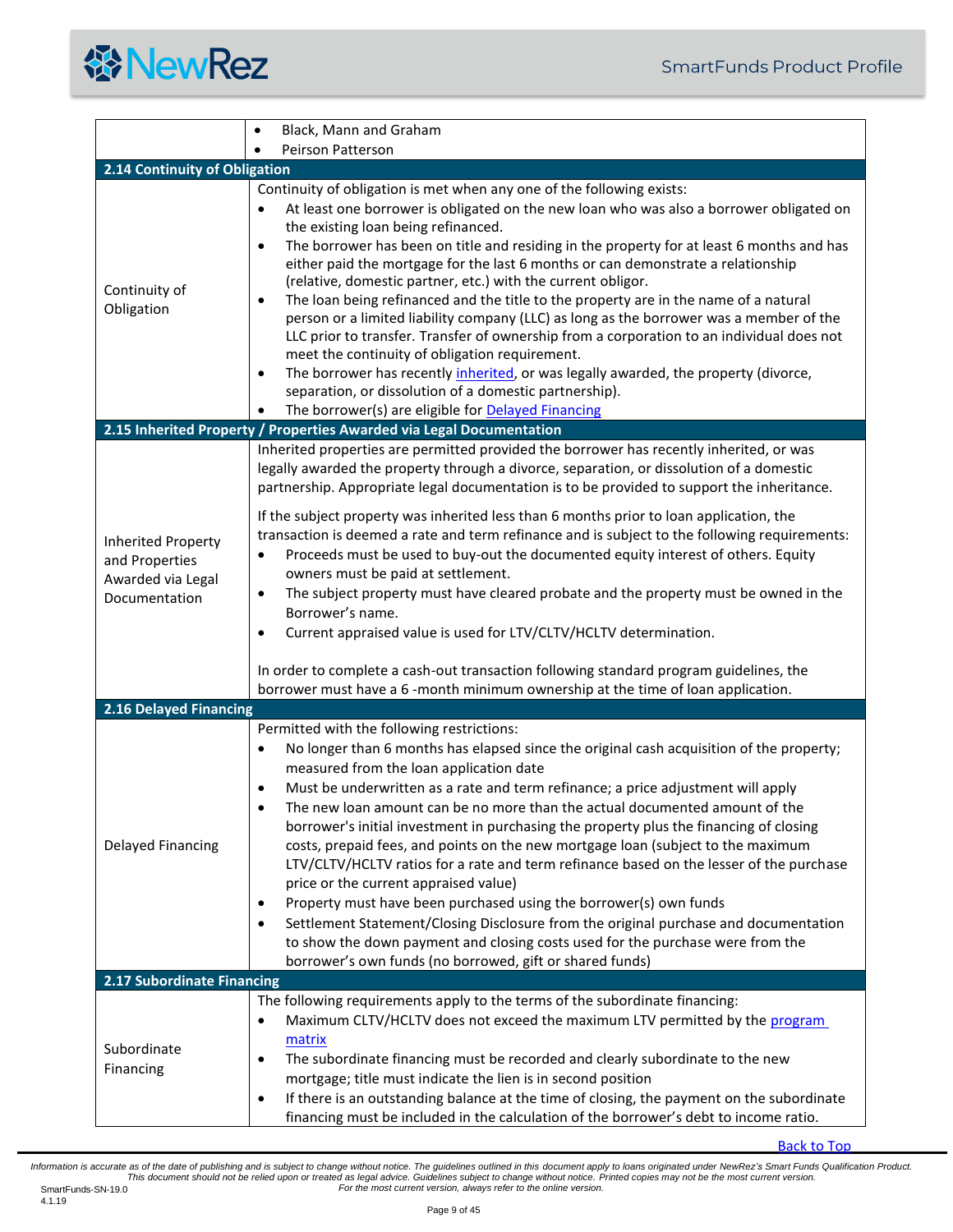<span id="page-9-0"></span>

|                       | Subordinate financing must be reviewed to ensure that there are no terms that restrict<br>$\bullet$<br>prepayment. Terms that restrict prepayment are not permitted as acceptable subordinate<br>financing. Terms that require payment of certain closing costs that were waived upon<br>origination of the subordinate lien loan are not considered a restriction of prepayment.<br>Subordinate financing must have regular monthly payments and be at a market interest<br>$\bullet$<br>rate<br>The source of the subordinate financing is not a natural person except when the natural<br>$\bullet$<br>person is the seller of the subject property.<br>Seller provided subordinate financing is only permitted on arm's length transactions<br>$\circ$<br>and in accordance with Fannie Mae guidelines<br>Negative amortization is not allowed. The scheduled payments must be sufficient to<br>٠ |
|-----------------------|-------------------------------------------------------------------------------------------------------------------------------------------------------------------------------------------------------------------------------------------------------------------------------------------------------------------------------------------------------------------------------------------------------------------------------------------------------------------------------------------------------------------------------------------------------------------------------------------------------------------------------------------------------------------------------------------------------------------------------------------------------------------------------------------------------------------------------------------------------------------------------------------------------|
|                       | cover at least the interest due.                                                                                                                                                                                                                                                                                                                                                                                                                                                                                                                                                                                                                                                                                                                                                                                                                                                                      |
|                       | If the debt is a home equity line of credit:<br>The CLTV/HCLTV ratio is calculated by adding the full amount of the HELOC (the credit<br>$\bullet$<br>limit) to the first mortgage amount, plus any other subordinate financing, and dividing<br>that sum by the lesser of the sales price or appraised value of the mortgaged premises.<br>The terms of a HELOC may not provide for a balloon or call option within the first five<br>$\bullet$<br>years after the note date of the new first mortgage                                                                                                                                                                                                                                                                                                                                                                                               |
|                       | If the second is a closed end subordinate lien:                                                                                                                                                                                                                                                                                                                                                                                                                                                                                                                                                                                                                                                                                                                                                                                                                                                       |
|                       | Maturity date or amortization basis of the junior lien must not be less than five years after<br>the note date of the first lien mortgage, unless the junior lien is fully amortizing                                                                                                                                                                                                                                                                                                                                                                                                                                                                                                                                                                                                                                                                                                                 |
|                       | The loan cannot have a balloon or call option within five years of the date of the note<br>٠<br>In all instances, the following items are required:                                                                                                                                                                                                                                                                                                                                                                                                                                                                                                                                                                                                                                                                                                                                                   |
|                       | A copy of the subordinate note or direct verification from the lien holder verifying all<br>٠                                                                                                                                                                                                                                                                                                                                                                                                                                                                                                                                                                                                                                                                                                                                                                                                         |
|                       | items detailed above must be obtained.                                                                                                                                                                                                                                                                                                                                                                                                                                                                                                                                                                                                                                                                                                                                                                                                                                                                |
|                       | A copy of the unsigned subordination agreement prior to closing.<br>٠                                                                                                                                                                                                                                                                                                                                                                                                                                                                                                                                                                                                                                                                                                                                                                                                                                 |
|                       | A copy of the executed subordination agreement at closing.                                                                                                                                                                                                                                                                                                                                                                                                                                                                                                                                                                                                                                                                                                                                                                                                                                            |
|                       | 2.18 Land Contracts (Installment Land Contract or Contract/Bond for Deed)                                                                                                                                                                                                                                                                                                                                                                                                                                                                                                                                                                                                                                                                                                                                                                                                                             |
|                       | When the proceeds of a loan are used to pay off the outstanding balance on an installment<br>land contract that was executed within 12 months preceding the date of the loan application,<br>the transaction will be considered a purchase transaction. When the installment land contract<br>was executed 12 months or more before the date of the loan application, the transaction will<br>be considered a rate and term refinance.                                                                                                                                                                                                                                                                                                                                                                                                                                                                |
|                       | The following requirements apply:                                                                                                                                                                                                                                                                                                                                                                                                                                                                                                                                                                                                                                                                                                                                                                                                                                                                     |
|                       | Purchase or Rate and Term Refinance of a Primary Residence Only<br>٠<br>Land sale contracts must be recorded or notarized; a copy of the of contract and notice of<br>$\bullet$                                                                                                                                                                                                                                                                                                                                                                                                                                                                                                                                                                                                                                                                                                                       |
|                       | payoff(s) are required; must not be a foreclosure bail-out or distress sale                                                                                                                                                                                                                                                                                                                                                                                                                                                                                                                                                                                                                                                                                                                                                                                                                           |
|                       | The seller under a land sale contract must deed to the purchaser at or prior to closing<br>$\bullet$<br>The Closing Disclosure at closing must indicate that all liens on title have been paid in full.<br>$\bullet$                                                                                                                                                                                                                                                                                                                                                                                                                                                                                                                                                                                                                                                                                  |
| <b>Land Contracts</b> | The estate or interest insured in the title insurance policy is Fee Simple<br>$\bullet$                                                                                                                                                                                                                                                                                                                                                                                                                                                                                                                                                                                                                                                                                                                                                                                                               |
|                       | The title insurance policy ensures full title protection to the lender<br>$\bullet$                                                                                                                                                                                                                                                                                                                                                                                                                                                                                                                                                                                                                                                                                                                                                                                                                   |
|                       | The title insurance policy states that title to the security property is vested in the<br>$\bullet$                                                                                                                                                                                                                                                                                                                                                                                                                                                                                                                                                                                                                                                                                                                                                                                                   |
|                       | purchaser under the land sale contract.<br>The title insurance policy must not list any exceptions arising from the land sale contract.<br>٠<br>Twelve (12) full months of payment history must be verified with 12 months cancelled<br>$\bullet$<br>checks or equivalent financial documentation (bank statements, wire transfers, etc.)<br>If the land contract was executed less than 12 months prior to the date of the loan<br>$\circ$<br>application, the borrower's previous housing payment history (covering 12 months)<br>must also be verified in addition to all payments made on the land contract.                                                                                                                                                                                                                                                                                      |
|                       |                                                                                                                                                                                                                                                                                                                                                                                                                                                                                                                                                                                                                                                                                                                                                                                                                                                                                                       |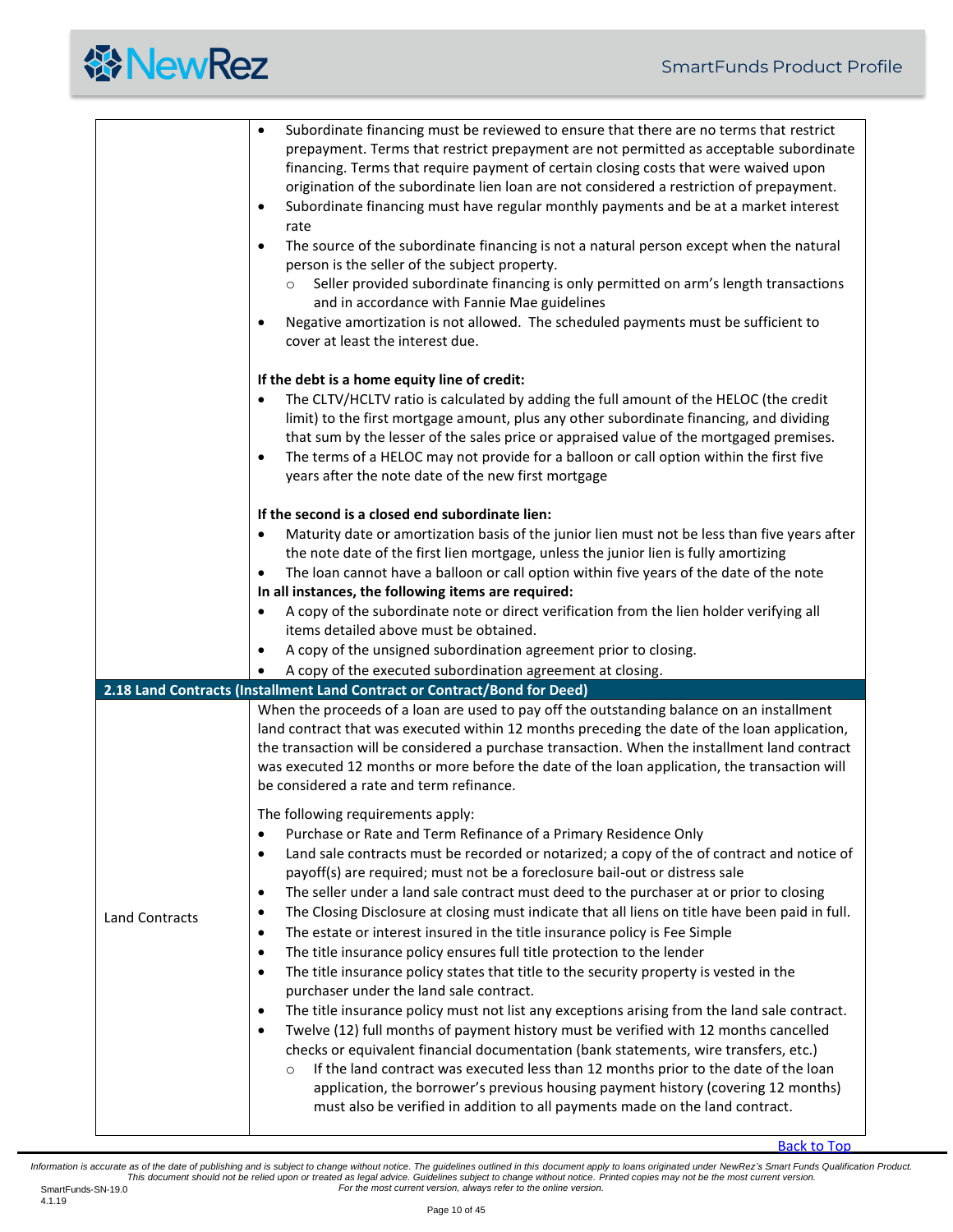<span id="page-10-2"></span><span id="page-10-1"></span><span id="page-10-0"></span>

| 2.19 Construction to Permanent Financing      |                                                                                                                                                                                                                                                                                                                                                                                                                                                                                                                                                                                                                                                                                                                                                                                                                                                                                                                                                                                                                                                                                                                                                                                                                                                 |  |
|-----------------------------------------------|-------------------------------------------------------------------------------------------------------------------------------------------------------------------------------------------------------------------------------------------------------------------------------------------------------------------------------------------------------------------------------------------------------------------------------------------------------------------------------------------------------------------------------------------------------------------------------------------------------------------------------------------------------------------------------------------------------------------------------------------------------------------------------------------------------------------------------------------------------------------------------------------------------------------------------------------------------------------------------------------------------------------------------------------------------------------------------------------------------------------------------------------------------------------------------------------------------------------------------------------------|--|
| Construction to<br><b>Permanent Financing</b> | All transactions will be treated as Rate and Term Refinances<br>$\bullet$<br>Borrower must have legal title to the land prior to application and be named as the<br>$\bullet$<br>borrower on the construction financing<br>LTV/CLTV/HCLTV will be based on the as-completed appraised value regardless of the<br>$\bullet$<br>length of time the borrower has owned the lot<br>Underwriting reserves the right to ask for additional documentation for use in the<br>$\bullet$<br>completion of the cost analysis when warranted<br>In all cases, a new note and mortgage for the refinance of the interim construction<br>$\bullet$<br>financing must be created and the mortgage recorded. Single-close construction-to-<br>perm financing is not available; therefore, modifications of existing construction loans<br>are not permitted<br>A Certificate of Occupancy from the applicable government authority must be retained in<br>$\bullet$<br>the file, unless a Certificate of Occupancy is not required by a local government. In this<br>case, an Appraisal Update and/or Completion Report (442) must be obtained.                                                                                                                 |  |
| 2.20 Payoff Demands                           |                                                                                                                                                                                                                                                                                                                                                                                                                                                                                                                                                                                                                                                                                                                                                                                                                                                                                                                                                                                                                                                                                                                                                                                                                                                 |  |
| Payoff Demands                                | Payoff demand statements are required to ensure the current lien is paid in full prior to<br>closing. The expiration date of the statement must be reviewed. A loan may not move to<br>closing if the payoff will expire prior to funding. If the statement contains an expiration date,<br>the underwriter must verify the date is after the funding date.<br>If the statement does not contain an expiration date, the underwriter must verify a per diem<br>amount is listed. The per diem should be applied to the payoff amount to cover proceeds<br>through the funding date; it can be used for an unlimited number of days; unless otherwise<br>specified in the payoff letter.<br>A payoff demand statement is considered expired when:<br>The document instructs the associate to void after a specified date; or<br>$\bullet$<br>The interest accrued amount on the statement signals the borrower will be past-due<br>$\bullet$<br>when the new loan funds;<br>The borrower must make a mortgage payment prior to closing to avoid a late<br>$\circ$<br>payment on the credit; and<br>The borrower must provide evidence the payment has been made and the updated payoff<br>٠<br>demand must reflect that a payment has been made. |  |
| 2.21 Maximum # of Financed Properties         |                                                                                                                                                                                                                                                                                                                                                                                                                                                                                                                                                                                                                                                                                                                                                                                                                                                                                                                                                                                                                                                                                                                                                                                                                                                 |  |
| Maximum # of<br><b>Financed Properties</b>    | Borrower(s) may own no more than fifteen (15) financed properties including the subject<br>property, unless the current principal residence is pending sale and meets the requirements of<br>this product profile. The borrower may own additional real estate if it is owned free and clear.<br>The following property types are not subject to these limitations, even if the borrower is<br>personally obligated on a mortgage on the property:<br>commercial real estate,<br>$\bullet$<br>multifamily property consisting of more than four units,<br>$\bullet$<br>ownership in a timeshare,<br>$\bullet$<br>ownership of a vacant lot (residential or commercial), or<br>$\bullet$<br>ownership of a manufactured home on a leasehold estate not titled as real property<br>$\bullet$<br>(chattel lien on the home).<br>Loan files must include full PITIA (principal, interest, taxes, insurance, applicable association<br>dues and/or assessments) for all REO listed on the 1003. Refer to Cash Reserves for additional<br>requirements.                                                                                                                                                                                               |  |
|                                               | 2.22 Multiple Mortgages to the Same Borrower                                                                                                                                                                                                                                                                                                                                                                                                                                                                                                                                                                                                                                                                                                                                                                                                                                                                                                                                                                                                                                                                                                                                                                                                    |  |
| <b>Multiple Mortgages</b><br>to the Same      | Borrowers limited to eight (8) loans with NewRez not to exceed \$3,000,000 in aggregate.<br>$\bullet$<br>Borrowers with > 15 financed properties are not eligible<br>٠                                                                                                                                                                                                                                                                                                                                                                                                                                                                                                                                                                                                                                                                                                                                                                                                                                                                                                                                                                                                                                                                          |  |

<span id="page-10-3"></span>[Back to Top](#page-0-0)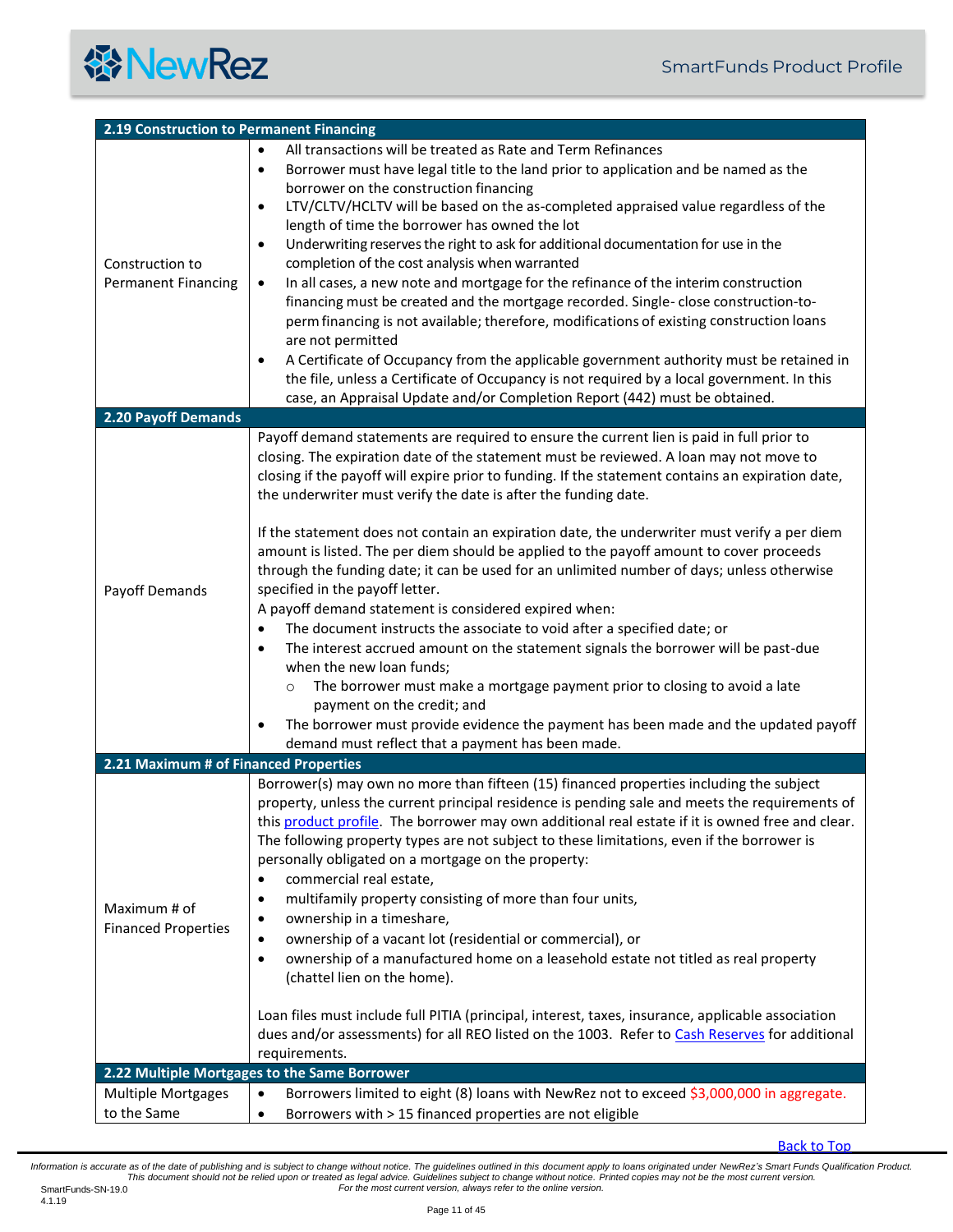<span id="page-11-2"></span><span id="page-11-1"></span><span id="page-11-0"></span>

| Borrower                               | Borrower may have financing with NewRez on a maximum of 10% of the properties in a<br>$\bullet$<br>PUD or condominium project.                                                                                                                                                                                                                                                                                                                                                                                                                                                                                                                                                                                                                                                                                                                                                                                                                                                                                                                                                                                                                                                                                                                                                                                                                                                                                                                                                                                                                                                                                                                                                                                                                                                                                                                                                                                                                                                                                                                               |
|----------------------------------------|--------------------------------------------------------------------------------------------------------------------------------------------------------------------------------------------------------------------------------------------------------------------------------------------------------------------------------------------------------------------------------------------------------------------------------------------------------------------------------------------------------------------------------------------------------------------------------------------------------------------------------------------------------------------------------------------------------------------------------------------------------------------------------------------------------------------------------------------------------------------------------------------------------------------------------------------------------------------------------------------------------------------------------------------------------------------------------------------------------------------------------------------------------------------------------------------------------------------------------------------------------------------------------------------------------------------------------------------------------------------------------------------------------------------------------------------------------------------------------------------------------------------------------------------------------------------------------------------------------------------------------------------------------------------------------------------------------------------------------------------------------------------------------------------------------------------------------------------------------------------------------------------------------------------------------------------------------------------------------------------------------------------------------------------------------------|
|                                        | For projects $\leq$ 10 total units, financing on a maximum of one (1) unit is allowed<br>$\circ$                                                                                                                                                                                                                                                                                                                                                                                                                                                                                                                                                                                                                                                                                                                                                                                                                                                                                                                                                                                                                                                                                                                                                                                                                                                                                                                                                                                                                                                                                                                                                                                                                                                                                                                                                                                                                                                                                                                                                             |
|                                        | NewRez financing is limited to a maximum concentration of 20% in any Florida<br>٠                                                                                                                                                                                                                                                                                                                                                                                                                                                                                                                                                                                                                                                                                                                                                                                                                                                                                                                                                                                                                                                                                                                                                                                                                                                                                                                                                                                                                                                                                                                                                                                                                                                                                                                                                                                                                                                                                                                                                                            |
|                                        | condominium project. This limitation is per project and not per borrower.                                                                                                                                                                                                                                                                                                                                                                                                                                                                                                                                                                                                                                                                                                                                                                                                                                                                                                                                                                                                                                                                                                                                                                                                                                                                                                                                                                                                                                                                                                                                                                                                                                                                                                                                                                                                                                                                                                                                                                                    |
| 2.23 Ineligible Transactions           |                                                                                                                                                                                                                                                                                                                                                                                                                                                                                                                                                                                                                                                                                                                                                                                                                                                                                                                                                                                                                                                                                                                                                                                                                                                                                                                                                                                                                                                                                                                                                                                                                                                                                                                                                                                                                                                                                                                                                                                                                                                              |
| Ineligible<br>Transactions             | Unacceptable loan types include but are not limited to the following; provided, however, that<br>in the event that any of these limitations would violate the requirements of the Equal Credit<br>Opportunity Act or the Fair Housing Act, the provisions of those laws and implementing<br>regulations are controlling:<br>Any loan that meets an agency, state or a federal definition of a high cost loan including<br>$\bullet$<br>NY and CT high cost and/or subprime<br>Borrowers with diplomatic immunity or otherwise excluded from U.S. jurisdiction.<br>$\bullet$<br><b>Bridge loans</b><br>٠<br>Cross-collateralization or Blanket loans, covering multiple properties<br>٠<br><b>Deed-Restricted Properties</b><br>٠<br>Flip transactions (multiple private transfer in the last 12 months; see Property Flips/Rapid<br>$\bullet$<br><b>Appreciation for more details)</b><br>Foreclosure bailouts of any kind. (An arms-length purchase of a short sale is not deemed a<br>$\bullet$<br>foreclosure bailout.)<br>Land trusts in the state of Illinois<br>$\bullet$<br>Leaseholds secured by Indian/Tribal lands<br>$\bullet$<br>Lease-Purchase Options<br>$\bullet$<br>Loans to fund escrows for work completion except as provided in this guide<br>٠<br>Loans to officers / owners of NewRez's approved mortgage brokers, correspondents.<br>$\bullet$<br>Loans with any fraudulent activities including but not limited to straw borrowers, straw<br>٠<br>buyers, builder/seller bailout plans, multiple property payment skimming, which typically<br>involves investors who purchase investment properties with seller carry back financing<br>and collect rents but do not make the mortgage loan payments.<br>Model Home Lease-Backs<br>٠<br>Mortgage Credit Certificates (MCC)<br>$\bullet$<br>Refinancing of a subsidized loan, including loans subsidized by Habitat for Humanity, U.S.<br>٠<br>Department of Agriculture, FHA with a recapture or any city/county grant.<br>1031 Exchanges<br>$\bullet$<br><b>Temporary Buydowns</b> |
| <b>Section 3: Borrower Eligibility</b> |                                                                                                                                                                                                                                                                                                                                                                                                                                                                                                                                                                                                                                                                                                                                                                                                                                                                                                                                                                                                                                                                                                                                                                                                                                                                                                                                                                                                                                                                                                                                                                                                                                                                                                                                                                                                                                                                                                                                                                                                                                                              |
| 3.1 Occupancy                          | Eligible occupancy types include:                                                                                                                                                                                                                                                                                                                                                                                                                                                                                                                                                                                                                                                                                                                                                                                                                                                                                                                                                                                                                                                                                                                                                                                                                                                                                                                                                                                                                                                                                                                                                                                                                                                                                                                                                                                                                                                                                                                                                                                                                            |
|                                        | Primary residences for 1-4 unit properties<br>$\bullet$<br>Second Homes - 1-2 Unit only<br>٠                                                                                                                                                                                                                                                                                                                                                                                                                                                                                                                                                                                                                                                                                                                                                                                                                                                                                                                                                                                                                                                                                                                                                                                                                                                                                                                                                                                                                                                                                                                                                                                                                                                                                                                                                                                                                                                                                                                                                                 |
| Occupancy                              | For 2 unit second homes, one unit must be available for the borrower's exclusive<br>$\circ$<br>use, no rental or time sharing arrangements in the borrower's exclusive unit                                                                                                                                                                                                                                                                                                                                                                                                                                                                                                                                                                                                                                                                                                                                                                                                                                                                                                                                                                                                                                                                                                                                                                                                                                                                                                                                                                                                                                                                                                                                                                                                                                                                                                                                                                                                                                                                                  |
|                                        | Must be suitable for year round use<br>$\circ$                                                                                                                                                                                                                                                                                                                                                                                                                                                                                                                                                                                                                                                                                                                                                                                                                                                                                                                                                                                                                                                                                                                                                                                                                                                                                                                                                                                                                                                                                                                                                                                                                                                                                                                                                                                                                                                                                                                                                                                                               |
|                                        | Must be located in a recognized vacation area typical for second home properties<br>$\circ$<br>(e.g., beach, ski, golf, resort)                                                                                                                                                                                                                                                                                                                                                                                                                                                                                                                                                                                                                                                                                                                                                                                                                                                                                                                                                                                                                                                                                                                                                                                                                                                                                                                                                                                                                                                                                                                                                                                                                                                                                                                                                                                                                                                                                                                              |
|                                        | Must be a reasonable distance from borrower's current owner-occupied property<br>$\circ$                                                                                                                                                                                                                                                                                                                                                                                                                                                                                                                                                                                                                                                                                                                                                                                                                                                                                                                                                                                                                                                                                                                                                                                                                                                                                                                                                                                                                                                                                                                                                                                                                                                                                                                                                                                                                                                                                                                                                                     |
| <b>3.2 Borrower Eligibility</b>        |                                                                                                                                                                                                                                                                                                                                                                                                                                                                                                                                                                                                                                                                                                                                                                                                                                                                                                                                                                                                                                                                                                                                                                                                                                                                                                                                                                                                                                                                                                                                                                                                                                                                                                                                                                                                                                                                                                                                                                                                                                                              |
|                                        | Borrowers must be U.S. Citizens or permanent residents as evidenced by form I-551<br>٠                                                                                                                                                                                                                                                                                                                                                                                                                                                                                                                                                                                                                                                                                                                                                                                                                                                                                                                                                                                                                                                                                                                                                                                                                                                                                                                                                                                                                                                                                                                                                                                                                                                                                                                                                                                                                                                                                                                                                                       |
|                                        | (green card) that is not conditional.                                                                                                                                                                                                                                                                                                                                                                                                                                                                                                                                                                                                                                                                                                                                                                                                                                                                                                                                                                                                                                                                                                                                                                                                                                                                                                                                                                                                                                                                                                                                                                                                                                                                                                                                                                                                                                                                                                                                                                                                                        |
| <b>Borrower Eligibility</b>            | All borrowers must have reached the age at which the mortgage note can be enforced in<br>$\bullet$                                                                                                                                                                                                                                                                                                                                                                                                                                                                                                                                                                                                                                                                                                                                                                                                                                                                                                                                                                                                                                                                                                                                                                                                                                                                                                                                                                                                                                                                                                                                                                                                                                                                                                                                                                                                                                                                                                                                                           |
|                                        | the jurisdiction where the property is located. There is no maximum age limit for a<br>borrower.                                                                                                                                                                                                                                                                                                                                                                                                                                                                                                                                                                                                                                                                                                                                                                                                                                                                                                                                                                                                                                                                                                                                                                                                                                                                                                                                                                                                                                                                                                                                                                                                                                                                                                                                                                                                                                                                                                                                                             |

<span id="page-11-3"></span>[Back to Top](#page-0-0)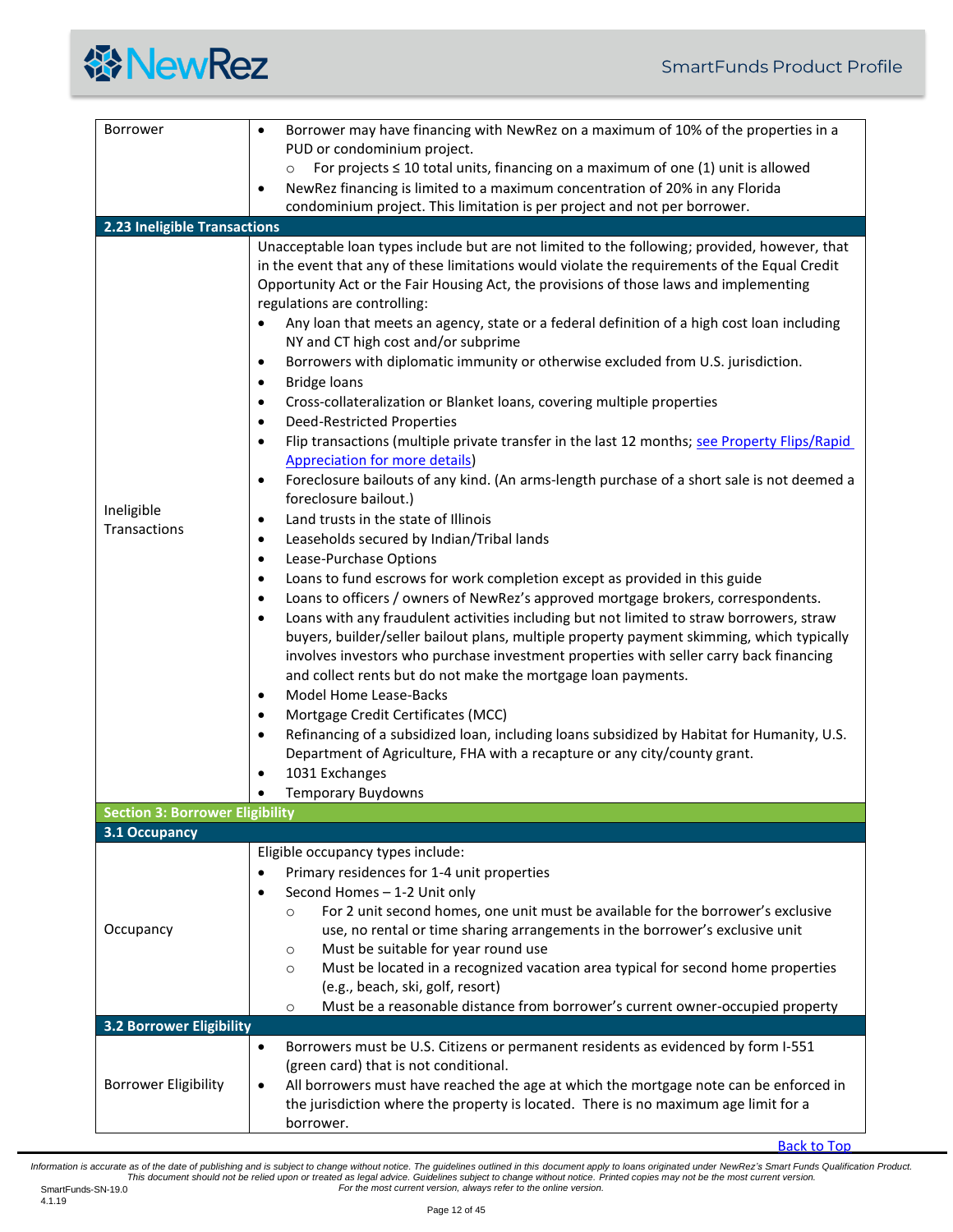<span id="page-12-1"></span><span id="page-12-0"></span>

|                                 | No more than 4 borrowers may be party to any transaction.<br>$\bullet$                                                                                                                                                                                                                                                                                                                                                                                                                                                                                                                                                                                                                                                                                                                                                                                                                                                                                                                                                                                                                                                                                                                                                                                                                                                                                                                                                                                                                                                                                                                                                                                                                                                                                                                                                                                                                                                                                                                                                                                                                                                                                                                                                                                                                                                                                                                                                                                                                                                                                                                                                                                                                                                                                                                                                                                                                                                                                      |
|---------------------------------|-------------------------------------------------------------------------------------------------------------------------------------------------------------------------------------------------------------------------------------------------------------------------------------------------------------------------------------------------------------------------------------------------------------------------------------------------------------------------------------------------------------------------------------------------------------------------------------------------------------------------------------------------------------------------------------------------------------------------------------------------------------------------------------------------------------------------------------------------------------------------------------------------------------------------------------------------------------------------------------------------------------------------------------------------------------------------------------------------------------------------------------------------------------------------------------------------------------------------------------------------------------------------------------------------------------------------------------------------------------------------------------------------------------------------------------------------------------------------------------------------------------------------------------------------------------------------------------------------------------------------------------------------------------------------------------------------------------------------------------------------------------------------------------------------------------------------------------------------------------------------------------------------------------------------------------------------------------------------------------------------------------------------------------------------------------------------------------------------------------------------------------------------------------------------------------------------------------------------------------------------------------------------------------------------------------------------------------------------------------------------------------------------------------------------------------------------------------------------------------------------------------------------------------------------------------------------------------------------------------------------------------------------------------------------------------------------------------------------------------------------------------------------------------------------------------------------------------------------------------------------------------------------------------------------------------------------------------|
|                                 | First Time Home Buyers are eligible- Refer to section 3.4 First Time Homebuyers<br>$\bullet$                                                                                                                                                                                                                                                                                                                                                                                                                                                                                                                                                                                                                                                                                                                                                                                                                                                                                                                                                                                                                                                                                                                                                                                                                                                                                                                                                                                                                                                                                                                                                                                                                                                                                                                                                                                                                                                                                                                                                                                                                                                                                                                                                                                                                                                                                                                                                                                                                                                                                                                                                                                                                                                                                                                                                                                                                                                                |
| 3.3 First Time Homebuyers       |                                                                                                                                                                                                                                                                                                                                                                                                                                                                                                                                                                                                                                                                                                                                                                                                                                                                                                                                                                                                                                                                                                                                                                                                                                                                                                                                                                                                                                                                                                                                                                                                                                                                                                                                                                                                                                                                                                                                                                                                                                                                                                                                                                                                                                                                                                                                                                                                                                                                                                                                                                                                                                                                                                                                                                                                                                                                                                                                                             |
| <b>First Time</b><br>Homebuyers | A First Time Homebuyer (FTHB) is defined as a borrower who had no ownership interest (sole<br>or joint) in a residential property during the three-year period prior to loan application. Only<br>one borrower must meet the homeownership requirements to meet standard guidelines and<br>not be considered a first-time homebuyer loan. The following requirements must be met for<br>FTHB:<br>First Time Homebuyers must have a 0x30 cumulative housing history covering the most<br>$\bullet$<br>recent 12 months. Borrowers who have not previously had a housing expense (rent free)<br>are not permitted<br>Primary residence only<br>$\bullet$<br>Maximum loan amount of \$1,500,000<br>$\bullet$                                                                                                                                                                                                                                                                                                                                                                                                                                                                                                                                                                                                                                                                                                                                                                                                                                                                                                                                                                                                                                                                                                                                                                                                                                                                                                                                                                                                                                                                                                                                                                                                                                                                                                                                                                                                                                                                                                                                                                                                                                                                                                                                                                                                                                                   |
| <b>3.4 Power of Attorney</b>    |                                                                                                                                                                                                                                                                                                                                                                                                                                                                                                                                                                                                                                                                                                                                                                                                                                                                                                                                                                                                                                                                                                                                                                                                                                                                                                                                                                                                                                                                                                                                                                                                                                                                                                                                                                                                                                                                                                                                                                                                                                                                                                                                                                                                                                                                                                                                                                                                                                                                                                                                                                                                                                                                                                                                                                                                                                                                                                                                                             |
| Power of Attorney               | The use of a Power of Attorney must be approved by NewRez's Underwriting and Legal teams.<br>A power of attorney is only permitted to be utilized for Purchase and Rate-Term Refinances. A<br>Power of Attorney is not eligible for a cash-out transaction. Generally, a Power of Attorney<br>may be used for closing in the following scenarios:<br>Incapacitated Borrower - the borrower is incapacitated and therefore unable to sign<br>documents due to disability, legal incapability, or he/she lacks the physical ability;<br>Incapacitated borrowers must occupy the property as their primary residence; the<br>$\circ$<br>underwriter must validate occupancy and review for red flags within the loan file;<br>Example: verify the signer of the POA is not acting as a straw buyer or purchasing an<br>$\circ$<br>investment property utilizing the incapacitated borrower's credit.<br>Military Personnel - the borrower is currently deployed or stationed overseas and is<br>$\bullet$<br>unable to sign documents or attend closing;<br>Hardship Circumstance - the borrower is unable to attend closing because he/she is out<br>$\bullet$<br>of the state or country for an extended period of time, bedridden, in the hospital with a<br>serious illness, or the borrower is incarcerated.<br>POA will not be permitted for borrowers that are on vacation<br>Government Contractor - the borrower is employed by the government and currently<br>$\bullet$<br>working overseas<br>A letter from the borrower's employer is required to verify overseas travel<br>Business Reasons- permitted on Purchase and Rate/Term Refinance transactions when<br>$\bullet$<br>the co-borrower/spouse has Power of Attorney for the unavailable borrower<br>There are 2 acceptable types of power of attorney. The following persons may sign security<br>instruments on a borrower's behalf:<br>Specific - this type of POA is specific to the mortgage transaction; therefore, the POA must<br>specify the legal description, property address, and transaction type within the body of<br>the document. It must be recorded at closing;<br>General Military - this type of POA is generally used in situations where a borrower or<br>$\bullet$<br>his/her spouse may be deployed or is on active duty.<br>All loan files wishing to utilize a power of attorney must meet the following requirements:<br>POAs may only be used to execute the final loan documents<br>$\bullet$<br>The Borrower who executed the POA signed the initial Form 1003<br>$\circ$<br>A Letter of Explanation from the borrower advising why the loan is closing with a POA<br>$\bullet$<br>Completed and Signed POA Form<br>The following persons are not permitted to sign as a Power of Attorney:<br>$\bullet$<br>The lender<br>$\circ$<br>Any affiliate of the lender;<br>$\circ$<br>Any employee of the lender or any other affiliate of the lender;<br>$\circ$ |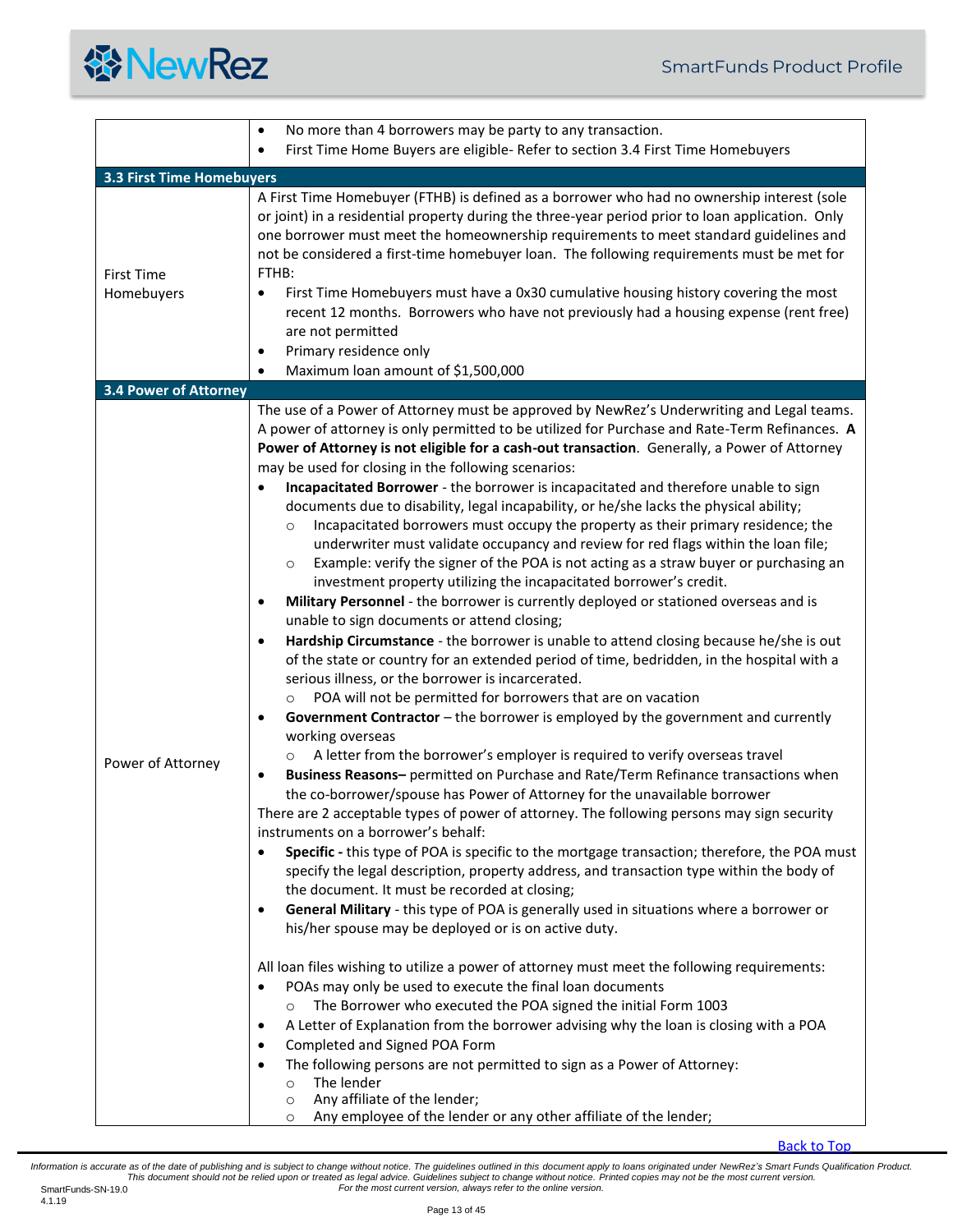

<span id="page-13-0"></span>

|                                     | The loan originator;<br>$\circ$                                                                       |
|-------------------------------------|-------------------------------------------------------------------------------------------------------|
|                                     | The employer of the loan originator;<br>$\circ$                                                       |
|                                     | Any employee of the employer of the loan originator;<br>$\circ$                                       |
|                                     | The title insurance company providing the title insurance policy or any affiliate of<br>$\circ$       |
|                                     | such title insurance company (including, but not limited to, the title agency closing                 |
|                                     | the loan), or any employee of either such title insurance company or any such                         |
|                                     | affiliate; or                                                                                         |
|                                     | Any real estate agent that has a financial interest in the transaction or any person<br>$\circ$       |
|                                     | affiliated with such real estate agent.                                                               |
| 3.5 Trusts (1-Unit Properties Only) |                                                                                                       |
|                                     |                                                                                                       |
|                                     | Living Trust / Inter Vivos Revocable Trust Only                                                       |
|                                     | All trust requests must be approved in writing by the NewRez Compliance Group with the                |
|                                     | following documentation;                                                                              |
|                                     | <b>Title Commitment</b><br>$\Omega$                                                                   |
|                                     | • The title insurance policy may not list any exceptions with respect to the trustee(s)               |
|                                     | holding title to the security property or to the trust.                                               |
|                                     | • Title to the security property is vested solely in the trustee(s) of the inter vivos                |
|                                     | revocable trust, jointly in the trustee(s) of the inter vivos revocable trust and in the              |
|                                     | name(s) of the individual borrower(s), or in the trustee(s) of more than one inter                    |
|                                     |                                                                                                       |
|                                     | vivos revocable trust                                                                                 |
|                                     | Any Existing Trust Certification<br>$\circ$                                                           |
|                                     | Entire Trust Agreement (The trust must be signed, notarized, and dated by all<br>$\circ$              |
|                                     | applicable parties)                                                                                   |
|                                     | All Amendments to the Trust<br>$\circ$                                                                |
|                                     | Death Certificates, if applicable<br>$\circ$                                                          |
|                                     | Divorce Decrees, Marriage Certificates and Proof of name change, etc.<br>$\circ$                      |
|                                     | Prior to submission, confirm the trust meets the following requirements:                              |
|                                     | The borrower or borrowers must be creator(s) of the trust. The creators of the trust<br>$\circ$       |
|                                     | are usually called the Grantor, Settlor or Trustor                                                    |
|                                     | The borrower(s) must be the trustee(s) of the trust (or there must be an approved<br>$\circ$          |
|                                     | institutional trustee)                                                                                |
|                                     | The trust must be revocable<br>$\circ$                                                                |
| Trusts                              | The borrower(s) must be the primary beneficiaries of the trust<br>$\circ$                             |
|                                     | The trustee(s) must have the authority to borrow money and pledge the trust<br>$\circ$                |
|                                     | property as security                                                                                  |
|                                     | The trust must have been created during the lifetime of the borrower(s); it may not<br>$\circ$        |
|                                     | have been created by a will                                                                           |
|                                     |                                                                                                       |
|                                     | In the event NewRez Compliance Group feels the trust documentation provided is                        |
|                                     | ambiguous or has concerns interpreting the documentation, an Attorney Opinion Letter                  |
|                                     | from the borrower's attorney will be required                                                         |
|                                     | In the event a trust certification is not available for a state, Form A must be utilized<br>$\bullet$ |
|                                     | A Final Trust Certification, created by the NewRez Compliance Group, must be executed at<br>$\bullet$ |
|                                     | closing                                                                                               |
|                                     | <b>California Exception</b>                                                                           |
|                                     | For Trust Properties in California a trust certification completed by the borrower or the             |
|                                     | borrower's attorney is acceptable in lieu of the full trust documents. The title                      |
|                                     | commitment is still required                                                                          |
|                                     |                                                                                                       |
|                                     | Should any portion of the trust certificate be found inaccurate or in disagreement with               |
|                                     | the title report, <i>this exception cannot be applied</i> , and the complete trust documents must     |
|                                     | be provided                                                                                           |
|                                     | This exception to trust documentation is ONLY for properties located in California.<br>$\bullet$      |
|                                     | The following types of trusts are ineligible:                                                         |
|                                     | Any Non-Intervivos Trust Estates<br>$\bullet$                                                         |
|                                     | Blind trusts,<br>$\bullet$                                                                            |
|                                     |                                                                                                       |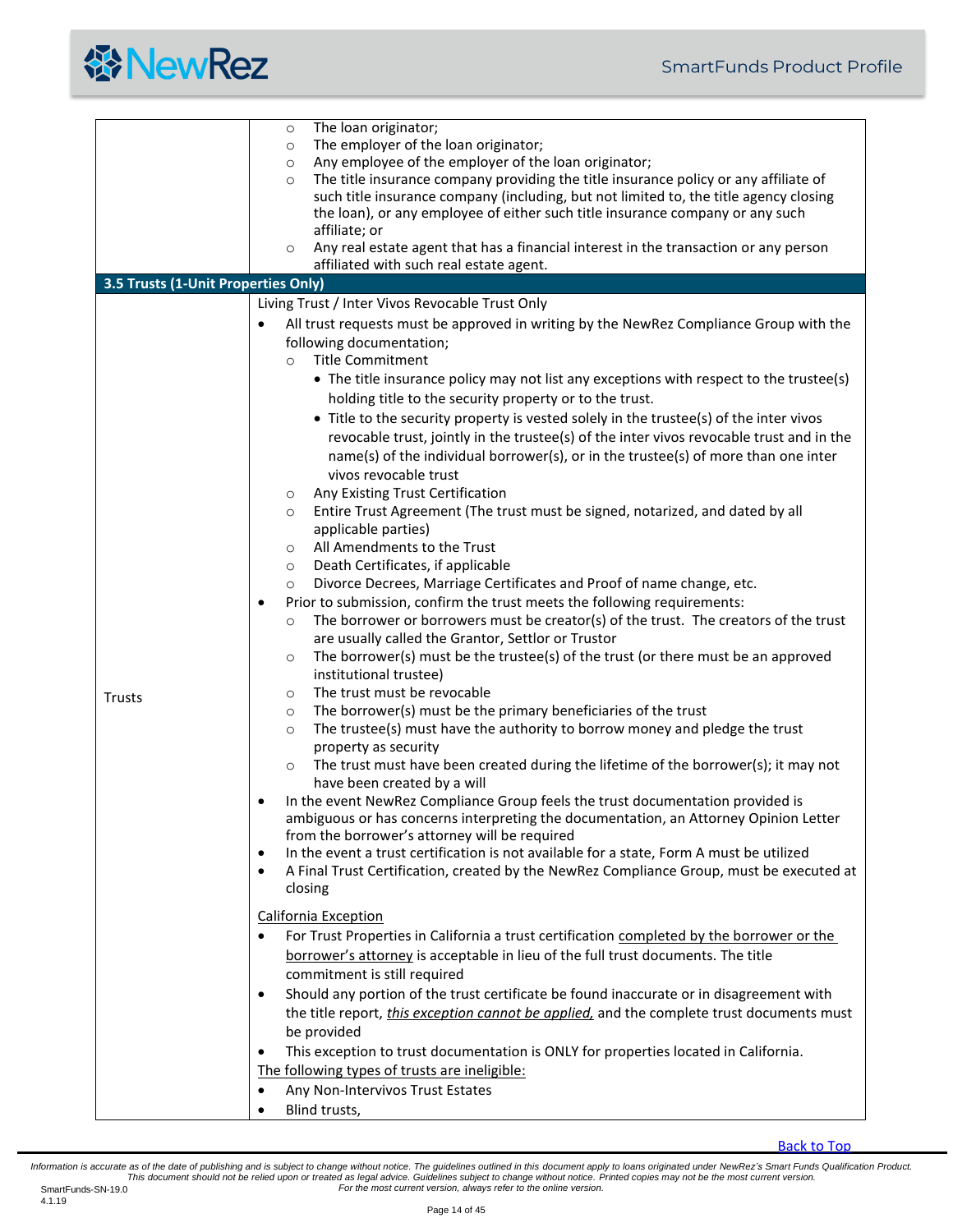<span id="page-14-3"></span><span id="page-14-2"></span><span id="page-14-1"></span><span id="page-14-0"></span>

| <b>Land Trusts</b><br>3.6 Non-Arm's Length Transactions<br>A non-arm's length transaction is one where the parties to the transaction are related such as<br>family members, employer/employee, or principal/agent. An at-interest transaction involves<br>persons who are not closely tied or related to the borrower but may have a greater vested<br>interest in the transaction. Such relationships with the Borrower may be (but are not limited<br>$to)$ :<br>Family Members - (Permitted on Owner Occupied purchases only)<br>$\bullet$<br>Mortgage loan officer<br>$\bullet$<br>Originating lender (owner, employees or family members)<br>$\bullet$<br>Real Estate Broker (including listing and selling agents)<br>$\bullet$<br>Employer<br>$\bullet$<br><b>Closing Agent</b><br>$\bullet$<br>Appraiser<br>$\bullet$<br>Builder/Developer<br>$\bullet$<br>Trading properties with the Seller<br>$\bullet$<br>Foreclosure bailouts<br>$\bullet$<br>Non-arm's length transactions are allowed for the purchase of existing property. For the<br>$\bullet$<br>Non-Arm's Length<br>purchase of newly constructed properties, if the borrower has a relationship or business<br><b>Transactions</b><br>affiliation (any ownership interest, or employment) with the builder, developer, or seller<br>of the property, only primary residence is allowed. Mortgage loans on newly constructed<br>are prohibited<br>When tenant is buying from landlord/seller, a Verification of Rent (VOR) from a third-<br>$\bullet$<br>party management company is acceptable. If there is no third-party management<br>company, provide the most recent 12 months cancelled rent checks or 12 months bank<br>statements.<br>$\bullet$<br>to, situations where the borrower is also:<br>The builder<br>$\circ$<br>The loan officer on the transaction<br>$\circ$<br>The listing agent<br>$\circ$<br>Both the listing and selling agent<br>$\circ$<br>Exception: Borrower is allowed to be the selling agent in the transaction where<br>$\circ$<br>borrower is the purchaser so long as borrower is not also the listing agent.<br><b>3.7 Ineligible Borrowers</b><br>Borrowers whose qualifying assets are not sufficient to meet 60 months or more of<br>$\bullet$<br>obligations (as outlined in section 5.2)<br>Borrowers with any ownership in a business that is federally illegal, regardless if the<br>$\bullet$<br>income is not being considered for qualifying<br>Borrowers with diplomatic immunity or otherwise excluded from U.S. jurisdiction;<br>$\bullet$<br>Ineligible Borrowers<br><b>Foreign Nationals</b><br>$\bullet$ | Life Estates, and<br>$\bullet$                                                                                                                                                                                                                                                    |
|------------------------------------------------------------------------------------------------------------------------------------------------------------------------------------------------------------------------------------------------------------------------------------------------------------------------------------------------------------------------------------------------------------------------------------------------------------------------------------------------------------------------------------------------------------------------------------------------------------------------------------------------------------------------------------------------------------------------------------------------------------------------------------------------------------------------------------------------------------------------------------------------------------------------------------------------------------------------------------------------------------------------------------------------------------------------------------------------------------------------------------------------------------------------------------------------------------------------------------------------------------------------------------------------------------------------------------------------------------------------------------------------------------------------------------------------------------------------------------------------------------------------------------------------------------------------------------------------------------------------------------------------------------------------------------------------------------------------------------------------------------------------------------------------------------------------------------------------------------------------------------------------------------------------------------------------------------------------------------------------------------------------------------------------------------------------------------------------------------------------------------------------------------------------------------------------------------------------------------------------------------------------------------------------------------------------------------------------------------------------------------------------------------------------------------------------------------------------------------------------------------------------------------------------------------------------------------------------------------------------------------|-----------------------------------------------------------------------------------------------------------------------------------------------------------------------------------------------------------------------------------------------------------------------------------|
|                                                                                                                                                                                                                                                                                                                                                                                                                                                                                                                                                                                                                                                                                                                                                                                                                                                                                                                                                                                                                                                                                                                                                                                                                                                                                                                                                                                                                                                                                                                                                                                                                                                                                                                                                                                                                                                                                                                                                                                                                                                                                                                                                                                                                                                                                                                                                                                                                                                                                                                                                                                                                                    |                                                                                                                                                                                                                                                                                   |
|                                                                                                                                                                                                                                                                                                                                                                                                                                                                                                                                                                                                                                                                                                                                                                                                                                                                                                                                                                                                                                                                                                                                                                                                                                                                                                                                                                                                                                                                                                                                                                                                                                                                                                                                                                                                                                                                                                                                                                                                                                                                                                                                                                                                                                                                                                                                                                                                                                                                                                                                                                                                                                    |                                                                                                                                                                                                                                                                                   |
|                                                                                                                                                                                                                                                                                                                                                                                                                                                                                                                                                                                                                                                                                                                                                                                                                                                                                                                                                                                                                                                                                                                                                                                                                                                                                                                                                                                                                                                                                                                                                                                                                                                                                                                                                                                                                                                                                                                                                                                                                                                                                                                                                                                                                                                                                                                                                                                                                                                                                                                                                                                                                                    | homes secured by a second home property where there is a non-arm's length relationship<br>Situations where the borrower has a dual role in the transaction, namely as borrower and<br>as another party in the same transaction are prohibited. These include, but are not limited |
|                                                                                                                                                                                                                                                                                                                                                                                                                                                                                                                                                                                                                                                                                                                                                                                                                                                                                                                                                                                                                                                                                                                                                                                                                                                                                                                                                                                                                                                                                                                                                                                                                                                                                                                                                                                                                                                                                                                                                                                                                                                                                                                                                                                                                                                                                                                                                                                                                                                                                                                                                                                                                                    |                                                                                                                                                                                                                                                                                   |
| <b>Land Trusts</b><br>٠<br>Non-Permanent Resident Aliens<br>٠<br>Non-occupant co-borrowers<br>٠<br>Properties vested in an LLC or Corporation (title must be taken as an individual)<br>$\bullet$<br><b>ARM loans to FTHB in Massachusetts</b>                                                                                                                                                                                                                                                                                                                                                                                                                                                                                                                                                                                                                                                                                                                                                                                                                                                                                                                                                                                                                                                                                                                                                                                                                                                                                                                                                                                                                                                                                                                                                                                                                                                                                                                                                                                                                                                                                                                                                                                                                                                                                                                                                                                                                                                                                                                                                                                     |                                                                                                                                                                                                                                                                                   |
| <b>Section 4: Collateral</b>                                                                                                                                                                                                                                                                                                                                                                                                                                                                                                                                                                                                                                                                                                                                                                                                                                                                                                                                                                                                                                                                                                                                                                                                                                                                                                                                                                                                                                                                                                                                                                                                                                                                                                                                                                                                                                                                                                                                                                                                                                                                                                                                                                                                                                                                                                                                                                                                                                                                                                                                                                                                       |                                                                                                                                                                                                                                                                                   |
| <b>4.1 Eligible Properties</b>                                                                                                                                                                                                                                                                                                                                                                                                                                                                                                                                                                                                                                                                                                                                                                                                                                                                                                                                                                                                                                                                                                                                                                                                                                                                                                                                                                                                                                                                                                                                                                                                                                                                                                                                                                                                                                                                                                                                                                                                                                                                                                                                                                                                                                                                                                                                                                                                                                                                                                                                                                                                     |                                                                                                                                                                                                                                                                                   |
| Eligible Property Types include:<br>One-unit Attached/Detached SFRs<br><b>Eligible Properties</b><br>$\bullet$<br>One-unit Attached/Detached PUDs<br>$\bullet$                                                                                                                                                                                                                                                                                                                                                                                                                                                                                                                                                                                                                                                                                                                                                                                                                                                                                                                                                                                                                                                                                                                                                                                                                                                                                                                                                                                                                                                                                                                                                                                                                                                                                                                                                                                                                                                                                                                                                                                                                                                                                                                                                                                                                                                                                                                                                                                                                                                                     | <b>Back to Top</b>                                                                                                                                                                                                                                                                |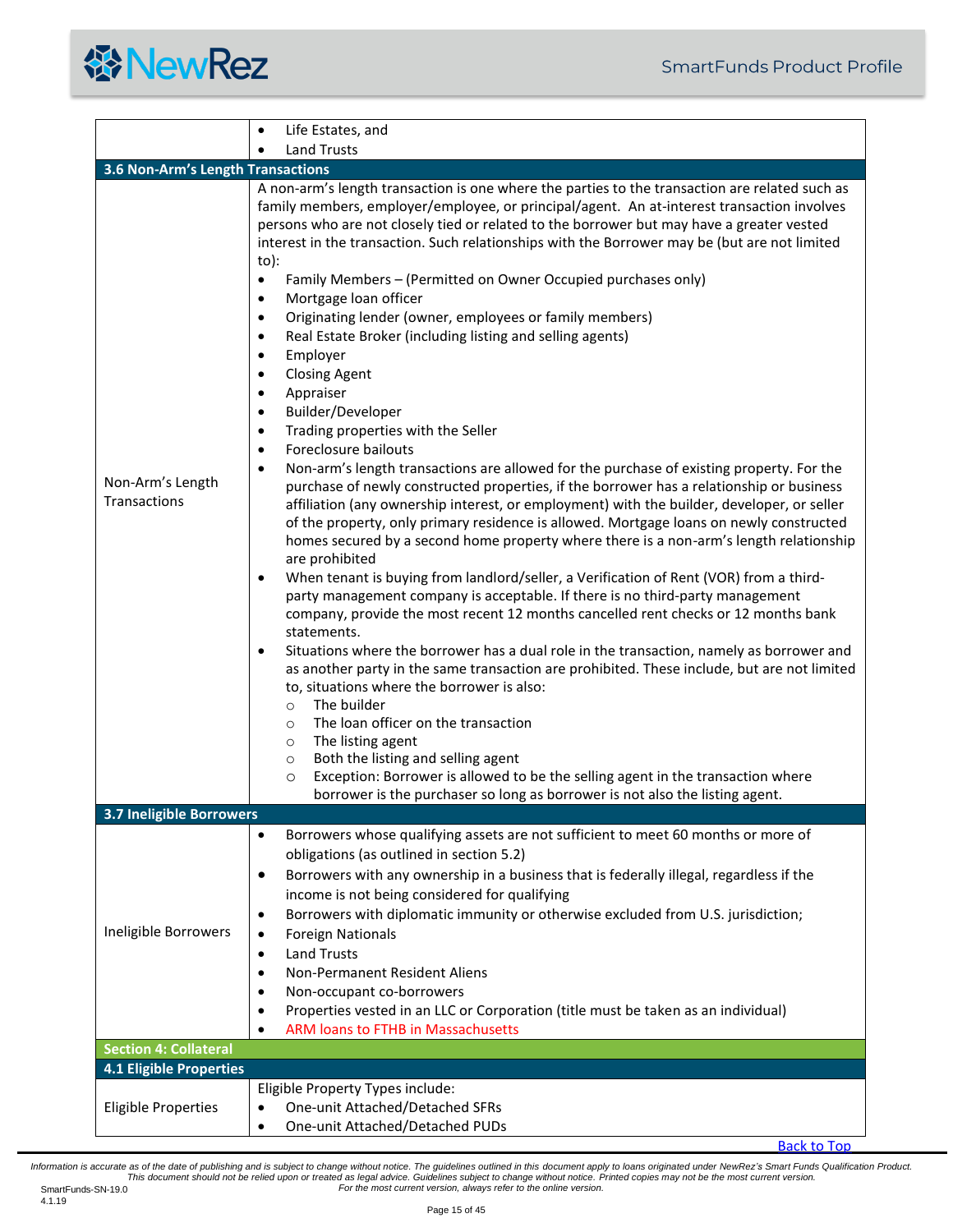

<span id="page-15-4"></span><span id="page-15-3"></span><span id="page-15-2"></span><span id="page-15-1"></span><span id="page-15-0"></span>

|                                                                                        | Low/Mid/High-Rise Condos and Site Condos (Refer to Section 4.2 Condos)                                                                                                                                                                                                                                                                                                                                                                                                                                                                                                                                                                                                                                                                                                                                                                                                                                                                                                                                                                                                                                                                                                                                                                                                                                                                                         |  |  |  |  |
|----------------------------------------------------------------------------------------|----------------------------------------------------------------------------------------------------------------------------------------------------------------------------------------------------------------------------------------------------------------------------------------------------------------------------------------------------------------------------------------------------------------------------------------------------------------------------------------------------------------------------------------------------------------------------------------------------------------------------------------------------------------------------------------------------------------------------------------------------------------------------------------------------------------------------------------------------------------------------------------------------------------------------------------------------------------------------------------------------------------------------------------------------------------------------------------------------------------------------------------------------------------------------------------------------------------------------------------------------------------------------------------------------------------------------------------------------------------|--|--|--|--|
|                                                                                        | 2-4 Unit Properties                                                                                                                                                                                                                                                                                                                                                                                                                                                                                                                                                                                                                                                                                                                                                                                                                                                                                                                                                                                                                                                                                                                                                                                                                                                                                                                                            |  |  |  |  |
| <b>Mixed Use Properties</b>                                                            |                                                                                                                                                                                                                                                                                                                                                                                                                                                                                                                                                                                                                                                                                                                                                                                                                                                                                                                                                                                                                                                                                                                                                                                                                                                                                                                                                                |  |  |  |  |
| Mixed Use Property                                                                     | Mixed-Use properties that have a business use in addition to their residential use. (Examples:<br>Business use in addition to residential use, such as property with space aside for law office, a<br>beauty or barber shop, or a doctor's office)<br>The property must be a one-unit dwelling that the borrower occupies as a principal<br>$\bullet$<br>residence<br>The borrower must be both the owner and the operator of the business<br>$\bullet$<br>The property must be primarily residential in nature<br>The dwelling may not be modified in a manner that has an adverse impact on its<br>$\bullet$<br>marketability as a residential property<br>Square footage of commercial part of the property cannot exceed 25% of the total square<br>$\bullet$<br>footage<br>The Appraisal must indicate:<br>$\bullet$<br>A detailed description of the mixed-use characteristics of the subject property<br>$\circ$<br>That the mixed use of the property is a legal, permissible use of the property under<br>$\circ$<br>the local zoning requirements<br>Any adverse impact on marketability and market resistance to the commercial use of<br>$\circ$<br>the property<br>Market value of the property based on the residential characteristics, rather than of<br>$\circ$<br>the business use or any special business-use modifications that were made. |  |  |  |  |
|                                                                                        | Non-Conforming Additions/Granny or In-law Suites/Accessory Units                                                                                                                                                                                                                                                                                                                                                                                                                                                                                                                                                                                                                                                                                                                                                                                                                                                                                                                                                                                                                                                                                                                                                                                                                                                                                               |  |  |  |  |
| Non-Conforming<br>Additions, Granny or<br>In-law Suites, and<br><b>Accessory Units</b> | Properties with accessory units, also known as Granny units, mother-in-law suites, etc., may<br>be acceptable if all of the following criteria are met:<br>1 unit property.<br>$\bullet$<br>Subject property is typical, common and readily-acceptable in the subject property's<br>$\bullet$<br>market area.<br>Rental income from the accessory unit may not be used to help the Borrower qualify.<br>$\bullet$<br>Existence of the unit must not jeopardize any future hazard insurance claim.<br>$\bullet$<br>Subject property must conform to all zoning laws and/or regulations.<br>$\bullet$<br>Legal non-conforming use may be acceptable provided the subject property's current use<br>$\bullet$<br>does not adversely affect its market value and marketability.<br>Accessory unit is substantially smaller than the primary unit.                                                                                                                                                                                                                                                                                                                                                                                                                                                                                                                  |  |  |  |  |
| <b>Multiple Dwellings on One Lot</b>                                                   |                                                                                                                                                                                                                                                                                                                                                                                                                                                                                                                                                                                                                                                                                                                                                                                                                                                                                                                                                                                                                                                                                                                                                                                                                                                                                                                                                                |  |  |  |  |
| <b>Multiple Dwellings</b><br>on One Lot                                                | Single family properties containing additional residential dwellings (guesthouse, carriage<br>house, etc.) must comply with local zoning regulations. They must be typical and common<br>within the subject property's neighborhood. Typically, the additional dwelling(s) are smaller<br>than the main dwelling and will not be rented. The subject property should be appraised as a<br>single-family residence. Any value for the additional dwellings should be supported by<br>comparable sale(s).<br>Properties with two or more fully-functioning detached single-family homes on a single lot are<br>ineligible. Properties that have a mobile or manufactured home as an additional unit on the<br>subject lot are not acceptable regardless of whether they are used as storage or occupied.                                                                                                                                                                                                                                                                                                                                                                                                                                                                                                                                                         |  |  |  |  |
| <b>Maximum Acreage</b>                                                                 |                                                                                                                                                                                                                                                                                                                                                                                                                                                                                                                                                                                                                                                                                                                                                                                                                                                                                                                                                                                                                                                                                                                                                                                                                                                                                                                                                                |  |  |  |  |
| Maximum Acreage                                                                        | Properties are limited to 20 acres. Acreage and land value must be typical and common for the<br>subject's market. The appraiser must indicate the total acreage as well as provide data which<br>indicates that like-size properties with similar land values are typical and common in the<br>subject area's market. It is not acceptable to have property appraised with only 20 acres in<br>order to meet eligibility.                                                                                                                                                                                                                                                                                                                                                                                                                                                                                                                                                                                                                                                                                                                                                                                                                                                                                                                                     |  |  |  |  |
| <b>Properties with Oil/Gas Lease</b>                                                   |                                                                                                                                                                                                                                                                                                                                                                                                                                                                                                                                                                                                                                                                                                                                                                                                                                                                                                                                                                                                                                                                                                                                                                                                                                                                                                                                                                |  |  |  |  |
| Oil and Gas Lease                                                                      | Properties Subject to Existing Oil/Gas Leases must meet the following:<br>Title endorsement providing coverage to the lender against damage to existing<br>improvements resulting from the exercise of the right to use the surface of the land which<br>is subject to an oil and/or gas lease.<br><b>Back to Top</b>                                                                                                                                                                                                                                                                                                                                                                                                                                                                                                                                                                                                                                                                                                                                                                                                                                                                                                                                                                                                                                          |  |  |  |  |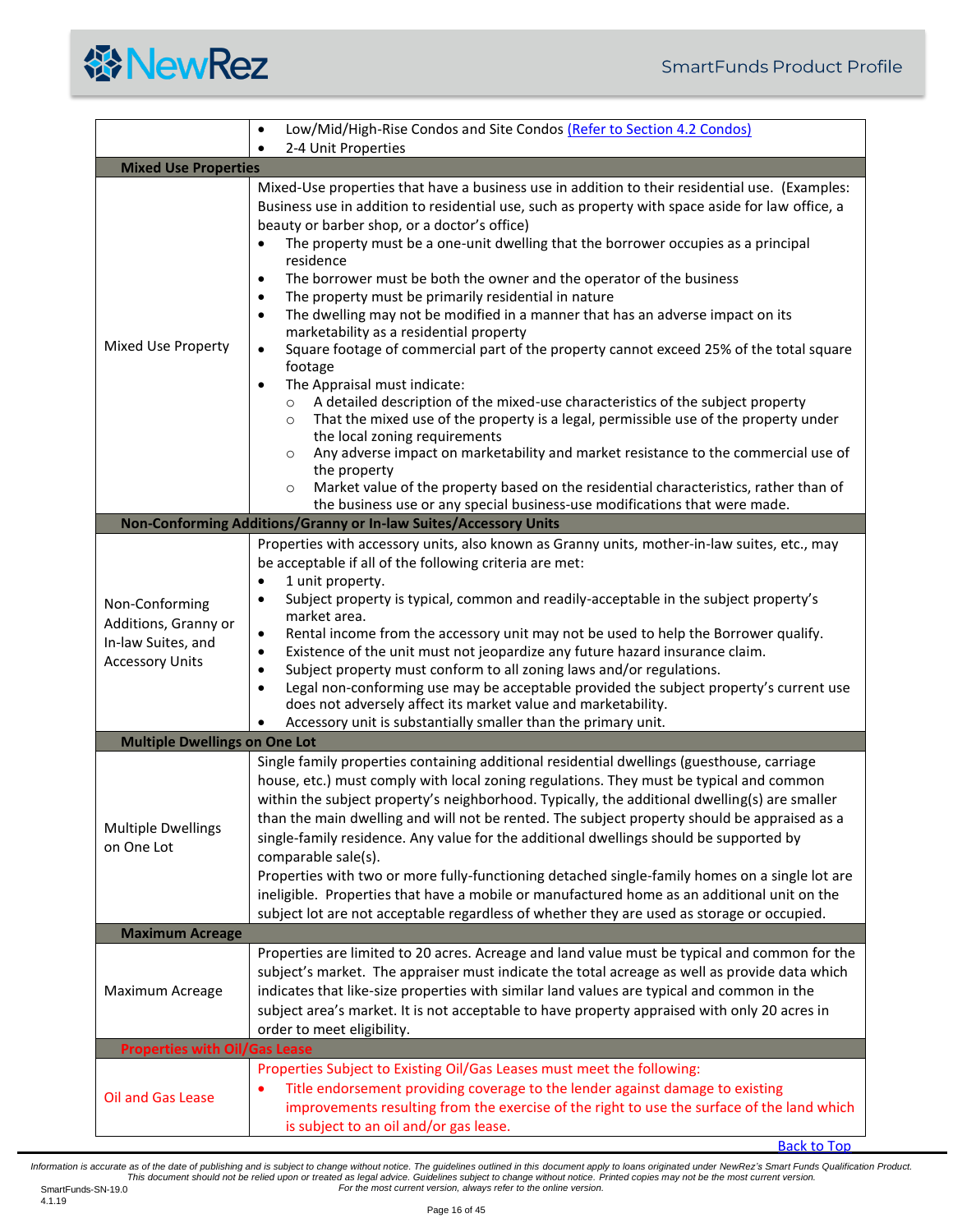

<span id="page-16-2"></span><span id="page-16-1"></span><span id="page-16-0"></span>

|                                     | No active drilling. Appraisal photos, appraiser comment(s) or current survey should show<br>$\bullet$                                                                                                                                                                                                                                                                                                                                                                                                                                                                                                                                                                                                                                                                                                                                                                                                                                                |
|-------------------------------------|------------------------------------------------------------------------------------------------------------------------------------------------------------------------------------------------------------------------------------------------------------------------------------------------------------------------------------------------------------------------------------------------------------------------------------------------------------------------------------------------------------------------------------------------------------------------------------------------------------------------------------------------------------------------------------------------------------------------------------------------------------------------------------------------------------------------------------------------------------------------------------------------------------------------------------------------------|
|                                     | no active drilling.                                                                                                                                                                                                                                                                                                                                                                                                                                                                                                                                                                                                                                                                                                                                                                                                                                                                                                                                  |
|                                     | No lease recorded after the home construction date.<br>$\bullet$<br>Re-recording of a lease after the home was constructed is permitted.                                                                                                                                                                                                                                                                                                                                                                                                                                                                                                                                                                                                                                                                                                                                                                                                             |
|                                     | Property must be connected to public water.<br>٠                                                                                                                                                                                                                                                                                                                                                                                                                                                                                                                                                                                                                                                                                                                                                                                                                                                                                                     |
| <b>4.2 Condos</b>                   |                                                                                                                                                                                                                                                                                                                                                                                                                                                                                                                                                                                                                                                                                                                                                                                                                                                                                                                                                      |
| Condos                              | All loans secured by condos must be reviewed by the NewRez Condo Review team prior to<br>approval. All requests for condominium review should be emailed to<br>projectreview@newrez.com.<br><b>Warrantable Condos</b><br>Both FNMA Condo Project Manager (CPM) and FNMA Limited Review are allowed<br>$\bullet$<br>Detached Condo units and 2-4 unit projects do not require project review. HOA cert is not<br>٠<br>required.<br>Property insurance per applicable agency guidelines is required<br>$\circ$<br>2-4 unit requires bylaws and declaration if property coverage is by the individual unit<br>$\circ$<br>owner in lieu of a master HOA policy<br>If project is currently FNMA approved, a HOA Certification is still required.<br>$\bullet$<br>New projects are not eligible for Limited Review<br>$\bullet$<br>New or newly converted projects in Florida are eligible with a Full Review and must meet<br>$\bullet$<br>the following: |
|                                     | Maximum LTV/CLTV/HCLTV 60%<br>$\circ$<br>Maximum NewRez exposure in any one project is limited to 20%<br>$\circ$                                                                                                                                                                                                                                                                                                                                                                                                                                                                                                                                                                                                                                                                                                                                                                                                                                     |
|                                     | <b>Non-Warrantable Condos</b><br>The FNMA investment property concentration limits (i.e., the percentage of non-owner<br>$\bullet$<br>occupied properties within a project) do not apply, and<br>Minimum 50% of units in project (or subject legal phase, considered with prior legal<br>$\bullet$<br>phases) must be sold or under contract. 50% requirement is cumulative and for each<br>individual phase<br>Single Entity Ownership Exception:<br>$\bullet$<br>Projects in which a single entity (the same individual, investor group, partnership, or<br>$\circ$<br>corporation) owns up to and including 25% of the total number of units in the                                                                                                                                                                                                                                                                                               |
| 4.3 PUD (Planned Urban Development) | project are permitted                                                                                                                                                                                                                                                                                                                                                                                                                                                                                                                                                                                                                                                                                                                                                                                                                                                                                                                                |
| <b>PUDs</b>                         | Planned Unit Developments (PUDs) must comply with the PUD project requirements of Fannie<br>Mae per Section B4-2.3-01 B4-2.3-01 of the selling guide.                                                                                                                                                                                                                                                                                                                                                                                                                                                                                                                                                                                                                                                                                                                                                                                                |
|                                     | 4.4 Attached SFR with No Homeowner's Association                                                                                                                                                                                                                                                                                                                                                                                                                                                                                                                                                                                                                                                                                                                                                                                                                                                                                                     |
| Attached SFR with no<br><b>HOA</b>  | Townhouses or single family attached properties use a method of construction of individual<br>homes with common side walls and a common roof. Certain geographic areas have an<br>architectural style that is not subject to a homeowner's association. An appraisal review is<br>required for SFR Attached with No Homeowner's Association.                                                                                                                                                                                                                                                                                                                                                                                                                                                                                                                                                                                                         |
| <b>4.5 Agricultural Use</b>         |                                                                                                                                                                                                                                                                                                                                                                                                                                                                                                                                                                                                                                                                                                                                                                                                                                                                                                                                                      |
| <b>Agricultural Use</b>             | Properties with agricultural use are not permitted.<br>Properties zoned agricultural that meet the following requirements are permitted:<br>Property is residential in nature<br>$\circ$<br>Property does not have income producing attributes<br>$\circ$<br>Maximum 10 acres<br>$\circ$                                                                                                                                                                                                                                                                                                                                                                                                                                                                                                                                                                                                                                                             |
| <b>4.6 Rural Properties</b>         |                                                                                                                                                                                                                                                                                                                                                                                                                                                                                                                                                                                                                                                                                                                                                                                                                                                                                                                                                      |
| <b>Rural Properties</b>             | A property indicated by the appraisal as rural, or containing any of the following<br>characteristics, is usually considered a rural property:<br>Neighborhood is less than 25% built-up.<br>$\bullet$<br>Area around the subject is zoned agricultural.<br>$\bullet$                                                                                                                                                                                                                                                                                                                                                                                                                                                                                                                                                                                                                                                                                |

<span id="page-16-4"></span><span id="page-16-3"></span>[Back to Top](#page-0-0)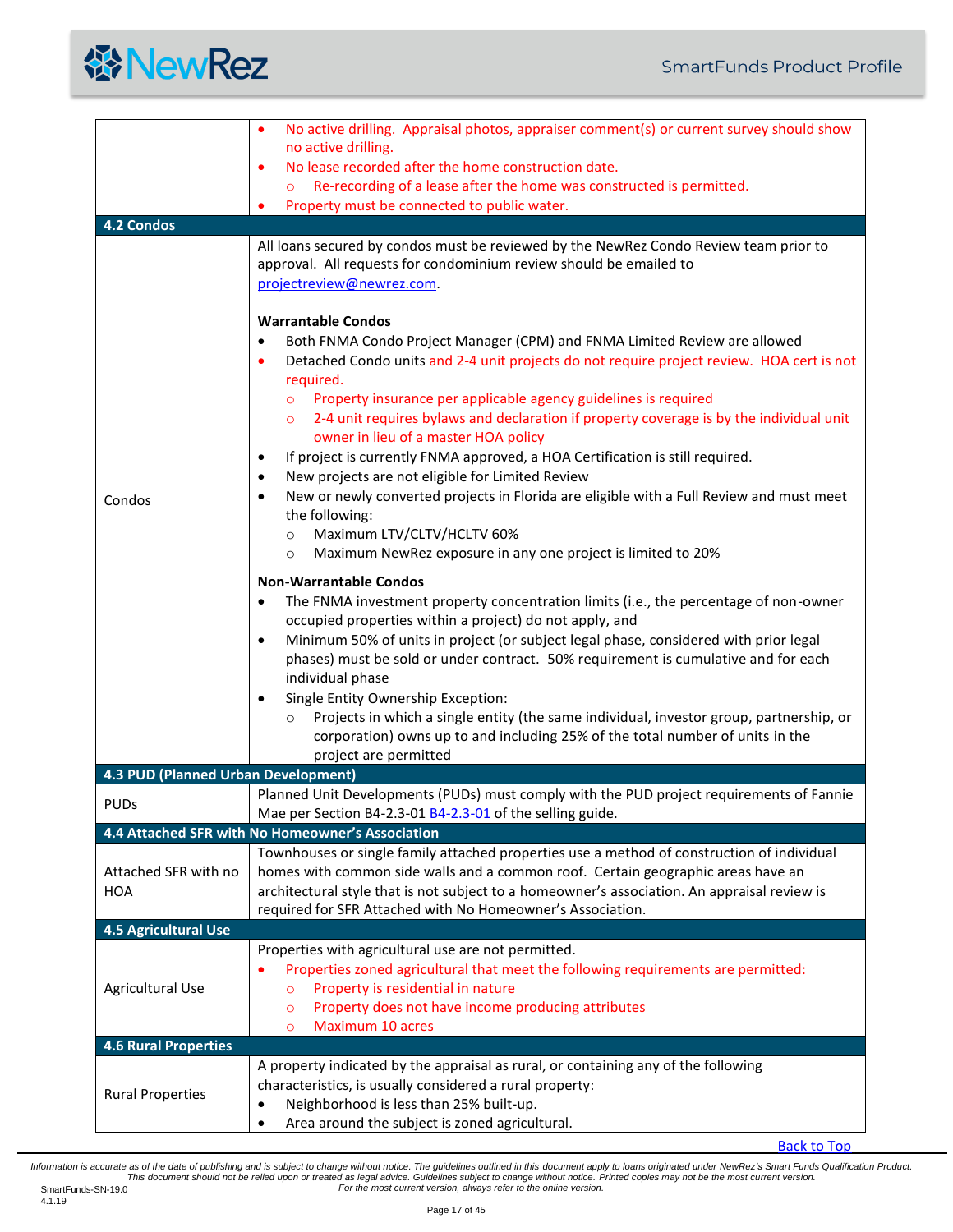<span id="page-17-1"></span><span id="page-17-0"></span>

|                                 | The photographs of the subject show a dirt road.<br>$\bullet$<br>Comparable sales are more than five miles away from the subject.<br>$\bullet$                                                         |
|---------------------------------|--------------------------------------------------------------------------------------------------------------------------------------------------------------------------------------------------------|
|                                 | Subject property is located in a community with a population of less than 25,000.<br>$\bullet$<br>Distances to schools and/or amenities are greater than 25 miles.<br>$\bullet$                        |
|                                 | Subject property and/or comparable sales have lot sizes greater than 10 acres.<br>$\bullet$                                                                                                            |
|                                 | Subject property and or comparable sales have outbuilding or large storage sheds.<br>$\bullet$                                                                                                         |
|                                 | Rural properties must comply with the following criteria:                                                                                                                                              |
|                                 | The lot size and acreage must be typical for the area and similar to the surrounding<br>properties.                                                                                                    |
|                                 | The subject property must be within reasonable commuting distance to a metropolitan<br>$\bullet$<br>area.                                                                                              |
|                                 | The subject property must be accessible by public roads and highways.<br>$\bullet$                                                                                                                     |
|                                 | The present use must be the "highest and best use" for the subject property.<br>$\bullet$<br>The condition, quality and use of outbuildings may be considered in determining the<br>$\bullet$          |
|                                 | market value of the subject property when the appraiser clearly supports the adjustments                                                                                                               |
|                                 | with similar comparable information.<br>Property cannot be subject to any idle acreage tax benefit or other tax incentive program.                                                                     |
| <b>4.7 Leasehold Properties</b> |                                                                                                                                                                                                        |
|                                 | Leasehold properties are permitted where this type of ownership is common and has received                                                                                                             |
|                                 | market acceptance. The mortgage must be secured by both the property as well as the<br>leasehold interest in the land. The following requirements must be met:                                         |
|                                 | Leasehold condominiums not permitted<br>$\bullet$                                                                                                                                                      |
|                                 | The term of the leasehold estate must run for at least five years beyond the maturity date<br>$\bullet$<br>of the loan                                                                                 |
|                                 | The lease must provide that the leasehold can be assigned, transferred, mortgaged, and<br>$\bullet$<br>sublet an unlimited number of times either without restriction or on payment of a               |
|                                 | reasonable fee and delivery of reasonable documentation to the lessor. The lessor may                                                                                                                  |
|                                 | not require a credit review or impose other qualifying criteria on any assignee, transferee,<br>mortgagee, or sublessee.                                                                               |
|                                 | The lease must provide for the borrower to retain voting rights in any homeowners'<br>٠<br>association.                                                                                                |
| <b>Leasehold Properties</b>     | The lease must provide that in addition to the obligation to pay lease rents, the borrower<br>$\bullet$<br>will pay taxes, insurance, and homeowners' association dues (if applicable), related to the |
|                                 | land in addition to those he or she is paying on the improvements.                                                                                                                                     |
|                                 | The lease must be valid, in good standing, and in full force and effect in all respects.<br>٠                                                                                                          |
|                                 | The lease must not include any default provisions that could give rise to forfeiture or<br>termination of the lease, except for nonpayment of the lease rents.                                         |
|                                 | The lease must include provisions to protect the NewRez's or its assigns interests in the<br>$\bullet$<br>event of a property condemnation.                                                            |
|                                 | The lease must provide NewRez or its assigns with the right to receive a minimum of 30<br>$\bullet$                                                                                                    |
|                                 | days' notice of any default by the borrower, and the option to either cure the default or<br>take over the borrower's rights under the lease.                                                          |
|                                 | All lease rents, other payments, or assessments that have become due must be paid.<br>٠                                                                                                                |
|                                 | The borrower must not be in default under any other provision of the lease nor may such<br>$\bullet$<br>a default have been claimed by the lessor.                                                     |
|                                 |                                                                                                                                                                                                        |
|                                 |                                                                                                                                                                                                        |
| 4.8 Ineligible Property Types   | Acreage greater than 20 acres (appraisal must include total acreage)<br>$\bullet$                                                                                                                      |
| Ineligible Property             | Properties used for Agricultural purposes<br>$\bullet$                                                                                                                                                 |
| <b>Types</b>                    | Commercial Enterprises (e.g. Bed and Breakfast, Boarding House, Hotel)<br>$\bullet$                                                                                                                    |
|                                 | Condotels<br>$\bullet$                                                                                                                                                                                 |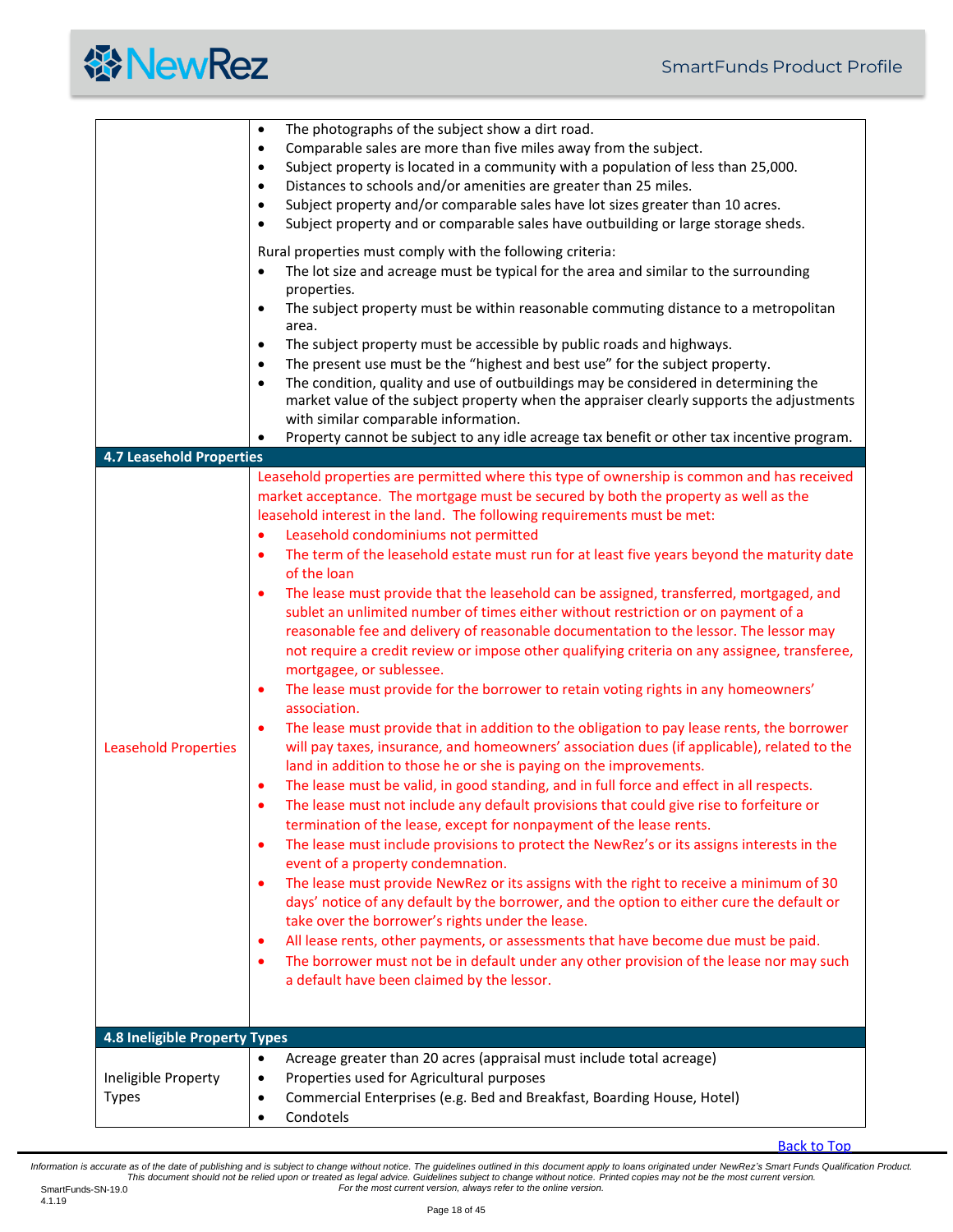<span id="page-18-0"></span>

|                       | Co-ops<br>$\bullet$                                                                                 |
|-----------------------|-----------------------------------------------------------------------------------------------------|
|                       | Geodesic Domes, Berms, Earth homes<br>$\bullet$                                                     |
|                       | <b>Hobby Farms</b><br>$\bullet$                                                                     |
|                       | Income producing properties with acreage<br>٠                                                       |
|                       | Leasehold condominiums<br>٠                                                                         |
|                       |                                                                                                     |
|                       | Log homes<br>$\bullet$                                                                              |
|                       | Manufactured/Mobile, Modular, or Factory Built Homes                                                |
|                       | Projects with insufficient Flood Insurance - Borrower supplemented is not permitted<br>٠            |
|                       | Properties appraised with a property condition of C5 or worse<br>$\bullet$                          |
|                       | Properties held in a business name<br>$\bullet$                                                     |
|                       | Properties located adjacent to or containing environmental hazards                                  |
|                       | <b>Properties Purchased Through Auctions</b>                                                        |
|                       |                                                                                                     |
|                       | Properties vested in an LLC or Corporation (title must be taken as an individual)                   |
|                       | Properties with less than 750 square feet of living area<br>٠                                       |
|                       | Timeshares<br>$\bullet$                                                                             |
|                       | Unimproved Land and property currently in litigation                                                |
|                       | Unique properties<br>$\bullet$                                                                      |
|                       | Working farms, ranches or orchards<br>$\bullet$                                                     |
|                       | Zoning violations including residential properties zoned commercial<br>$\bullet$                    |
| <b>4.9 Appraisals</b> |                                                                                                     |
|                       | Appraisals must be ordered through a NewRez approved AMC<br>$\bullet$                               |
|                       |                                                                                                     |
|                       | Appraisers listed on the NewRez Ineligible Appraiser List are not eligible to complete<br>$\circ$   |
|                       | appraisals for loans done through NewRez.                                                           |
|                       | Collateral Desktop Analysis (CDA) with accompanying MLS sheets from Clear Capital is                |
|                       | required to support the value of the appraisal.                                                     |
|                       | If the CDA returns a value that is "Indeterminate" or lower than the appraised value<br>$\circ$     |
|                       | and exceeds a 10% tolerance, then one of the following requirements must be met:                    |
|                       | A field review                                                                                      |
|                       | If the field review value is $\leq$ 5% below the appraised value, the appraised<br>$\bullet$        |
|                       | value is acceptable for LTV calculations.                                                           |
|                       | If the field review value is > 5% below the appraised value, a second<br>$\bullet$                  |
|                       | appraisal will be required.                                                                         |
|                       | 2nd full appraisal may be provided in lieu of a field review. The lower of the two<br>٠             |
|                       |                                                                                                     |
|                       | values will be used as the appraised value.                                                         |
|                       | For properties purchased by the seller of the property within ninety (90) days of the fully         |
| Appraisals            | executed purchase contract the following requirements apply:                                        |
|                       | Second full appraisal is required.<br>$\circ$                                                       |
|                       | Property seller on the purchase contract is the owner of record.<br>$\circ$                         |
|                       | Increases in value should be documented with commentary from the appraiser and<br>$\circ$           |
|                       | recent paired sales.                                                                                |
|                       | The above requirements do not apply if the property seller is a bank that received the<br>$\circ$   |
|                       | property as a result of foreclosure or deed-in lieu.                                                |
|                       | When two appraisals are required the following is required:                                         |
|                       | Appraisals must be completed by two independent companies.<br>$\circ$                               |
|                       | The LTV will be determined by the lower of the two appraised values as long as the<br>$\circ$       |
|                       | lower appraised appraisal supports the value conclusion.                                            |
|                       |                                                                                                     |
|                       | Any inconsistencies between the two appraisal reports must be addressed and<br>$\circ$              |
|                       | reconciled.                                                                                         |
|                       | If the two (2) appraisals are done "subject to" and 1004Ds are required, it is allowable<br>$\circ$ |
|                       | to provide one (1) 1004D. If only one (1) 1004D is provided, it should be for the                   |
|                       | appraisal that the value of the transaction is being based upon                                     |
|                       | A CDA is not required<br>$\circ$                                                                    |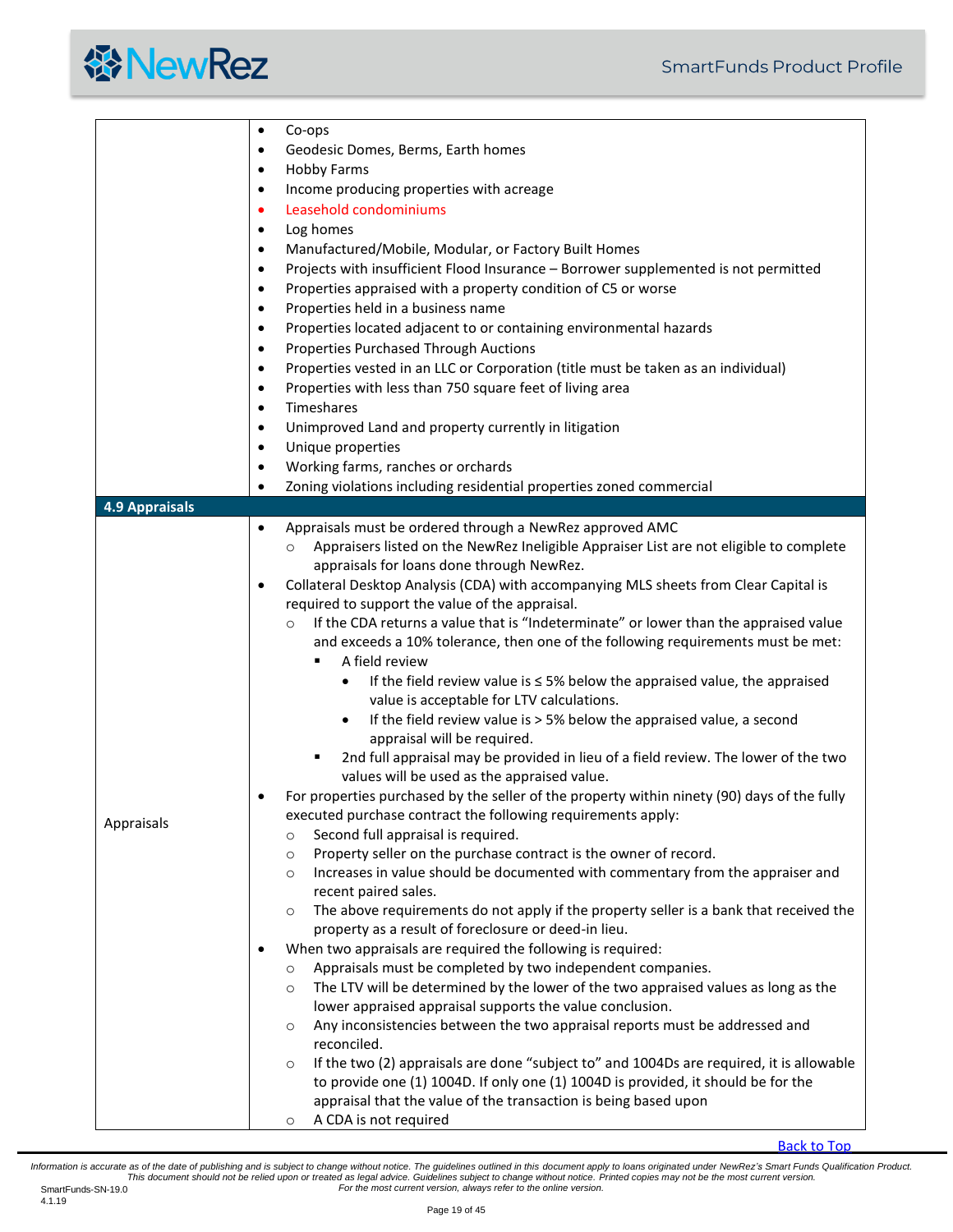

<span id="page-19-1"></span><span id="page-19-0"></span>

|                                                 | <b>Number of Appraisals Required</b>                                                                                                                                                                                                                       |                                                                                                                                                                                                                                                                                                                                                                                                                                                                                                                                                                                                                                                                                                                                               |  |  |  |  |
|-------------------------------------------------|------------------------------------------------------------------------------------------------------------------------------------------------------------------------------------------------------------------------------------------------------------|-----------------------------------------------------------------------------------------------------------------------------------------------------------------------------------------------------------------------------------------------------------------------------------------------------------------------------------------------------------------------------------------------------------------------------------------------------------------------------------------------------------------------------------------------------------------------------------------------------------------------------------------------------------------------------------------------------------------------------------------------|--|--|--|--|
|                                                 | Loan Amount < \$1,500,000                                                                                                                                                                                                                                  | 1 Full Appraisal                                                                                                                                                                                                                                                                                                                                                                                                                                                                                                                                                                                                                                                                                                                              |  |  |  |  |
|                                                 | Loan Amount > \$1,500,000                                                                                                                                                                                                                                  | 2 Full Appraisals                                                                                                                                                                                                                                                                                                                                                                                                                                                                                                                                                                                                                                                                                                                             |  |  |  |  |
|                                                 |                                                                                                                                                                                                                                                            |                                                                                                                                                                                                                                                                                                                                                                                                                                                                                                                                                                                                                                                                                                                                               |  |  |  |  |
|                                                 | <b>Additional Requirements:</b>                                                                                                                                                                                                                            |                                                                                                                                                                                                                                                                                                                                                                                                                                                                                                                                                                                                                                                                                                                                               |  |  |  |  |
|                                                 | Transferred appraisals accepted with the following:<br>٠                                                                                                                                                                                                   |                                                                                                                                                                                                                                                                                                                                                                                                                                                                                                                                                                                                                                                                                                                                               |  |  |  |  |
|                                                 | $\circ$                                                                                                                                                                                                                                                    | Appraisal is subject to Collateral Desktop Analysis process as noted above                                                                                                                                                                                                                                                                                                                                                                                                                                                                                                                                                                                                                                                                    |  |  |  |  |
|                                                 | The re-use of an appraisal is not permitted<br>$\bullet$                                                                                                                                                                                                   |                                                                                                                                                                                                                                                                                                                                                                                                                                                                                                                                                                                                                                                                                                                                               |  |  |  |  |
|                                                 | $\bullet$                                                                                                                                                                                                                                                  | Recertification of value is not permitted. If appraisal is over 120 days old, a new full                                                                                                                                                                                                                                                                                                                                                                                                                                                                                                                                                                                                                                                      |  |  |  |  |
|                                                 | appraisal is required.<br>$\bullet$                                                                                                                                                                                                                        | If an appraisal notes a Declining Market as outlined in Section 4.10 require a second full                                                                                                                                                                                                                                                                                                                                                                                                                                                                                                                                                                                                                                                    |  |  |  |  |
|                                                 | appraisal is required when one appraisal is otherwise acceptable                                                                                                                                                                                           |                                                                                                                                                                                                                                                                                                                                                                                                                                                                                                                                                                                                                                                                                                                                               |  |  |  |  |
| 4.10 Declining/Soft Markets                     |                                                                                                                                                                                                                                                            |                                                                                                                                                                                                                                                                                                                                                                                                                                                                                                                                                                                                                                                                                                                                               |  |  |  |  |
| Declining/Soft<br>Markets                       | 5% reduction to the maximum LTV is required.<br>A market will be deemed "declining" if:<br>$\bullet$<br>Appraiser indicates anywhere in comments that market is declining<br>٠<br>Any Appraisal Review indicates that the market is declining<br>$\bullet$ | If any appraisal associated with the subject property is defined by the appraiser as declining, a<br>Appraiser indicates in Neighborhood Section that market is declining                                                                                                                                                                                                                                                                                                                                                                                                                                                                                                                                                                     |  |  |  |  |
| 4.11 Property Flips/Rapid Appreciation          | Purchases:                                                                                                                                                                                                                                                 |                                                                                                                                                                                                                                                                                                                                                                                                                                                                                                                                                                                                                                                                                                                                               |  |  |  |  |
| Property Flips/Rapid<br>Appreciation            | $\circ$<br>second appraisal must be paid for by the lender.<br>$\circ$<br>of the second appraisal must be paid for by the lender.<br>dates is to be used.<br>$\bullet$                                                                                     | Appreciation greater than 10% in the past 90 days requires 2 full appraisals regardless<br>of loan amount; the pay-off of seller financing is not permitted. The cost of the<br>Appreciation greater than 20% in the past 91-180 days requires 2 full appraisals<br>regardless of loan amount; the pay-off of seller financing is not permitted. The cost<br>The 90-180 time period is determined by subtracting the date the seller became the legal<br>owner of the property from the date the purchaser signed the purchase contract. If the seller<br>and purchaser signed the purchase agreement on two separate days, the latter of the two<br>No Cash-Out Refinance: Appreciation greater than 20% in the past 90 days requires 2 full |  |  |  |  |
|                                                 | appraisals regardless of loan amount                                                                                                                                                                                                                       | appraisals regardless of loan amount; the pay-off of seller financing is not permitted.<br>Cash-out Refinances: Appreciation greater than 20% in the past 12 months requires 2 full                                                                                                                                                                                                                                                                                                                                                                                                                                                                                                                                                           |  |  |  |  |
|                                                 | values will be used for qualification purposes.                                                                                                                                                                                                            | When two appraisals are required regardless of the transaction type the lesser of the two                                                                                                                                                                                                                                                                                                                                                                                                                                                                                                                                                                                                                                                     |  |  |  |  |
|                                                 | seasoning is required.                                                                                                                                                                                                                                     | There can be no pattern of previous flipping as evidenced by multiple transfers in the last 12<br>months, unless the property seller is a GSE, bank, or licensed mortgage company, then no                                                                                                                                                                                                                                                                                                                                                                                                                                                                                                                                                    |  |  |  |  |
| 4.12 Properties Previously Listed for Sale      |                                                                                                                                                                                                                                                            |                                                                                                                                                                                                                                                                                                                                                                                                                                                                                                                                                                                                                                                                                                                                               |  |  |  |  |
| <b>Properties Previously</b><br>Listed for Sale | <b>Primary Residence</b><br>$\circ$<br>$\circ$<br>primary residence and the reason for listing<br>Second Homes Properties<br>A minimum of 6 months prior to the application date<br>O                                                                      | The listing must have been expired or withdrawn prior to application<br>The borrower must confirm in writing that they intend to occupy the subject as a                                                                                                                                                                                                                                                                                                                                                                                                                                                                                                                                                                                      |  |  |  |  |

<span id="page-19-2"></span>[Back to Top](#page-0-0)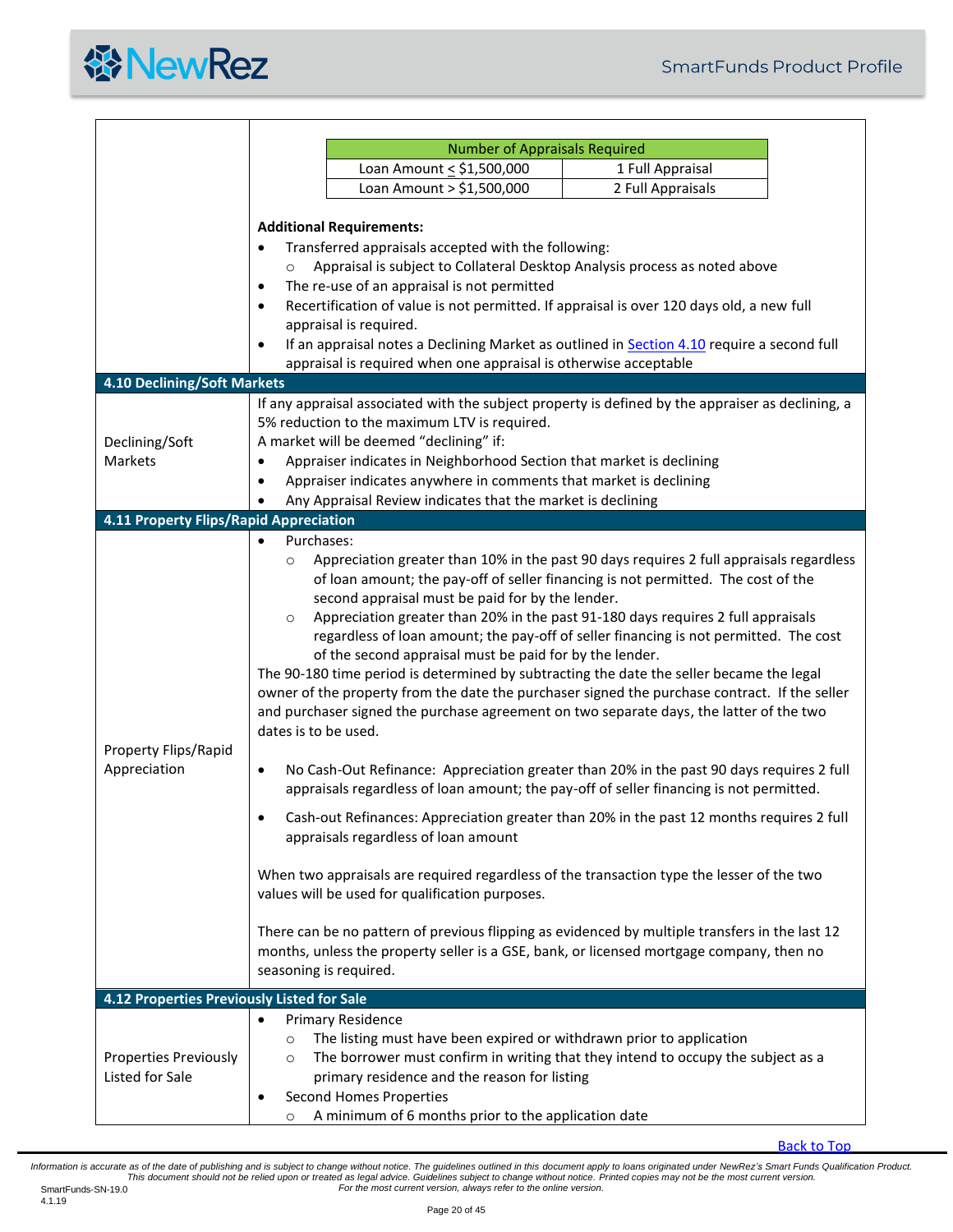<span id="page-20-6"></span><span id="page-20-5"></span><span id="page-20-4"></span><span id="page-20-3"></span><span id="page-20-2"></span><span id="page-20-1"></span><span id="page-20-0"></span>

| <b>4.13 Disaster Areas</b>        |                                                                                                                                                                                                                                                                                                                                                                                                                                                                                                                                                                                                                                  |
|-----------------------------------|----------------------------------------------------------------------------------------------------------------------------------------------------------------------------------------------------------------------------------------------------------------------------------------------------------------------------------------------------------------------------------------------------------------------------------------------------------------------------------------------------------------------------------------------------------------------------------------------------------------------------------|
|                                   | Refer to the list of affected counties published by FEMA at the following link:<br>https://www.fema.gov/disasters.                                                                                                                                                                                                                                                                                                                                                                                                                                                                                                               |
| Disaster Areas                    | Refer to the NewRez FEMA Declared Disaster Policies and Procedures for applicable<br>requirements.                                                                                                                                                                                                                                                                                                                                                                                                                                                                                                                               |
|                                   | For loans secured by properties appraised after the Federal/State declaration, the following<br>post-disaster guidelines apply:<br>Appraiser must note any damage and its effect on marketability and value.<br>1.                                                                                                                                                                                                                                                                                                                                                                                                               |
|                                   | 2.<br>Electronic evaluations are not acceptable.                                                                                                                                                                                                                                                                                                                                                                                                                                                                                                                                                                                 |
| 4.14 Dampness                     | If the appraisal report notes evidence of dampness, the appraiser must clearly define the                                                                                                                                                                                                                                                                                                                                                                                                                                                                                                                                        |
| Dampness                          | effect on value and marketability of the subject property, as well as comment regarding the<br>probable cause of the dampness problem and if typically incurable in the surrounding<br>neighborhood. Prior to closing satisfactory evidence that the condition was corrected or a<br>professionally prepared report indicating that the condition does not pose any threat of<br>structural damage must be provided.                                                                                                                                                                                                             |
| <b>4.15 Electrical Systems</b>    |                                                                                                                                                                                                                                                                                                                                                                                                                                                                                                                                                                                                                                  |
| <b>Electrical Systems</b>         | An electrical certification from a licensed electrician is required whenever the appraisal states<br>a fair or poor rating concerning the adequacy or condition of the system. Any inadequacies<br>must be corrected prior to closing.                                                                                                                                                                                                                                                                                                                                                                                           |
| <b>4.16 Foundation Settlement</b> |                                                                                                                                                                                                                                                                                                                                                                                                                                                                                                                                                                                                                                  |
| Foundation<br>Settlement          | If the appraisal report notes evidence of excessive foundation settlement, the appraiser must<br>clearly define the effect on value and marketability of the subject property. Settlement<br>problems which denote structural deficiencies and/or significant negative impact on value and<br>marketability must be corrected prior to closing. A structural engineer's report is required<br>prior to making a loan decision.                                                                                                                                                                                                   |
| <b>4.17 Heating Systems</b>       |                                                                                                                                                                                                                                                                                                                                                                                                                                                                                                                                                                                                                                  |
| <b>Heating Systems</b>            | A central heat source with ductwork or baseboard in all rooms is required on all properties<br>except those in geographic regions where heating is not required. If the subject property does<br>not have central heat, the appraiser must provide similar comparable properties and an<br>addendum indicating:<br>The heat source is typical for the area<br>$\bullet$<br>The heat source is permanently attached<br>$\bullet$<br>The heat source is adequate for the dwelling<br>$\bullet$<br>The heat source is externally vented                                                                                             |
| 4.18 Sewage Disposal System       |                                                                                                                                                                                                                                                                                                                                                                                                                                                                                                                                                                                                                                  |
| Sewage Disposal<br>System         | Sewage disposal systems may require certification if the appraiser or purchase contract<br>indicates the necessity. The report should be provided by a city, county, state (or governing<br>body) official or qualified entity stating:<br>The sewage disposal system complies with applicable local and/or state health standards,<br>$\bullet$<br>is in proper working order, and can be expected to function satisfactorily; or<br>Local and/or state health standards do not apply for the sewage disposal system;<br>$\bullet$<br>however, it is found to be in proper working order and adequate for the subject property. |
|                                   | For systems one year old or less, the certification may be no more than one year old on the<br>date of loan closing. For systems more than one year old, the certification may be no more<br>than 120 days old on the date of loan closing.                                                                                                                                                                                                                                                                                                                                                                                      |
| 4.19 Water Supply                 |                                                                                                                                                                                                                                                                                                                                                                                                                                                                                                                                                                                                                                  |
| <b>Water Supply</b>               | A water supply certification is required if the appraiser or purchase contract indicates the<br>necessity. The report should be provided by a city, county, state (or governing body) official or<br>a qualified entity stating:                                                                                                                                                                                                                                                                                                                                                                                                 |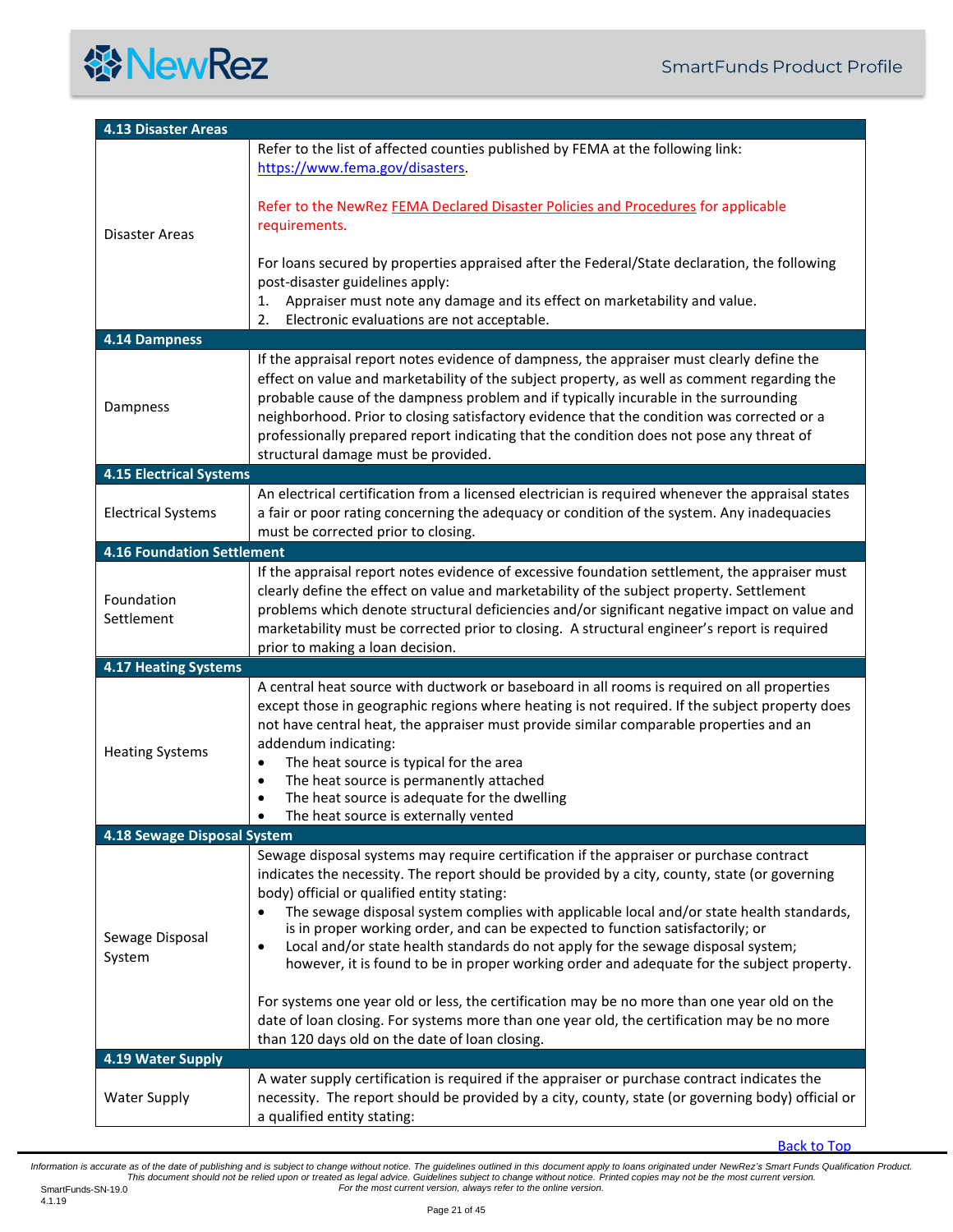

<span id="page-21-7"></span><span id="page-21-6"></span><span id="page-21-5"></span><span id="page-21-4"></span><span id="page-21-3"></span><span id="page-21-2"></span><span id="page-21-1"></span><span id="page-21-0"></span>

|                                           | The water supply system is in proper working order and pumping an adequate supply of<br>$\bullet$<br>water for the subject property; and                                                                                                                                                             |
|-------------------------------------------|------------------------------------------------------------------------------------------------------------------------------------------------------------------------------------------------------------------------------------------------------------------------------------------------------|
|                                           | The water supply is potable and complies with local and/or state health authority<br>$\bullet$                                                                                                                                                                                                       |
|                                           | standards (in the absence of a local health authority, a reputable chemical testing agency<br>must certify that the water is fit for human consumption).                                                                                                                                             |
|                                           | The water certification(s) for existing properties may be no more than 120 days old on the<br>$\bullet$                                                                                                                                                                                              |
|                                           | date of loan closing.                                                                                                                                                                                                                                                                                |
|                                           | A property supplied by water that is hauled in is an unacceptable water source and<br>٠<br>renders the property ineligible                                                                                                                                                                           |
| <b>4.20 Hazardous Conditions</b>          |                                                                                                                                                                                                                                                                                                      |
|                                           | When the appraiser has knowledge of any hazardous condition (whether it exists in or on the                                                                                                                                                                                                          |
|                                           | subject property or on any site within the vicinity of the property) - such as the presence of                                                                                                                                                                                                       |
|                                           | hazardous wastes, toxic substances, asbestos-containing materials, urea-formaldehyde                                                                                                                                                                                                                 |
| Hazardous<br>Conditions                   | insulation, radon gas, etc. - it must be noted on the appraisal report and any influence that<br>the hazard has on the property's value and marketability (if it is measurable through an                                                                                                            |
|                                           | analysis of comparable market data as of the effective date of the appraisal) must be                                                                                                                                                                                                                |
|                                           | commented on. Appropriate adjustments in the overall analysis of the property's value must                                                                                                                                                                                                           |
|                                           | be made.                                                                                                                                                                                                                                                                                             |
| <b>4.21 Pest Infestation</b>              |                                                                                                                                                                                                                                                                                                      |
| Pest Infestation                          | If the appraisal report or sales contract notes evidence of termites or other insect infestation,<br>a pest inspection report certifying treatment of the infestation prior to closing is required. Any<br>significant structural damage due to pest infestation must be corrected prior to closing. |
| 4.22 Plumbing/Plumbing Certification      |                                                                                                                                                                                                                                                                                                      |
| Plumbing/Plumbing                         | A plumbing certification from a licensed plumber is required whenever the appraisal states a<br>fair or poor rating concerning the adequacy or condition of the system. Any inadequacies must                                                                                                        |
| Certification                             | be corrected prior to closing.                                                                                                                                                                                                                                                                       |
| <b>4.23 Private Roads</b>                 |                                                                                                                                                                                                                                                                                                      |
|                                           | If the property is located on a community-owned or privately-owned and maintained street,                                                                                                                                                                                                            |
|                                           | an adequate, legally enforceable agreement or covenant for maintenance of the street is<br>required. The agreement or covenant should include the following provisions and be recorded                                                                                                               |
|                                           | in the land records of the appropriate jurisdiction:                                                                                                                                                                                                                                                 |
| Private Roads                             | responsibility for payment of repairs, including each party's representative share;<br>$\bullet$                                                                                                                                                                                                     |
| (Community-Owned                          | default remedies in the event a party to the agreement or covenant fails to comply with<br>$\bullet$                                                                                                                                                                                                 |
| or Privately                              | his or her obligations; and<br>The effective term of the agreement or covenant, which in most cases should be<br>$\bullet$                                                                                                                                                                           |
| <b>Maintained Streets)</b>                | perpetual and binding on any future owners.                                                                                                                                                                                                                                                          |
|                                           |                                                                                                                                                                                                                                                                                                      |
|                                           | Note: If the property is located within a state that has statutory provisions that define the<br>responsibilities of property owners for the maintenance and repair of a private street, no                                                                                                          |
|                                           | separate agreement or covenant is required.                                                                                                                                                                                                                                                          |
| <b>4.24 Geographic Restrictions</b>       |                                                                                                                                                                                                                                                                                                      |
| Geographic                                | At this time, NewRez cannot finance or purchase loans secured by properties located in<br>$\bullet$                                                                                                                                                                                                  |
| Restrictions                              | Alaska and Hawaii.                                                                                                                                                                                                                                                                                   |
| <b>Section 5: Income &amp; Employment</b> | <b>ARM loans to FTHB in Massachusetts</b><br>٠                                                                                                                                                                                                                                                       |
| 5.1 Employment                            |                                                                                                                                                                                                                                                                                                      |
|                                           | Employment and income is not disclosed on the 1003 and is not documented. A signed 4506T                                                                                                                                                                                                             |
| Employment                                | and/or tax transcripts are not required.                                                                                                                                                                                                                                                             |
| <b>5.2 Asset Qualification</b>            |                                                                                                                                                                                                                                                                                                      |
| <b>Asset Qualification</b>                | The Smart Funds Qualification product allows eligible assets to be used in the determination of                                                                                                                                                                                                      |
|                                           | the Ability to Repay (ATR) by performing a loan qualification calculation and a residual income<br>calculation.                                                                                                                                                                                      |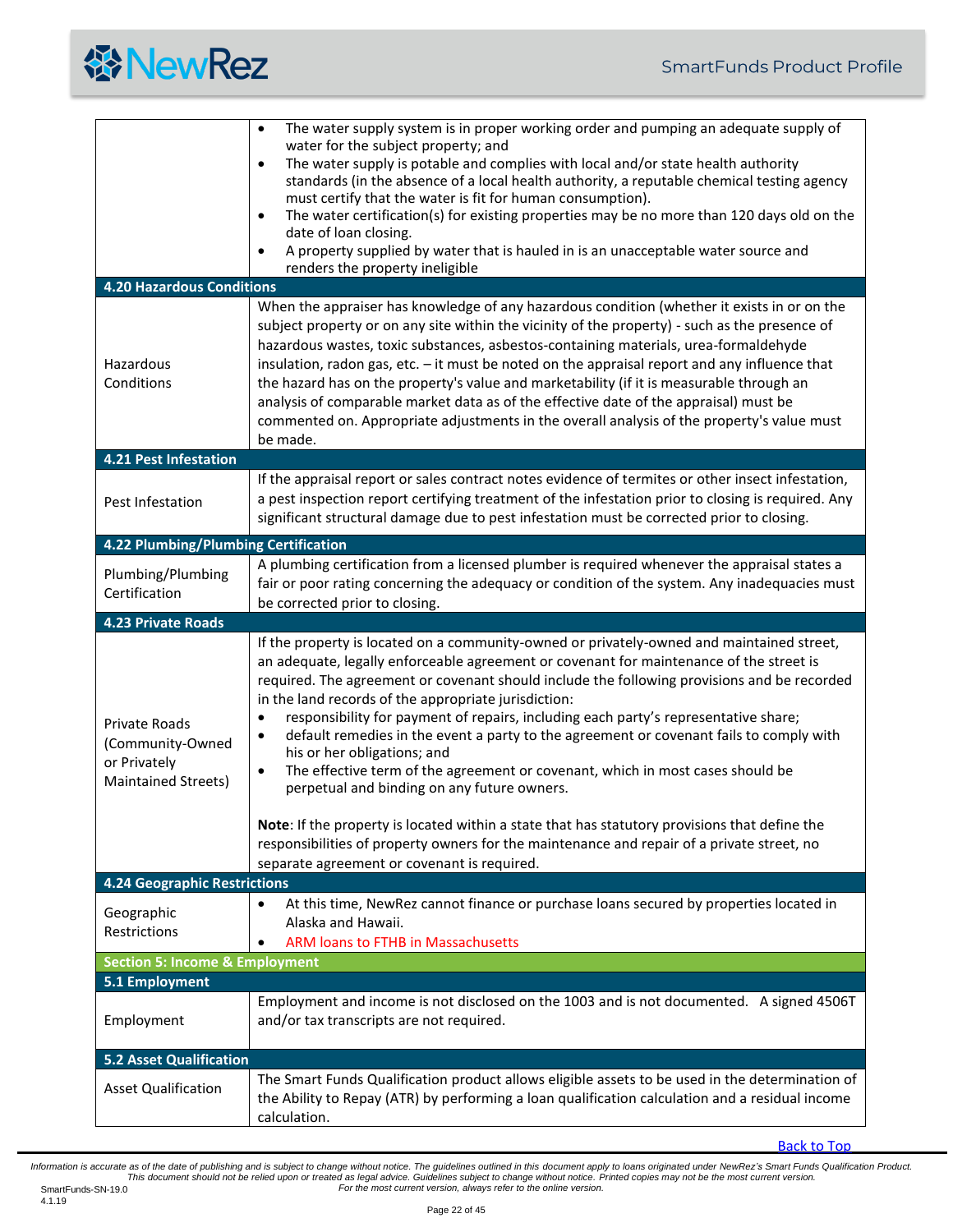|           | A minimum of \$500,000 "net assets" as defined below is required                                   |
|-----------|----------------------------------------------------------------------------------------------------|
|           | Assets covering the following must be verified:                                                    |
|           | the loan amount requested<br>$\bullet$                                                             |
|           | all monthly debt obligations (as noted below), covering a period of no less than 60<br>$\bullet$   |
|           | months,                                                                                            |
|           | reserve requirements.<br>$\bullet$                                                                 |
|           | <b>Requirements:</b>                                                                               |
|           | Assets used for the loan qualification calculation must be verified as being seasoned<br>$\bullet$ |
|           | for the most recent twelve (12) months.                                                            |
|           | Monthly or quarterly bank statements are required covering the most recent twelve<br>$\bullet$     |
|           | (12) months.                                                                                       |
|           | The ending balance of the last statement is the amount that will be used in the<br>$\bullet$       |
|           | calculation.                                                                                       |
|           | Statements should be evaluated month over month for consistency to demonstrate<br>٠                |
|           | the borrower(s) ability to maintain the asset level needed for qualification.                      |
|           | Increases or decreases greater than 15% on a month to month basis over the twelve<br>$\bullet$     |
|           | (12) month period may require additional explanation and documentation.                            |
|           | <b>Eligible Asset Types</b>                                                                        |
| $\bullet$ | Checking, Savings, Money Market accounts (UTMA/Custodial Accounts not permitted)                   |
| ٠         | Stocks, Bonds or Mutual Funds that are not in a retirement account (publicly traded) (use          |
|           | 90% of value)                                                                                      |
| ٠         | Retirement accounts (use 70% of value)                                                             |
|           | Borrower must be age 59 % or older<br>$\circ$                                                      |
|           | Not eligible if regular distributions have already been set up.<br>$\circ$                         |
|           | Ineligible Asset Types                                                                             |
| $\bullet$ | <b>Business funds</b>                                                                              |
| ٠         | Life insurance including face value                                                                |
| ٠         | Stock and bonds that are not publicly traded                                                       |
| ٠         | Stock options or RSUs                                                                              |
| ٠         | Annuities of any kind                                                                              |
| ٠         | Assets that are not liquid such as but not limited to collectables, autos, etc.                    |
|           | Assets held as cryptocurrency even if converted                                                    |
| ٠         | Funds held in foreign accounts or investments                                                      |
|           | Gift funds                                                                                         |
|           | <b>Loan Qualification Calculation Steps:</b>                                                       |
| 1.        | Determine the net eligible assets.                                                                 |
|           | The loan qualification calculation uses net eligible assets, which are defined as eligible         |
|           | assets minus:                                                                                      |
|           | Any debt tied to the asset (e.g. margin account, 401k loan)<br>$\bullet$                           |
|           | The new loan amount on the subject property<br>$\bullet$                                           |
|           | Down payment, closing costs and prepaid items<br>$\bullet$                                         |
|           | Required reserves<br>$\bullet$                                                                     |
|           | 30-day account balance (liquid assets must be documented)<br>$\bullet$                             |
| 2.        | The total of the monthly obligations is then multiplied by 60 months.                              |
|           | Monthly debt obligations include:                                                                  |
|           | Subject property expenses including the monthly payment on the mortgage<br>٠                       |
|           | transaction, property taxes, hazard and/or flood insurance, HOA dues and any other                 |
|           | leasehold, subordinate financing, etc. The monthly payment on the mortgage                         |

[Back to Top](#page-0-0)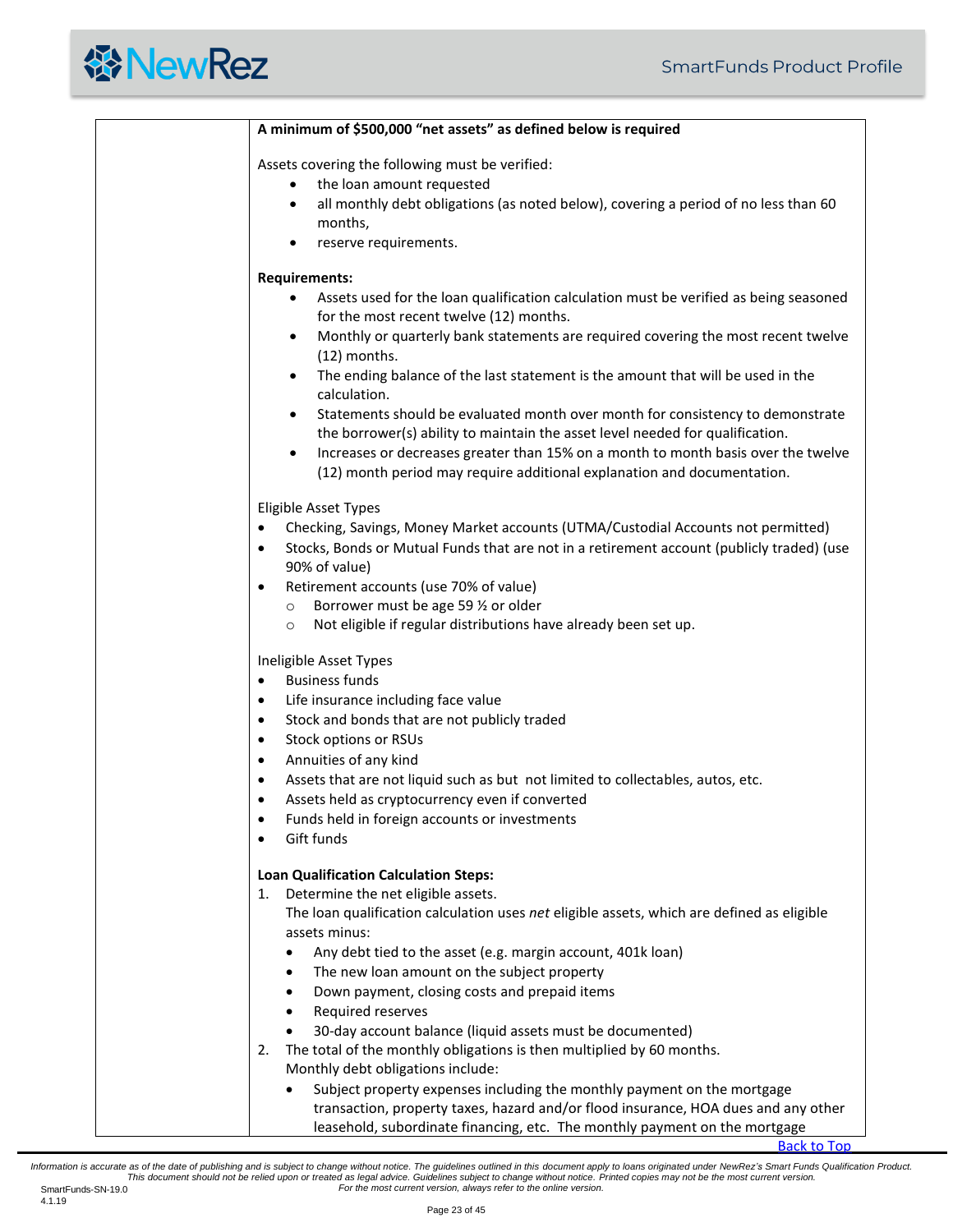|                                                                                                 | transaction must be calculated using the fully indexed rate or any introductory |                     |  |  |  |  |
|-------------------------------------------------------------------------------------------------|---------------------------------------------------------------------------------|---------------------|--|--|--|--|
| interest rate, whichever is greater; and using monthly, fully amortizing payments that          |                                                                                 |                     |  |  |  |  |
| are substantially equal.                                                                        |                                                                                 |                     |  |  |  |  |
| Installment debt with 10 months or more remaining<br>٠                                          |                                                                                 |                     |  |  |  |  |
| Revolving debt<br>$\bullet$                                                                     |                                                                                 |                     |  |  |  |  |
| Alimony, child support or maintenance payments with 10 months or more remaining                 |                                                                                 |                     |  |  |  |  |
| Auto Lease payments<br>٠                                                                        |                                                                                 |                     |  |  |  |  |
| Student loans, including deferred or in forbearance, with 10 months or more<br>٠                |                                                                                 |                     |  |  |  |  |
| remaining                                                                                       |                                                                                 |                     |  |  |  |  |
| Negative rental income from other real estate owned (Refer to Section 5.4 Rental<br>Income)     |                                                                                 |                     |  |  |  |  |
| Property expenses for any other residential real estate owned such as second homes,             |                                                                                 |                     |  |  |  |  |
| including the monthly payment on the mortgage transaction, property taxes, hazard               |                                                                                 |                     |  |  |  |  |
| and/or flood insurance, HOA dues and any other leasehold, subordinate financing,                |                                                                                 |                     |  |  |  |  |
| etc.                                                                                            |                                                                                 |                     |  |  |  |  |
| Add any required reserves to the result of the total monthly obligations multiplied by 60<br>3. |                                                                                 |                     |  |  |  |  |
| months. Subject property reserves use P&I only, while all other real estate owned               |                                                                                 |                     |  |  |  |  |
| reserves use PITIA.                                                                             |                                                                                 |                     |  |  |  |  |
| If the net eligible assets are at least \$500,000 AND more than the total of the monthly<br>4.  |                                                                                 |                     |  |  |  |  |
| obligations multiplied by 60 months plus reserves, the loan qualifies.                          |                                                                                 |                     |  |  |  |  |
| Example:                                                                                        |                                                                                 |                     |  |  |  |  |
| Loan amount: \$450,000                                                                          |                                                                                 |                     |  |  |  |  |
| Down payment, closing costs and prepaids: \$50,000                                              |                                                                                 |                     |  |  |  |  |
| Principal and interest (P&I): \$2,500                                                           |                                                                                 |                     |  |  |  |  |
|                                                                                                 |                                                                                 |                     |  |  |  |  |
|                                                                                                 | Eligible, verified assets:                                                      |                     |  |  |  |  |
|                                                                                                 |                                                                                 |                     |  |  |  |  |
| Type                                                                                            | <b>Total Assets</b>                                                             | Net Eligible Assets |  |  |  |  |
|                                                                                                 | (before % reduction)                                                            |                     |  |  |  |  |
| Checking and savings (100%)                                                                     | \$300,000                                                                       | \$300,000           |  |  |  |  |
| Stocks, Bonds and Mutual Funds (90%)                                                            | \$400,000                                                                       | \$360,000 (90%)     |  |  |  |  |
| 401k (70%)                                                                                      | \$500,000                                                                       | \$350,000 (70%)     |  |  |  |  |
| Total                                                                                           | \$1,200,000                                                                     | \$1,010,000         |  |  |  |  |
|                                                                                                 |                                                                                 |                     |  |  |  |  |
| \$1,010,000 net eligible assets                                                                 |                                                                                 |                     |  |  |  |  |
| \$450,000 loan amount                                                                           |                                                                                 |                     |  |  |  |  |
| \$50,000 DP, CC and PP                                                                          |                                                                                 |                     |  |  |  |  |
| \$510,000 residual assets                                                                       |                                                                                 |                     |  |  |  |  |
|                                                                                                 |                                                                                 |                     |  |  |  |  |
| Monthly obligation                                                                              | <b>Total Assets</b>                                                             |                     |  |  |  |  |
| Total of monthly obligations:                                                                   | (before % reduction)                                                            |                     |  |  |  |  |
| Car Loan                                                                                        | \$300.00                                                                        |                     |  |  |  |  |
| Alimony                                                                                         | \$1,500.00                                                                      |                     |  |  |  |  |
| Credit cards                                                                                    | \$250.00                                                                        |                     |  |  |  |  |
| <b>Subject Housing Expense</b>                                                                  | \$2500.00                                                                       |                     |  |  |  |  |
| Total                                                                                           | \$4,550.00                                                                      |                     |  |  |  |  |
| X 60 months (total obligations) =                                                               | \$273,000                                                                       |                     |  |  |  |  |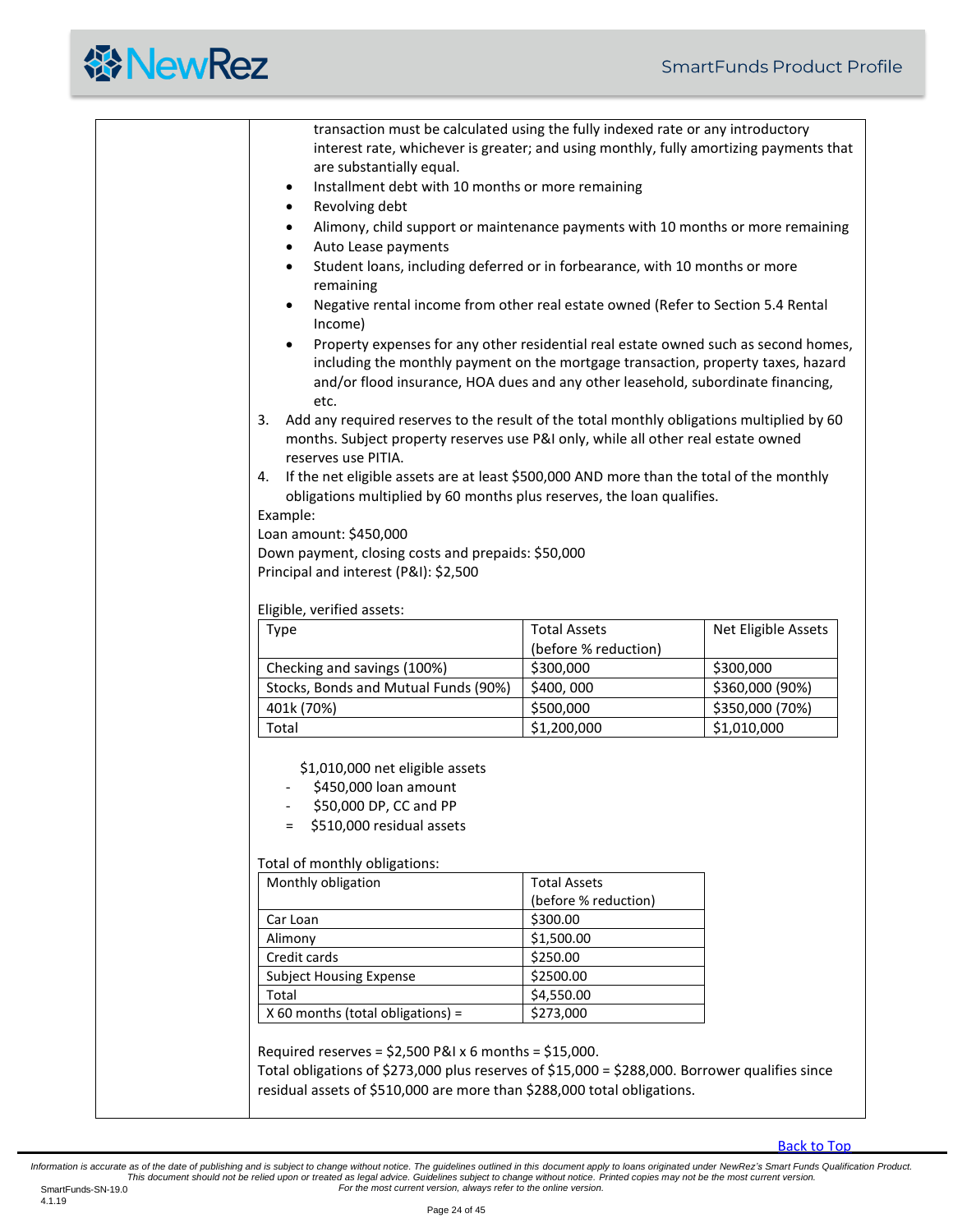<span id="page-24-1"></span><span id="page-24-0"></span>

|                          | 5.3 Residual Income (Disposable Income)                                                                                                                                                      |                                                                                                 |                          |                      |         |                          |                     |  |
|--------------------------|----------------------------------------------------------------------------------------------------------------------------------------------------------------------------------------------|-------------------------------------------------------------------------------------------------|--------------------------|----------------------|---------|--------------------------|---------------------|--|
|                          | Residual income requirements must be met, and is calculated as follows:                                                                                                                      |                                                                                                 |                          |                      |         |                          |                     |  |
|                          | Total monthly income - total monthly obligations (expenses) = monthly residual income<br>$\bullet$                                                                                           |                                                                                                 |                          |                      |         |                          |                     |  |
|                          | Total monthly income = total allowable assets / 60 months<br>$\bullet$                                                                                                                       |                                                                                                 |                          |                      |         |                          |                     |  |
|                          |                                                                                                                                                                                              |                                                                                                 |                          |                      |         |                          |                     |  |
|                          | Example:<br>Loan amount: \$450,000                                                                                                                                                           |                                                                                                 |                          |                      |         |                          |                     |  |
|                          | Principal and interest (P&I): \$2,500                                                                                                                                                        |                                                                                                 |                          |                      |         |                          |                     |  |
|                          |                                                                                                                                                                                              |                                                                                                 |                          |                      |         |                          |                     |  |
|                          | Type                                                                                                                                                                                         |                                                                                                 |                          | <b>Total Assets</b>  |         |                          | Net Eligible Assets |  |
|                          |                                                                                                                                                                                              |                                                                                                 |                          | (before % reduction) |         |                          |                     |  |
|                          | Checking and savings (100%)                                                                                                                                                                  |                                                                                                 |                          | \$300,000            |         | \$300,000                |                     |  |
|                          | Stocks, Bonds and Mutual Funds (90%)                                                                                                                                                         |                                                                                                 | \$400,000                |                      |         | \$360,000                |                     |  |
|                          | 401k (70%)<br>Total                                                                                                                                                                          |                                                                                                 | \$500,000<br>\$1,200,000 |                      |         | \$350,000<br>\$1,010,000 |                     |  |
|                          |                                                                                                                                                                                              |                                                                                                 |                          |                      |         |                          |                     |  |
| Residual Income          | $$1,010,000$ (net eligible assets) / 60 months = $$16,833.33$ (total monthly income)                                                                                                         |                                                                                                 |                          |                      |         |                          |                     |  |
|                          | Total monthly debt obligations as determined in Section 5.2 = \$4,550.00                                                                                                                     |                                                                                                 |                          |                      |         |                          |                     |  |
|                          | \$16,833.33 (total monthly income) minus \$4,550.00 (total monthly obligations) =<br>$\bullet$                                                                                               |                                                                                                 |                          |                      |         |                          |                     |  |
|                          | \$12,283.33 monthly residual income.                                                                                                                                                         |                                                                                                 |                          |                      |         |                          |                     |  |
|                          |                                                                                                                                                                                              |                                                                                                 |                          |                      |         |                          |                     |  |
|                          | Monthly residual income must meet the following requirements:                                                                                                                                |                                                                                                 |                          |                      |         |                          |                     |  |
|                          |                                                                                                                                                                                              |                                                                                                 | <b>Residual Income</b>   |                      |         |                          |                     |  |
|                          |                                                                                                                                                                                              |                                                                                                 |                          |                      |         |                          |                     |  |
|                          | <b>Family Size</b>                                                                                                                                                                           | 1                                                                                               | $\overline{2}$           | 3                    | 4       | 5                        |                     |  |
|                          | <b>Required</b>                                                                                                                                                                              | \$1,000                                                                                         | \$1,680                  | \$2,025              | \$2,280 | \$2,365                  |                     |  |
|                          | <b>Amount</b>                                                                                                                                                                                |                                                                                                 |                          |                      |         |                          |                     |  |
|                          | Add \$150 for each additional member up to a family<br><b>Over 5 Family</b><br><b>Members</b><br>of seven                                                                                    |                                                                                                 |                          |                      |         |                          |                     |  |
|                          |                                                                                                                                                                                              |                                                                                                 |                          |                      |         |                          |                     |  |
| <b>5.4 Rental Income</b> |                                                                                                                                                                                              |                                                                                                 |                          |                      |         |                          |                     |  |
|                          | <b>Required Documentation:*</b>                                                                                                                                                              |                                                                                                 |                          |                      |         |                          |                     |  |
|                          | Current lease for each rental property. Rent rolls are unacceptable. Rental lease not<br>$\bullet$                                                                                           |                                                                                                 |                          |                      |         |                          |                     |  |
|                          | required if full payment of rental property is counted as part of monthly debt obligations                                                                                                   |                                                                                                 |                          |                      |         |                          |                     |  |
|                          |                                                                                                                                                                                              | Explanation for any gaps greater than three (3) months over the previous 24 months<br>$\bullet$ |                          |                      |         |                          |                     |  |
|                          | * Requirements for rental income from conversion of departing residence are outlined below                                                                                                   |                                                                                                 |                          |                      |         |                          |                     |  |
|                          |                                                                                                                                                                                              |                                                                                                 |                          |                      |         |                          |                     |  |
|                          | <b>Income Calculation:</b><br>A rental factor of 75% of the monthly income based on the rental lease will be used. If the                                                                    |                                                                                                 |                          |                      |         |                          |                     |  |
|                          | rental income as determined by the lease is less than the mortgage obligation (PITIA) on the<br>property, the difference must be accounted for in the loan qualification calculation. If the |                                                                                                 |                          |                      |         |                          |                     |  |
|                          |                                                                                                                                                                                              |                                                                                                 |                          |                      |         |                          |                     |  |
| Rental Income            | rental amount is more than the mortgage obligation (PITIA), nothing further is required.                                                                                                     |                                                                                                 |                          |                      |         |                          |                     |  |
|                          |                                                                                                                                                                                              |                                                                                                 |                          |                      |         |                          |                     |  |
|                          | For instance, if renting the property for \$2,500 a month, and the PITIA payment is \$1,800, no                                                                                              |                                                                                                 |                          |                      |         |                          |                     |  |
|                          | further obligation is considered (\$2,500 x 75% - \$1,800 = \$75). If the rent is \$2,000, and the                                                                                           |                                                                                                 |                          |                      |         |                          |                     |  |
|                          | PITIA is \$2,000, the \$500 difference (\$2,000 x 75% - \$1,800 = -\$500) must be considered in the                                                                                          |                                                                                                 |                          |                      |         |                          |                     |  |
|                          | total monthly obligations for the loan qualification calculation. If there are multiple rental                                                                                               |                                                                                                 |                          |                      |         |                          |                     |  |
|                          | properties, this amount is cumulative and is based on total rents as compared to total PITIA.                                                                                                |                                                                                                 |                          |                      |         |                          |                     |  |
|                          | Rental Income from Departing Residence Converted to Rental:                                                                                                                                  |                                                                                                 |                          |                      |         |                          |                     |  |
|                          |                                                                                                                                                                                              |                                                                                                 |                          |                      |         |                          |                     |  |
|                          | If the borrower is converting their current primary residence to a rental property and using<br>rental income to offset the payment the following requirements apply:                        |                                                                                                 |                          |                      |         |                          |                     |  |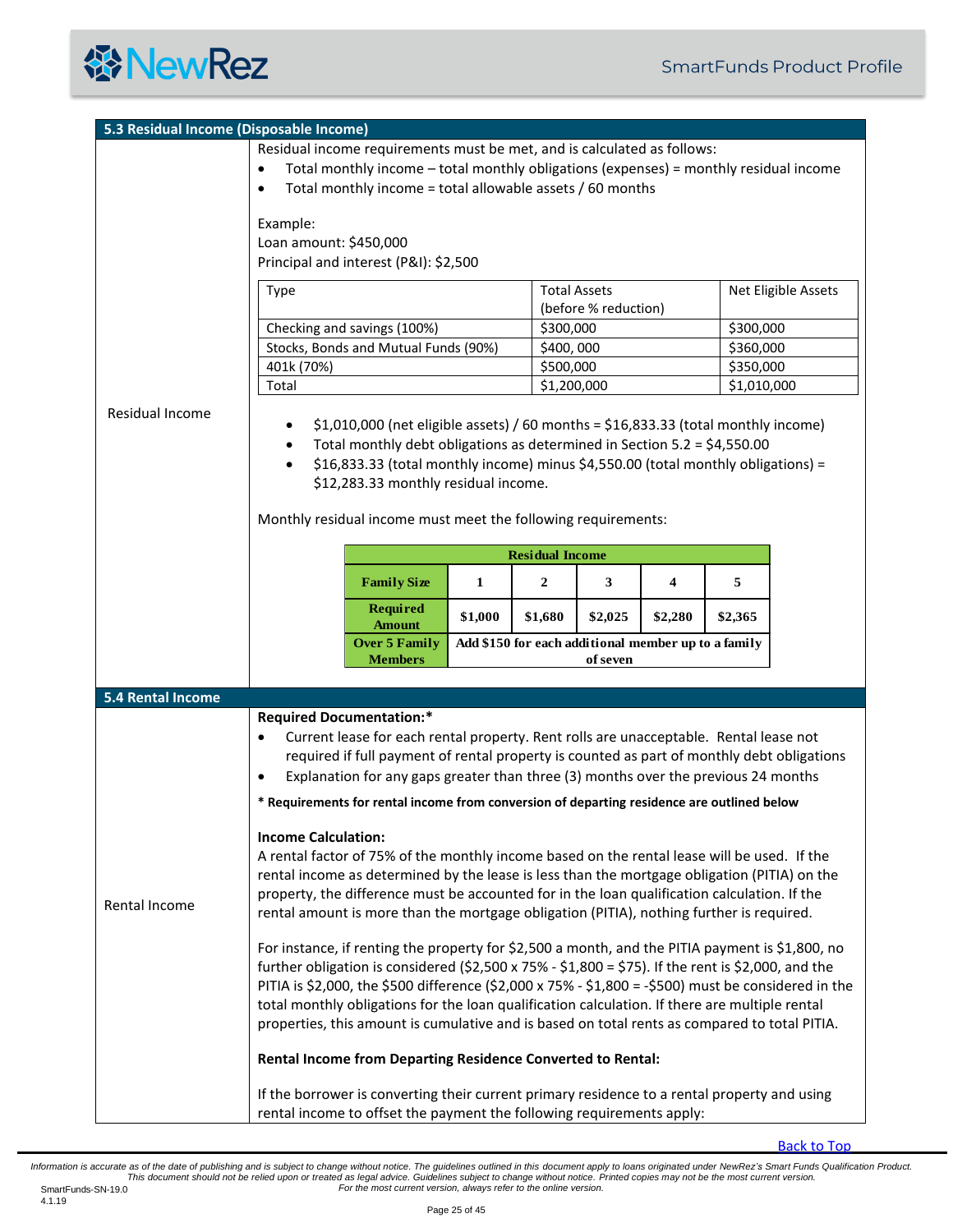

<span id="page-25-2"></span><span id="page-25-1"></span><span id="page-25-0"></span>

| <b>Section 6: Credit</b>        | Documented equity may be evidenced by an exterior or full appraisal dated within six<br>O<br>(6) months of subject transaction, OR<br>Documented equity may be evidenced by the original sales price and the current<br>$\circ$<br>unpaid principal balance.<br>Copy of current lease agreement is required.<br>٠<br>A vacancy/maintenance expense factor of 25% should be deducted from the rental<br>$\circ$<br>income verified by the current lease agreement for determining qualifying income.<br>Copy of security deposit check and evidence of deposit to borrower's account is required.<br>٠                                                                                                                                                                                                                                                                                                                                                                                                                                                                                                                                                                                                                                                                                                                                                                                                                                                                                                                                                                                                                                                                                                                                                                                                                                                                                                                                                                                                                                                                                                                                                                                                                                                                                                                                                                                                                                                                                                                                                                                                                                                                                                                          |
|---------------------------------|--------------------------------------------------------------------------------------------------------------------------------------------------------------------------------------------------------------------------------------------------------------------------------------------------------------------------------------------------------------------------------------------------------------------------------------------------------------------------------------------------------------------------------------------------------------------------------------------------------------------------------------------------------------------------------------------------------------------------------------------------------------------------------------------------------------------------------------------------------------------------------------------------------------------------------------------------------------------------------------------------------------------------------------------------------------------------------------------------------------------------------------------------------------------------------------------------------------------------------------------------------------------------------------------------------------------------------------------------------------------------------------------------------------------------------------------------------------------------------------------------------------------------------------------------------------------------------------------------------------------------------------------------------------------------------------------------------------------------------------------------------------------------------------------------------------------------------------------------------------------------------------------------------------------------------------------------------------------------------------------------------------------------------------------------------------------------------------------------------------------------------------------------------------------------------------------------------------------------------------------------------------------------------------------------------------------------------------------------------------------------------------------------------------------------------------------------------------------------------------------------------------------------------------------------------------------------------------------------------------------------------------------------------------------------------------------------------------------------------|
| 6.1 Credit                      |                                                                                                                                                                                                                                                                                                                                                                                                                                                                                                                                                                                                                                                                                                                                                                                                                                                                                                                                                                                                                                                                                                                                                                                                                                                                                                                                                                                                                                                                                                                                                                                                                                                                                                                                                                                                                                                                                                                                                                                                                                                                                                                                                                                                                                                                                                                                                                                                                                                                                                                                                                                                                                                                                                                                |
| Credit                          | A Tri-merge Credit Report is required for every Borrower who executes the Note. The Credit<br>Report should generally include verification of all credit references provided on the loan<br>application and must certify the results of public record searches for each city where the<br>Borrower has resided in the past two years.<br>Each Borrower must have a valid and usable score from at least two of the following three<br>agencies: Experian (FICO), Trans Union (Empirica), and Equifax (Beacon). Only scores from<br>these three agencies are acceptable.                                                                                                                                                                                                                                                                                                                                                                                                                                                                                                                                                                                                                                                                                                                                                                                                                                                                                                                                                                                                                                                                                                                                                                                                                                                                                                                                                                                                                                                                                                                                                                                                                                                                                                                                                                                                                                                                                                                                                                                                                                                                                                                                                        |
| <b>Minimum Credit Standards</b> |                                                                                                                                                                                                                                                                                                                                                                                                                                                                                                                                                                                                                                                                                                                                                                                                                                                                                                                                                                                                                                                                                                                                                                                                                                                                                                                                                                                                                                                                                                                                                                                                                                                                                                                                                                                                                                                                                                                                                                                                                                                                                                                                                                                                                                                                                                                                                                                                                                                                                                                                                                                                                                                                                                                                |
| Minimum Credit<br>Standards     | A valid and usable score is one that is generated based upon credit history and credit patterns<br>that accurately reflect the Borrower's history. All borrowers are required to meet the credit<br>standards and it should be generated based upon at least the following:<br>Three (3) trade lines from traditional credit sources (such as a bank or other financial<br>institution) that reported for 12 months or more prior to the date of loan application (may<br>be opened or closed).<br>One trade line must have a minimum 24-month rating<br>$\circ$<br>One trade line must have a minimum \$5,000 high credit limit.<br>$\circ$<br>The seasoning and high credit limit may be met with the same trade-line<br>$\circ$<br>Loans on which the Borrower is not obligated to make payments (such as loans in a<br>٠<br>deferment period), collection or charged off accounts, and "authorized user" accounts are<br>not acceptable trade lines for establishing the minimum history. To ensure the validity of<br>the score, each trade line should reflect all repositories that are reporting it. This will<br>identify which trade lines were considered when generating each score.<br>Disputed accounts are reviewed to determine current balance and payment history (30-<br>$\bullet$<br>day or more delinquency). The following will determine whether or not the derogatory<br>trade-line must be resolved, and a new credit report run prior to loan submission (credit<br>supplements are not permitted to document disputed accounts):<br>Zero balance and no derogatory information - no action required<br>$\circ$<br>Zero balance and derogatory information - remove and pull new credit report<br>$\circ$<br>A positive balance and no derogatory information-remove and pull new credit report<br>$\circ$<br>when the disputed account has been open or active in the past 12 months<br>A positive balance and derogatory information-remove and pull new credit<br>$\circ$<br>Disputed medical collections do not need to be removed<br>$\circ$<br>To ensure validity, closely review the scores, the score codes and the Borrower's credit<br>٠<br>history. Score codes must be consistent with trade line information. For example, if the<br>score code identifies delinquent accounts, the Credit Report must also contain delinquent<br>trade lines. Scores that do not appear to represent an accurate picture of the Borrower's<br>credit risk will not be considered usable.<br>Credit services such as rapid re-score, credit enhancement or similar services are not<br>$\bullet$<br>permitted either for purposes of increasing a score for qualification and/or pricing<br>improvement |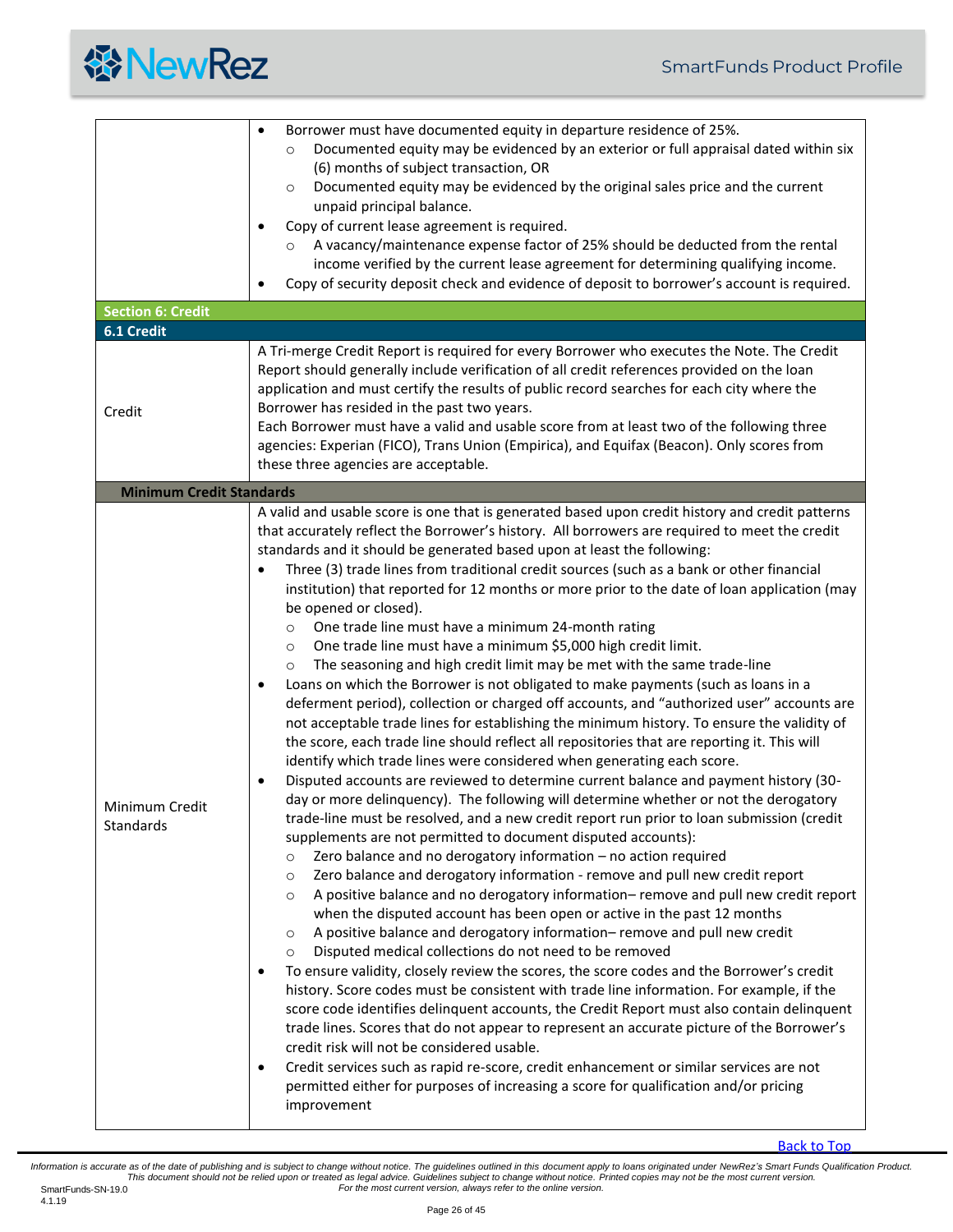<span id="page-26-3"></span><span id="page-26-2"></span><span id="page-26-1"></span><span id="page-26-0"></span>

| <b>Determining the Borrower's Score</b>                         |                                                                                                                                                                                                                                                                                                                                                                                                                                                                                                                                                                                                                                                                                                                                                                                                                                                                                                                                                                                                                                                                                                                                                                                                                                                                                                                                                                 |  |
|-----------------------------------------------------------------|-----------------------------------------------------------------------------------------------------------------------------------------------------------------------------------------------------------------------------------------------------------------------------------------------------------------------------------------------------------------------------------------------------------------------------------------------------------------------------------------------------------------------------------------------------------------------------------------------------------------------------------------------------------------------------------------------------------------------------------------------------------------------------------------------------------------------------------------------------------------------------------------------------------------------------------------------------------------------------------------------------------------------------------------------------------------------------------------------------------------------------------------------------------------------------------------------------------------------------------------------------------------------------------------------------------------------------------------------------------------|--|
| Determining the<br>Borrower's Score                             | All borrowers must have the minimum credit score required to meet eligibility as per the<br>$\bullet$<br>eligibility matrix or other requirements outlined in this product profile. To determine the<br>score for each Borrower on the loan:<br>The middle score when three scores are obtained, or<br>$\circ$<br>The lower score when two scores are obtained<br>$\circ$<br>If only one score is obtained, that is the representative score for the borrower<br>$\circ$<br>The representative score for the loan is the lowest representative score of the borrowers.<br>٠                                                                                                                                                                                                                                                                                                                                                                                                                                                                                                                                                                                                                                                                                                                                                                                     |  |
| <b>Payment Histories</b>                                        |                                                                                                                                                                                                                                                                                                                                                                                                                                                                                                                                                                                                                                                                                                                                                                                                                                                                                                                                                                                                                                                                                                                                                                                                                                                                                                                                                                 |  |
| Payment History                                                 | Typically, payment histories may be requested and reviewed when the Credit Report indicates<br>that delinquencies have been removed or when the majority of credit is from a non-<br>institutional lender.                                                                                                                                                                                                                                                                                                                                                                                                                                                                                                                                                                                                                                                                                                                                                                                                                                                                                                                                                                                                                                                                                                                                                      |  |
| <b>6.2 Housing History</b>                                      |                                                                                                                                                                                                                                                                                                                                                                                                                                                                                                                                                                                                                                                                                                                                                                                                                                                                                                                                                                                                                                                                                                                                                                                                                                                                                                                                                                 |  |
| <b>Housing History</b><br>(Mortgage History or<br>Rent History) | A maximum 1x30x12 housing history for the most recent 12 months is required; all mortgages<br>and rental histories showing on the credit report or documented by a written verification<br>considered in the maximum 1X30X12 requirement. First time homebuyers must have a<br>0X30X12 housing history.<br>Borrowers who own their property free and clear must be current on all property-related<br>taxes and provide evidence of insurance, and association due payments to document the total<br>monthly obligation that is required to be included in the DTI.<br>Borrowers who do not own their homes free and clear, have owned their current home for<br>less than 12 months AND have no prior homeownership can use a combination of rental<br>history and mortgage history to meet the housing history requirements.<br>Housing histories through private parties must be verified with cancelled checks, referencing<br>the company or individual who completes the verification. Checks must be dated prior to the<br>next due date. Standalone VORs or VOMs from private parties are not permitted.                                                                                                                                                                                                                                                |  |
|                                                                 | Borrowers who are refinancing a previously modified mortgage must have a 0X30X12<br>mortgage/housing history. Refer to Previously Modified Mortgages for additional details.                                                                                                                                                                                                                                                                                                                                                                                                                                                                                                                                                                                                                                                                                                                                                                                                                                                                                                                                                                                                                                                                                                                                                                                    |  |
| <b>6.3 Derogatory Credit</b>                                    |                                                                                                                                                                                                                                                                                                                                                                                                                                                                                                                                                                                                                                                                                                                                                                                                                                                                                                                                                                                                                                                                                                                                                                                                                                                                                                                                                                 |  |
| Derogatory Credit                                               | The presence of significant derogatory credit events may increase the likelihood of a future<br>default and may represent a higher level of default risk. Examples of significant derogatory<br>credit events include bankruptcies, foreclosures, deeds-in-lieu of foreclosure, pre-foreclosure<br>sales, short sales, and charge-offs of mortgage accounts.<br>NewRez will evaluate the time that has elapsed since the date of the last derogatory<br>information and confirm that the borrower has re-established an acceptable credit history.<br>The waiting period commences on the completion, discharge, or dismissal date (as applicable)<br>of the derogatory credit event and ends on the disbursement date of the new loan. Timeshare<br>accounts are considered installment loans and are not subject to the waiting periods described<br>below.<br>Borrowers whose credit history may preclude them from qualifying for traditional mortgage<br>financing are eligible for NewRez's Smart Funds Qualification Program.<br>A written explanation from the borrower is required to explain the cause and significance<br>of the derogatory information. Additional documentation to support the significant<br>derogatory event's cause or completion may be required. Examples of these instances<br>include but are not limited to the following: |  |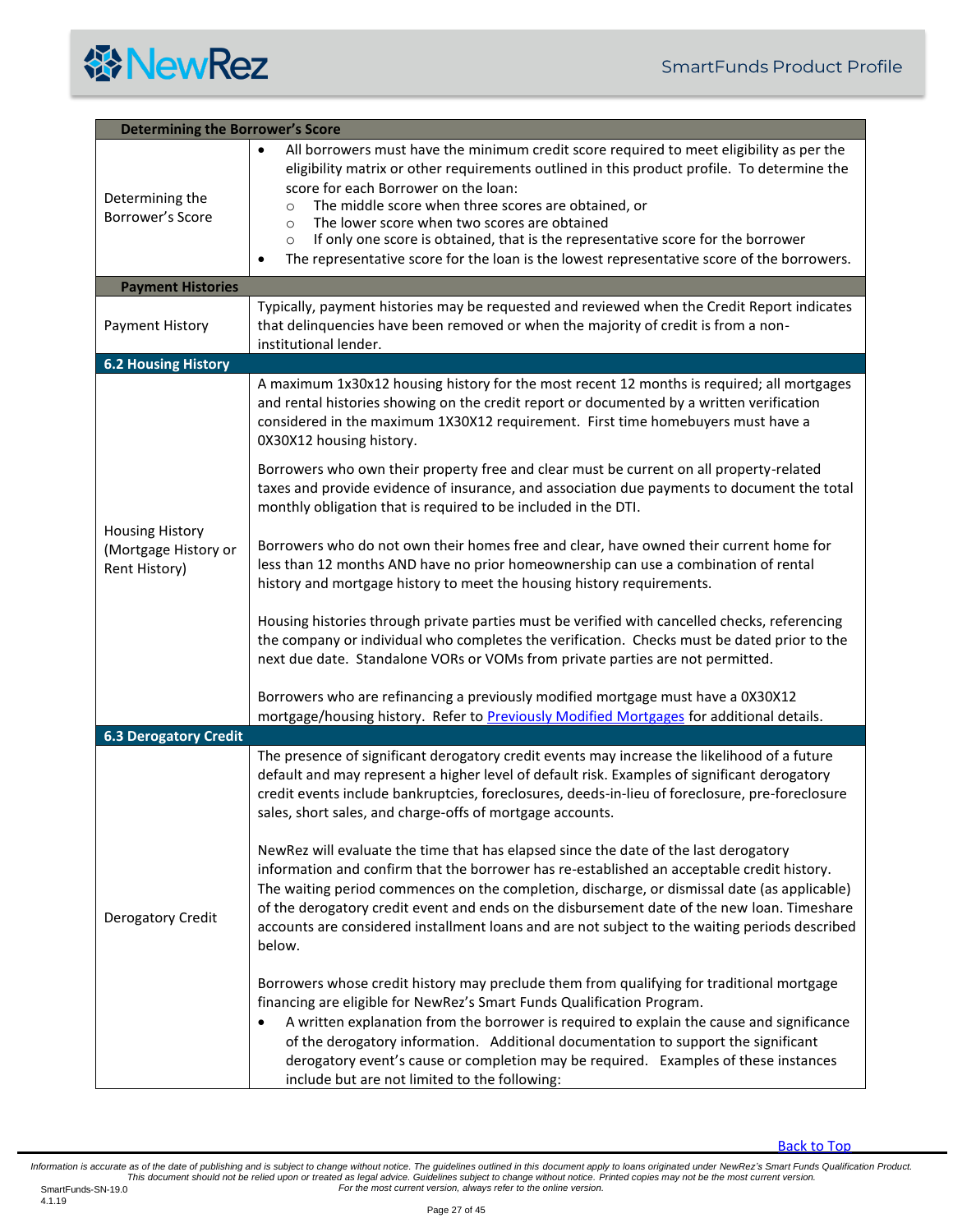

<span id="page-27-3"></span><span id="page-27-2"></span><span id="page-27-1"></span><span id="page-27-0"></span>

|                                    | Isolated instances of breach in an otherwise acceptable credit pattern are<br>$\circ$                                 |
|------------------------------------|-----------------------------------------------------------------------------------------------------------------------|
|                                    | characterized as a period of slow payments on their credit, such as 30 or 60-day                                      |
|                                    | delinquencies resulting from isolated circumstances.                                                                  |
|                                    | Extenuating circumstances are nonrecurring events that are beyond the borrower's<br>$\circ$                           |
|                                    | control that result in a sudden, significant, and prolonged reduction in income or a                                  |
|                                    | catastrophic increase in financial obligations. Bankruptcy, Short-sale, Deed in lieu,                                 |
|                                    |                                                                                                                       |
|                                    | periods of significant payment delinquencies, Foreclosure or collections/judgements                                   |
|                                    | often arise as a result. Divorce, medical and job loss/layoff are some examples of                                    |
|                                    | extenuating circumstances.                                                                                            |
|                                    | A strategic default is the decision by a borrower to stop making payments and default<br>$\circ$                      |
|                                    | on a debt despite having the financial ability to make the payments. Strategic defaults                               |
|                                    | are often triggered by a homeowner who owes more on their home than the                                               |
|                                    | property is worth. Strategic defaults will only be considered on an exception basis.                                  |
|                                    | Requests must be submitted through the applicable exception process and may                                           |
|                                    | require additional reductions in LTV, loan amounts or other eligibility requirements.                                 |
|                                    | Select credit events that generate severe negative impact to a borrower's credit history are                          |
|                                    | defined as serious derogatory credit, and these events must reach minimum seasoning                                   |
|                                    | requirements (waiting period) since completion as detailed below.                                                     |
| <b>Letter of Explanation</b>       |                                                                                                                       |
|                                    | A satisfactory written explanation signed by the Borrower(s) explaining the reason(s) for the                         |
|                                    | credit event or other isolated lapse in their credit performance is required. The explanation                         |
| Letter of Explanation              | must satisfactorily identify the reason(s) for the adverse credit and the timing of the event(s)                      |
|                                    | must be consistent with other application information. Additional documentation supporting                            |
|                                    | the Borrower's explanation(s) may be required.                                                                        |
|                                    |                                                                                                                       |
| <b>Re-Establishment of Credit</b>  |                                                                                                                       |
|                                    | A Borrower with a significant derogatory credit event or other isolated lapse in their credit                         |
|                                    | performance should evidence that he/she has re-established his/her credit history. Payment                            |
|                                    | histories on accounts should reflect satisfactory payments following the credit event. Late                           |
| Re-Establishment of                | payments on accounts following a credit event should be evaluated to determine a                                      |
| Credit                             | borrower's willingness to repay their obligations. Multiple delinquencies on accounts                                 |
|                                    | including collections, charge-offs, judgements or tax liens may require additional                                    |
|                                    | explanations, documentation or result in a borrower's ineligibility for the Smart Funds                               |
|                                    | Qualification Program.                                                                                                |
| <b>Lawsuits/Pending Litigation</b> |                                                                                                                       |
|                                    | If the application, title, or credit documents reveal that the Borrower is presently involved in a                    |
|                                    | lawsuit or pending litigation, the following is required:                                                             |
|                                    | A statement from the Borrower's attorney                                                                              |
| Lawsuits/Pending                   | The statement must explain the circumstances of the lawsuit or litigation and discuss<br>$\Omega$                     |
| Litigation                         | the Borrower's liability and insurance coverage.                                                                      |
|                                    | A copy of the complaint and answer<br>٠                                                                               |
|                                    | The title company closing the loan must be informed of the lawsuit or litigation and<br>$\bullet$                     |
|                                    | provide affirmative coverage of NewRez's first lien position.<br>Owner Occupied, Purchase or Rate/Term refinance only |
|                                    | <b>Delinquent Credit Belonging to an Ex-Spouse</b>                                                                    |
|                                    | Delinquent credit that belongs to an ex-spouse may be excluded from the credit evaluation of                          |
| Delinquent Credit                  | the Borrower in the following circumstances:                                                                          |
| Belonging to an Ex-                | The file contains a copy of the divorce decree or separation agreement which shows that                               |
| Spouse                             | the derogatory accounts belong solely to the ex-spouse;                                                               |
|                                    | The late payments can be verified to have occurred after the date of the divorce or<br>$\bullet$                      |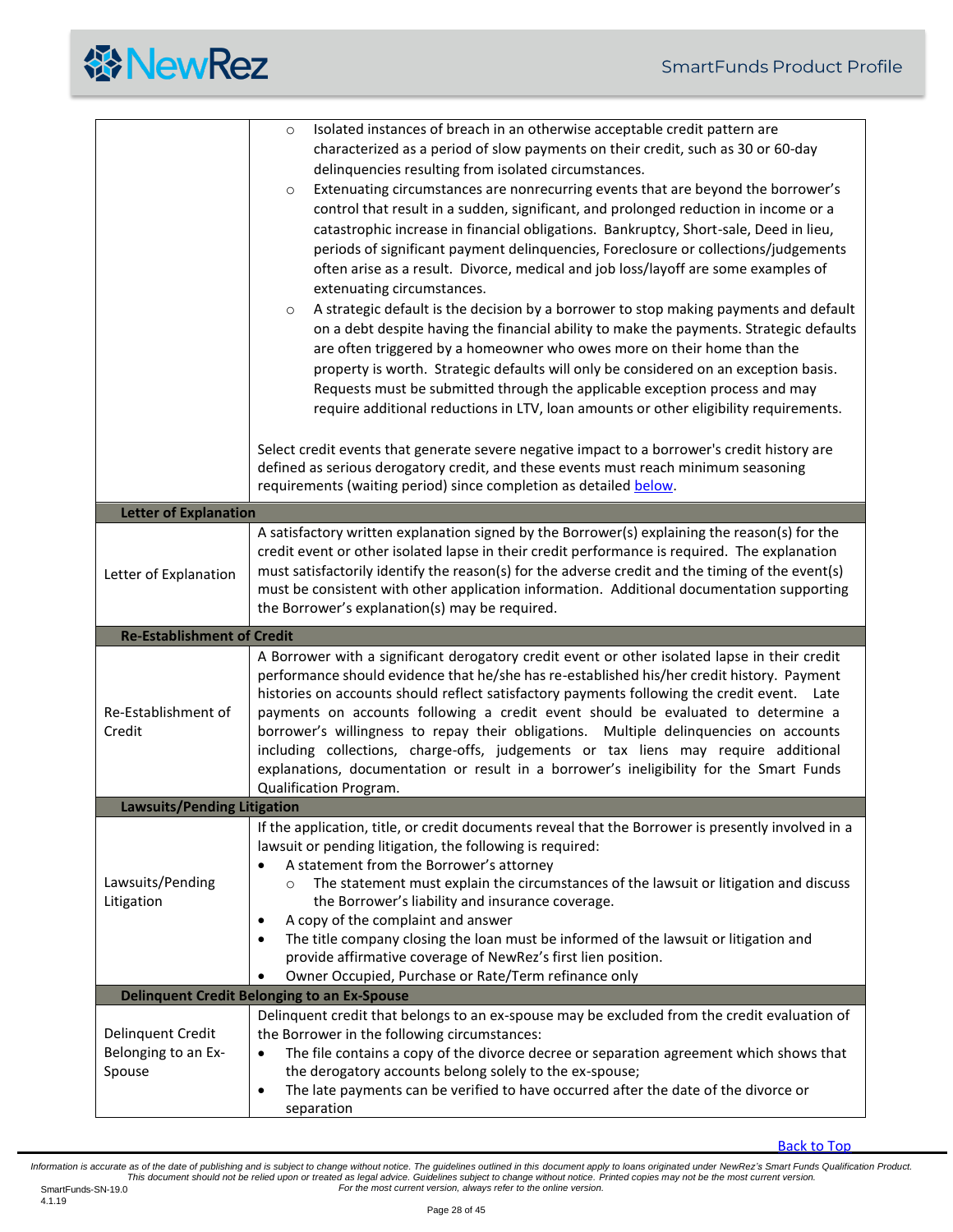

<span id="page-28-9"></span><span id="page-28-8"></span><span id="page-28-7"></span><span id="page-28-6"></span><span id="page-28-5"></span><span id="page-28-4"></span><span id="page-28-3"></span><span id="page-28-2"></span><span id="page-28-1"></span><span id="page-28-0"></span>

|                                                                                      | Debts that were delinquent prior to the court ordered divorce or separation are<br>$\circ$                                                                                                                                                                                                                                                                                                                                                                                                                                     |
|--------------------------------------------------------------------------------------|--------------------------------------------------------------------------------------------------------------------------------------------------------------------------------------------------------------------------------------------------------------------------------------------------------------------------------------------------------------------------------------------------------------------------------------------------------------------------------------------------------------------------------|
|                                                                                      | required to be included in the borrower's debt to income ratio                                                                                                                                                                                                                                                                                                                                                                                                                                                                 |
| <b>Judgments</b>                                                                     |                                                                                                                                                                                                                                                                                                                                                                                                                                                                                                                                |
| Judgments                                                                            | Judgments must be paid prior to or at closing. If judgment(s) are paid at closing they must<br>$\bullet$<br>be reflected on the final closing disclosure and disbursed by the closing agent                                                                                                                                                                                                                                                                                                                                    |
| <b>Tax Liens/Payment Plans</b>                                                       |                                                                                                                                                                                                                                                                                                                                                                                                                                                                                                                                |
| Tax Liens/Payment<br>Plans                                                           | Tax liens must be paid prior to or at closing. If tax lien(s) are paid at closing they must be<br>$\bullet$<br>reflected on the final closing disclosure and disbursed by the closing agent<br>If IRS or State Taxes are owed from a prior tax year(s) and are not a lien showing in credit<br>$\bullet$<br>or on title, they must be paid in full prior to or at closing and reflected on the final closing<br>disclosure.                                                                                                    |
| <b>Collections and Charge-Offs</b>                                                   |                                                                                                                                                                                                                                                                                                                                                                                                                                                                                                                                |
| Collections and<br>Charge-Offs                                                       | Collections and charge-offs meeting the following criteria must be paid in full prior to or at<br>$\bullet$<br>closing. If collection(s)/charge-offs are paid at closing, they must be reflected on the final<br>closing disclosure and disbursed by the closing agent.<br>Collection/Charge-off is $\leq$ 24 months at the time of application AND has a balance of<br>$\circ$<br>\$500 or more OR multiple collections/charge-offs have a balance of \$2000 or more<br>Medical collections are excluded regardless of amount |
|                                                                                      | <b>6.4 Derogatory Credit Seasoning (Waiting Periods)</b>                                                                                                                                                                                                                                                                                                                                                                                                                                                                       |
|                                                                                      | Bankruptcy, Short Sale or Deed in Lieu/Pre-Foreclosure or Notice of Default                                                                                                                                                                                                                                                                                                                                                                                                                                                    |
| Bankruptcy, Short<br>Sale or Deed in<br>Lieu/Pre-Foreclosure<br>or Notice of Default | 4 Years from the discharge or dismissal date<br>$\bullet$                                                                                                                                                                                                                                                                                                                                                                                                                                                                      |
| <b>Foreclosure</b>                                                                   |                                                                                                                                                                                                                                                                                                                                                                                                                                                                                                                                |
| Foreclosure                                                                          | 4 Years from the discharge or dismissal date<br>$\bullet$<br>A Foreclosure is considered:<br>Delinquent property taxes that have been reduced to a lien against the property<br>٠<br>Foreclosure consummated<br>$\bullet$<br>Foreclosed property redeemed<br>$\bullet$<br>Delinquency of 120 days or more<br>$\bullet$                                                                                                                                                                                                         |
|                                                                                      | <b>Foreclosed Property Previously included in a Bankruptcy</b>                                                                                                                                                                                                                                                                                                                                                                                                                                                                 |
| <b>Foreclosed Property</b><br>Previously Included<br>in a Bankruptcy                 | If a mortgage debt was discharged through a bankruptcy, the bankruptcy waiting periods may<br>be applied if the lender obtains the appropriate documentation to verify that the mortgage<br>obligation was discharged in the bankruptcy. If a mortgage was in foreclosure or had a notice<br>of default filed prior to the bankruptcy filing date, the foreclosure seasoning should be met.                                                                                                                                    |
| <b>Consumer Credit Counseling Services</b>                                           |                                                                                                                                                                                                                                                                                                                                                                                                                                                                                                                                |
| <b>Consumer Credit</b><br><b>Counseling Services</b>                                 | Borrowers who have experienced credit or financial management problems in the past may<br>have elected to participate in consumer counseling sessions to learn how to correct or avoid<br>such problems in the future.<br>Borrowers who have entered consumer credit counseling must have completed the counseling<br>prior to loan application and meet all other applicable credit requirements as outlined in this<br>product profile.                                                                                      |
| <b>Co-Signed Loans</b>                                                               |                                                                                                                                                                                                                                                                                                                                                                                                                                                                                                                                |
| Co-Signed Loans                                                                      | Loans co-signed by our borrower that result in derogatory credit will be subject to the same<br>seasoning and documentation requirements as the borrower's own debts as co-signers have a<br>financial obligation to pay the debt if that person fails to do so.                                                                                                                                                                                                                                                               |
| <b>Previously Modified Mortgages</b>                                                 |                                                                                                                                                                                                                                                                                                                                                                                                                                                                                                                                |
| <b>Previously Modified</b><br>Mortgages                                              | A modified mortgage is defined as a mortgage loan that makes a permanent change in one or<br>more terms of a Borrowers' loan resulting in a change to the loan's monthly payment, interest<br>rate, term, or outstanding principal.                                                                                                                                                                                                                                                                                            |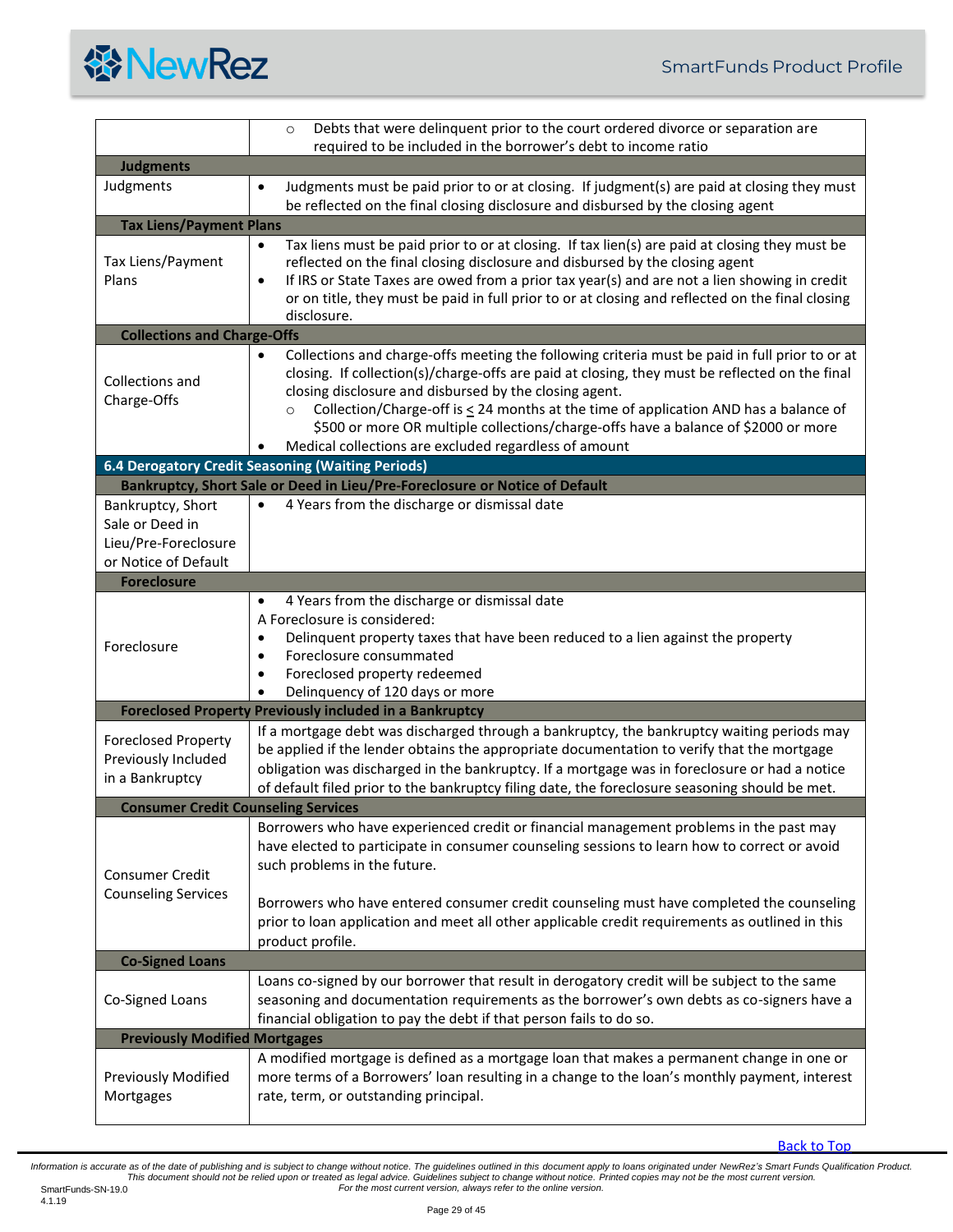<span id="page-29-4"></span><span id="page-29-3"></span><span id="page-29-2"></span><span id="page-29-1"></span><span id="page-29-0"></span>

|                                              | If the borrower is refinancing a loan with a prior modification/restructure then credit<br>requirement is increased to 0x30 in the last 12 months for all mortgages. Modification must be<br>complete on the subject loan to be refinanced and borrower is making on time scheduled<br>payments prior to the loan application.                                                                                                                                                                                                                  |  |
|----------------------------------------------|-------------------------------------------------------------------------------------------------------------------------------------------------------------------------------------------------------------------------------------------------------------------------------------------------------------------------------------------------------------------------------------------------------------------------------------------------------------------------------------------------------------------------------------------------|--|
|                                              | (A reduction of a credit line due to value depreciation would not be considered a modification<br>as defined above.)                                                                                                                                                                                                                                                                                                                                                                                                                            |  |
| <b>6.5 Liabilities</b>                       |                                                                                                                                                                                                                                                                                                                                                                                                                                                                                                                                                 |  |
|                                              | Monthly payments on all existing debts are included in the Borrower's total liabilities or<br>obligations as detailed below.                                                                                                                                                                                                                                                                                                                                                                                                                    |  |
| Liabilities                                  | In instances where the debt is being paid by another party, proof of payments made by said<br>other parties must be documented with twelve (12) months canceled checks. The party<br>making the payment(s) must be obligated under the Note. Payment history on debts paid by<br>other parties are considered in the borrower(s) credit history and must meet applicable credit<br>requirements as outlined in this profile where applicable.                                                                                                   |  |
| <b>30 Day Account</b>                        |                                                                                                                                                                                                                                                                                                                                                                                                                                                                                                                                                 |  |
|                                              | A 30-day charge account is defined as an account where the borrower must pay off the total<br>outstanding balance each month. There are no alternative monthly payment options.                                                                                                                                                                                                                                                                                                                                                                 |  |
| 30 Day Account                               | For open 30-day charge accounts (for example, American Express), the borrower must have<br>sufficient verified liquid assets to pay off the balance in addition to any reserves necessary to<br>meet the reserve requirements for the loan program.                                                                                                                                                                                                                                                                                             |  |
|                                              | Note: If the account provides a monthly payment option other than the total outstanding<br>balance, the account is not considered a 30-day charge account and these requirements do<br>not apply.                                                                                                                                                                                                                                                                                                                                               |  |
|                                              | Alimony, Child Support, or Maintenance                                                                                                                                                                                                                                                                                                                                                                                                                                                                                                          |  |
| Alimony, Child<br>Supports or<br>Maintenance | Monthly alimony, child support or separate maintenance obligations with ten or more<br>$\bullet$<br>payments remaining must be included as a liability<br>If there are fewer than ten documented payments remaining and the underwriter<br>$\bullet$<br>determines these payments will not impact the borrower's ability to pay the mortgage<br>during the months immediately after loan closing, especially if the borrower will have<br>limited or no cash assets after loan closing, payments may be excluded from the total<br>liabilities. |  |
| <b>Asset Secured Loans</b>                   |                                                                                                                                                                                                                                                                                                                                                                                                                                                                                                                                                 |  |
| <b>Asset Secured Loans</b>                   | Loans secured against the borrower's financial assets will be netted out of the total assets<br>used to determine the borrower's overall capacity to repay. The payment will not need to be<br>included in the total monthly debt calculation.                                                                                                                                                                                                                                                                                                  |  |
| <b>Balloon Payment Notes</b>                 |                                                                                                                                                                                                                                                                                                                                                                                                                                                                                                                                                 |  |
| <b>Balloon Payment</b><br><b>Notes</b>       | Balloon Payment Notes scheduled to begin or come due within 12 months of the mortgage<br>loan closing, must be netted out of the total assets used to determine the borrower's overall<br>capacity to repay.                                                                                                                                                                                                                                                                                                                                    |  |
| <b>Bridge Loans</b>                          |                                                                                                                                                                                                                                                                                                                                                                                                                                                                                                                                                 |  |
| <b>Bridge Loans</b>                          | Include bridge loan payments in the borrower's total monthly debt calculation. If payments<br>are not scheduled on a monthly basis, at a minimum, use monthly interest payments.                                                                                                                                                                                                                                                                                                                                                                |  |
| <b>Business Debt in Borrower's Name</b>      |                                                                                                                                                                                                                                                                                                                                                                                                                                                                                                                                                 |  |
| <b>Business Debt in</b><br>Borrower's Name   | Business debts for which the Borrower is personally liable are included in the total monthly<br>debt calculation up to the amount of the personal recourse. These debts include business paid<br>personal debt, unless proof of payment by the business is established. These debts may be<br>excluded from the total monthly debt calculation if a minimum of twelve (12) months of<br>consecutive canceled checks from the business are provided.                                                                                             |  |
|                                              | If the account is new, it must be included in the total monthly debt calculation, except in the<br>following instance(s):                                                                                                                                                                                                                                                                                                                                                                                                                       |  |

<span id="page-29-6"></span><span id="page-29-5"></span>[Back to Top](#page-0-0)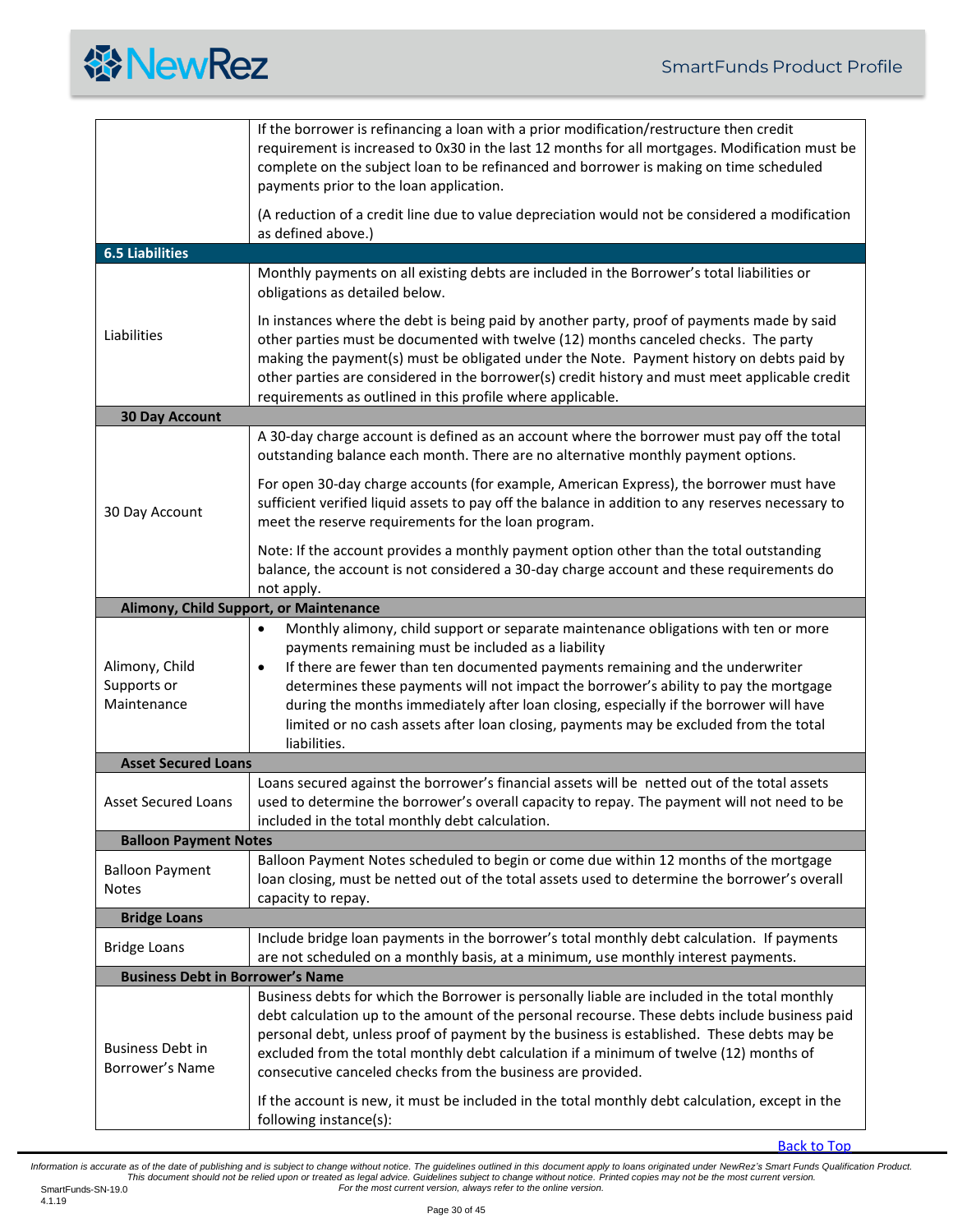

<span id="page-30-4"></span><span id="page-30-3"></span><span id="page-30-2"></span><span id="page-30-1"></span><span id="page-30-0"></span>

|                                        | The new account took the place of an identical account that had at least a 12 month<br>$\bullet$<br>history of being paid for by the business (as indicated above). For example, the borrower<br>has an auto lease that was paid for by their business for 12 months, and they are<br>obtaining a new lease on a new auto. Proof of the first month's payment on the new debt<br>must be included in the file.                                                                                                                                                                                                                                                                                                                                                                                                                                                                                                                                                                                                                                                                                |  |
|----------------------------------------|-----------------------------------------------------------------------------------------------------------------------------------------------------------------------------------------------------------------------------------------------------------------------------------------------------------------------------------------------------------------------------------------------------------------------------------------------------------------------------------------------------------------------------------------------------------------------------------------------------------------------------------------------------------------------------------------------------------------------------------------------------------------------------------------------------------------------------------------------------------------------------------------------------------------------------------------------------------------------------------------------------------------------------------------------------------------------------------------------|--|
| <b>Contingent Liabilities</b>          |                                                                                                                                                                                                                                                                                                                                                                                                                                                                                                                                                                                                                                                                                                                                                                                                                                                                                                                                                                                                                                                                                               |  |
| <b>Contingent Liabilities</b>          | A contingent liability exists when an individual is held responsible for payment of a debt if<br>another party, jointly or severally obligated, defaults on the payment. A contingent liability<br>must be considered when the consumer remains obligated on an outstanding FHA-insured,<br>VA-insured, or conventional mortgage secured by a property that:<br>Has been sold or traded within the last 12 months without a release of liability, or<br>$\bullet$<br>Is to be sold on assumption without a release of liability being obtained<br>$\bullet$<br>When a mortgage is assumed, contingent liabilities need not be considered if the originating<br>lender of the mortgage being underwritten obtains, from the servicer of the assumed loan, a<br>payment history showing that the mortgage has been current during the previous 12 months,<br>or the value of the property, as established by an appraisal or the sales price on the<br>Settlement Statement/Closing Disclosure from the sale of the property, results in a loan-to-<br>value (LTV) ratio of 75 percent or less. |  |
| <b>Co-Signed Loans</b>                 |                                                                                                                                                                                                                                                                                                                                                                                                                                                                                                                                                                                                                                                                                                                                                                                                                                                                                                                                                                                                                                                                                               |  |
| Co-Signed Debts                        | Debts that have been co-signed by the Borrower may be excluded from the Borrower's total<br>monthly debt calculation under the following scenarios, provided that the debt has been paid<br>currently and as agreed for at least the previous twelve (12) months.<br>A debt secured by property that has been bought out by the former co-owner (for<br>$\bullet$<br>example, in connection with a divorce). The file must include evidence of transfer of title<br>to the former co-owner.<br>Debts required to be paid by someone other than the Borrower pursuant to a court order.<br>٠<br>A copy of the court order transferring liability for payments to another party is required to<br>be in the file.<br>Co-signed accounts paid by a third party, with twelve months of cancelled checks<br>$\bullet$<br>evidencing payment by the third party.<br>If none of these requirements can be satisfied, then the liability must be indicated on the<br>application and considered as a monthly debt payment for mortgage loan eligibility purposes.                                     |  |
| <b>Home Equity Lines of Credit</b>     |                                                                                                                                                                                                                                                                                                                                                                                                                                                                                                                                                                                                                                                                                                                                                                                                                                                                                                                                                                                                                                                                                               |  |
| Home Equity Lines of<br>Credit (HELOC) | Monthly payments on all Home Equity Lines of Credit must be included in the total monthly<br>debt calculation. HELOCs with a current outstanding balance with no payment reflected on the<br>credit report may have the payment documented with a current billing statement. HELOCs<br>with a current \$0 balance do not need a payment included in the DTI unless using for down<br>payment or closing costs.<br>For new subordinate financing, the qualification payment must be based off of the fully<br>indexed, fully amortized term of the subordinate financing for the full amount drawn at or<br>before consummation of the loan.                                                                                                                                                                                                                                                                                                                                                                                                                                                   |  |
| <b>Installment Debt</b>                |                                                                                                                                                                                                                                                                                                                                                                                                                                                                                                                                                                                                                                                                                                                                                                                                                                                                                                                                                                                                                                                                                               |  |
| Installment Debt                       | Installment Debt is the monthly obligation on accounts with fixed payments and terms (e.g.,<br>car loans, student loans, etc.).<br>The monthly payments may be excluded from the total monthly debt calculation if there<br>are fewer than ten (10) monthly payments remaining to repay the debt in full.<br>Installment loans may be paid off to qualify but may not be paid down to qualify.<br>$\bullet$                                                                                                                                                                                                                                                                                                                                                                                                                                                                                                                                                                                                                                                                                   |  |
| <b>Lease Payments</b>                  |                                                                                                                                                                                                                                                                                                                                                                                                                                                                                                                                                                                                                                                                                                                                                                                                                                                                                                                                                                                                                                                                                               |  |
| Lease Payments                         | Lease obligations, regardless of the remaining lease term, are included in the total monthly<br>debt calculation                                                                                                                                                                                                                                                                                                                                                                                                                                                                                                                                                                                                                                                                                                                                                                                                                                                                                                                                                                              |  |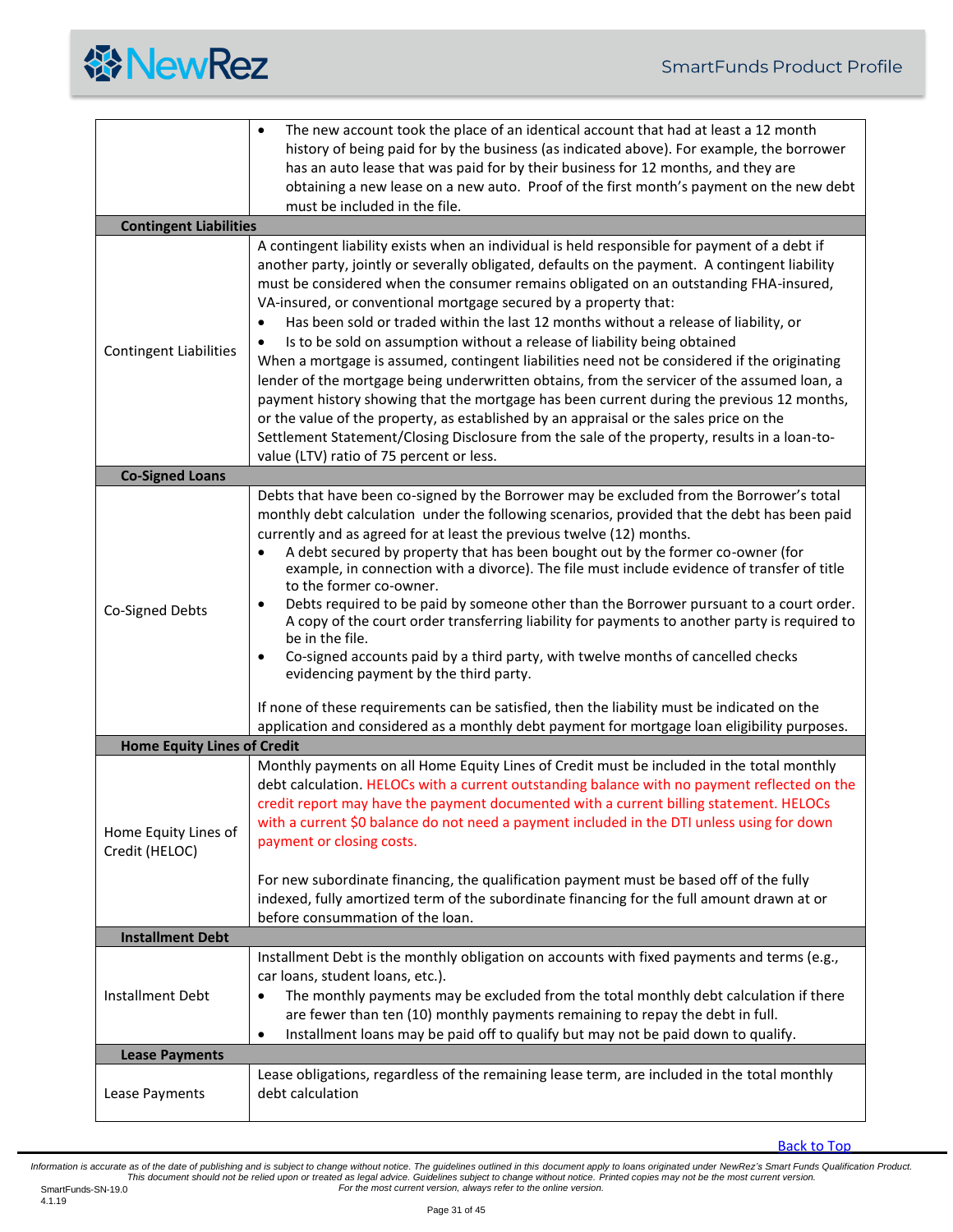<span id="page-31-4"></span><span id="page-31-3"></span><span id="page-31-2"></span><span id="page-31-1"></span><span id="page-31-0"></span>

| <b>Revolving Debt</b>                                        |                                                                                                                                                                                                                                                                                                                                                                                                                                                                                                                                                                                                                                                                                                                                                                                                                                                                                                                                                                                                                                                                                                                                  |  |
|--------------------------------------------------------------|----------------------------------------------------------------------------------------------------------------------------------------------------------------------------------------------------------------------------------------------------------------------------------------------------------------------------------------------------------------------------------------------------------------------------------------------------------------------------------------------------------------------------------------------------------------------------------------------------------------------------------------------------------------------------------------------------------------------------------------------------------------------------------------------------------------------------------------------------------------------------------------------------------------------------------------------------------------------------------------------------------------------------------------------------------------------------------------------------------------------------------|--|
|                                                              | Revolving debt is open ended debt of which the principal balance on an account may vary<br>from month to month (e.g., department store credit cards). The minimum required payment<br>as stated on the Credit Report or current statement should be used in calculating the total<br>monthly debt unless as noted below.                                                                                                                                                                                                                                                                                                                                                                                                                                                                                                                                                                                                                                                                                                                                                                                                         |  |
| <b>Revolving Debt</b>                                        | If the credit report does not show a required minimum payment amount and there is no<br>supplemental documentation to support a payment amount, the payment must be calculated<br>as the greater of:<br>5% of the outstanding balance; or<br>\$10<br>$\bullet$                                                                                                                                                                                                                                                                                                                                                                                                                                                                                                                                                                                                                                                                                                                                                                                                                                                                   |  |
|                                                              | Revolving debt may be paid off to qualify and the monthly payment excluded from the total<br>monthly debt calculation.<br>Documentation must be provided to confirm the debt has been paid off<br>$\bullet$<br>Debts may be paid off at closing and reflected on the final closing disclosure<br>$\bullet$<br>Source of funds for payoff of a revolving debt must meet all applicable asset requirements<br>$\bullet$<br>as outlined in this profile                                                                                                                                                                                                                                                                                                                                                                                                                                                                                                                                                                                                                                                                             |  |
| <b>Student Loans</b>                                         |                                                                                                                                                                                                                                                                                                                                                                                                                                                                                                                                                                                                                                                                                                                                                                                                                                                                                                                                                                                                                                                                                                                                  |  |
| Deferred Student<br>Loans                                    | All student loans, whether deferred, in forbearance, or in repayment (not deferred), must be<br>included as a liability in the borrower's total monthly debt calculation when qualifying the<br>borrower.<br>If a monthly payment is provided on the credit report, that amount may be used as the<br>$\bullet$<br>monthly payment for qualifying purposes.<br>If the credit report does not provide a monthly payment for the student loan, or if the<br>$\bullet$<br>credit report shows \$0 as the monthly payment (which may be the case for deferred loans<br>or loans in forbearance), the following must be utilized:<br>1% of the outstanding student loan balance (even if this amount is lower than the<br>$\circ$<br>actual fully amortizing payment), or<br>The fully amortizing payment using the documented loan repayment terms.<br>$\circ$<br>If a student loan has been placed for collection and all seasoning requirements are met, a copy<br>of the repayment agreement and proof of payment (showing 0x30x12) are required. This debt<br>must be included in the borrower's total monthly debt calculation. |  |
| <b>Timeshares</b>                                            |                                                                                                                                                                                                                                                                                                                                                                                                                                                                                                                                                                                                                                                                                                                                                                                                                                                                                                                                                                                                                                                                                                                                  |  |
| Timeshares                                                   | Timeshares are to be treated as installment loans rather than mortgage debt, even if they are<br>identified as mortgage debt on the credit report (or other documentation).                                                                                                                                                                                                                                                                                                                                                                                                                                                                                                                                                                                                                                                                                                                                                                                                                                                                                                                                                      |  |
| 6.6 Current Principal Residence Pending Sale                 |                                                                                                                                                                                                                                                                                                                                                                                                                                                                                                                                                                                                                                                                                                                                                                                                                                                                                                                                                                                                                                                                                                                                  |  |
| <b>Current Principal</b><br><b>Residence Pending</b><br>Sale | If the borrower's current principal residence is pending sale, but the transaction will not close<br>with title transfer to the new owner prior to the new transaction, and the borrower is<br>purchasing a new principal residence, the current PITIA and the proposed PITIA must be used<br>in qualifying the borrower for the new mortgage loan.<br>The property must be included in the list of Real Estate Owned and will require two (2) months                                                                                                                                                                                                                                                                                                                                                                                                                                                                                                                                                                                                                                                                            |  |
|                                                              | PITIA reserves in addition to the program requirements.                                                                                                                                                                                                                                                                                                                                                                                                                                                                                                                                                                                                                                                                                                                                                                                                                                                                                                                                                                                                                                                                          |  |
|                                                              | <b>6.7 Borrowers Retaining their Current Residence</b>                                                                                                                                                                                                                                                                                                                                                                                                                                                                                                                                                                                                                                                                                                                                                                                                                                                                                                                                                                                                                                                                           |  |
| <b>Borrowers Retaining</b><br>their Current                  | When a borrower is purchasing a new home and retaining his/her current residence, the<br>underwriter should review the application and supporting documentation to determine if any<br>red flags regarding occupancy are present and that the reserve/equity requirements are met.                                                                                                                                                                                                                                                                                                                                                                                                                                                                                                                                                                                                                                                                                                                                                                                                                                               |  |
| Residence<br>(Conversion of<br>Primary Residence)            | "Purchase / Keep" scenarios where the borrower is purchasing a new primary residence and<br>retaining his/her current residence are subject to the following:<br>For all transactions, the borrower(s) must sign the Occupancy Affidavit Form prior to<br>$\bullet$<br>closing.                                                                                                                                                                                                                                                                                                                                                                                                                                                                                                                                                                                                                                                                                                                                                                                                                                                  |  |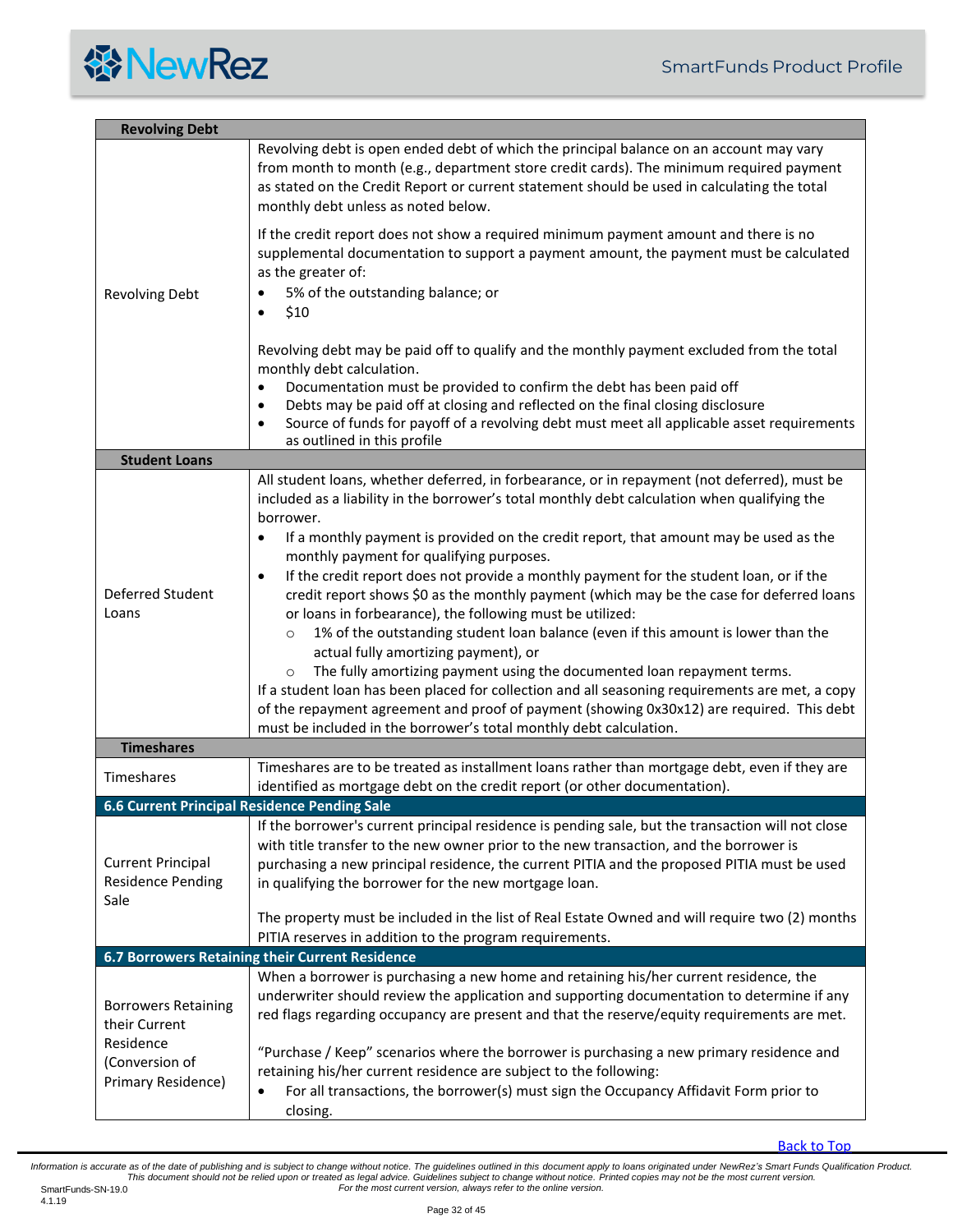<span id="page-32-1"></span><span id="page-32-0"></span>

|                                        | If the current primary residence is being converted to a second home, both the current<br>$\bullet$<br>and proposed mortgage payments must be used to qualify for the new loan; the current<br>primary residence must meet the definition of a 2 <sup>nd</sup> home as outlined in <b>Section 3.1</b><br><b>Occupancy</b><br>If the current primary residence is being converted to an investment property, rental<br>$\bullet$<br>income may only be used and documented as outlined below:<br>Relocations: The borrower is relocating with a new employer or being transferred by<br>$\circ$<br>their current employer to an area not within reasonable and locally-recognized<br>commuting distance<br>A properly executed lease of at least 12 month's duration following loan closing<br>Evidence of receipt and deposit of the security deposit and/or first month's rent<br>٠<br>Sufficient Equity: The borrower has a loan to value ratio of 75% or less as determined<br>$\circ$<br>by:<br>A residential appraisal (1004, 1075 or 2055) that is no more than 6 months old<br>٠<br>from the time of application; or<br>the unpaid principal balance is less than or equal to 75% of the original<br>٠<br>documented purchase price.<br>A properly executed lease of at least 12 month's duration following loan closing<br>٠ |
|----------------------------------------|--------------------------------------------------------------------------------------------------------------------------------------------------------------------------------------------------------------------------------------------------------------------------------------------------------------------------------------------------------------------------------------------------------------------------------------------------------------------------------------------------------------------------------------------------------------------------------------------------------------------------------------------------------------------------------------------------------------------------------------------------------------------------------------------------------------------------------------------------------------------------------------------------------------------------------------------------------------------------------------------------------------------------------------------------------------------------------------------------------------------------------------------------------------------------------------------------------------------------------------------------------------------------------------------------------------------------------------|
|                                        | Evidence of receipt and deposit of the security deposit and/or first month's rent<br>٠                                                                                                                                                                                                                                                                                                                                                                                                                                                                                                                                                                                                                                                                                                                                                                                                                                                                                                                                                                                                                                                                                                                                                                                                                                               |
| <b>Section 7: Assets</b><br>7.1 Assets |                                                                                                                                                                                                                                                                                                                                                                                                                                                                                                                                                                                                                                                                                                                                                                                                                                                                                                                                                                                                                                                                                                                                                                                                                                                                                                                                      |
|                                        | Borrowers must have sufficient liquid assets for down payment, closing costs, and<br>$\bullet$<br>reserves. They must be sourced using the most recent two (2) months' statements or the                                                                                                                                                                                                                                                                                                                                                                                                                                                                                                                                                                                                                                                                                                                                                                                                                                                                                                                                                                                                                                                                                                                                             |
|                                        | most recent quarterly statement.<br>Full Asset Documentation is required for both funds to close and reserves in accordance<br>$\bullet$<br>unless specifically noted herein.<br>Verification of Deposit are not permitted to be used in lieu of bank/financial<br>$\bullet$                                                                                                                                                                                                                                                                                                                                                                                                                                                                                                                                                                                                                                                                                                                                                                                                                                                                                                                                                                                                                                                         |
|                                        | statements<br>If the latest financial institution records are more than 45 days earlier than the date of the<br>$\bullet$<br>loan application, the borrower must provide a more recent, supplemental or bank<br>generated form that shows the account number, balance and date.                                                                                                                                                                                                                                                                                                                                                                                                                                                                                                                                                                                                                                                                                                                                                                                                                                                                                                                                                                                                                                                      |
| Assets                                 | The records may be computer generated forms including online account or portfolio<br>$\bullet$<br>records downloaded from the Internet. Documents that are faxed to the lender or<br>downloaded from the internet must clearly identify the name of the depository or<br>investment institution and the source of the information - for example, by including that<br>information in the internet or fax banner at the top of the document<br>Large disparities between the current balance and the opening balances may require<br>additional verification or documentation.                                                                                                                                                                                                                                                                                                                                                                                                                                                                                                                                                                                                                                                                                                                                                        |
|                                        | Large or irregular deposits must be explained and documented. Large deposits are<br>$\bullet$<br>deposits greater than 15% of the month to month balance<br>Large deposits should be evaluated to ensure they are not a result of any new<br>$\Omega$<br>undisclosed debt(s)                                                                                                                                                                                                                                                                                                                                                                                                                                                                                                                                                                                                                                                                                                                                                                                                                                                                                                                                                                                                                                                         |
|                                        | 7.2 Down payment, Closing Costs & Reserves<br>Down payment:                                                                                                                                                                                                                                                                                                                                                                                                                                                                                                                                                                                                                                                                                                                                                                                                                                                                                                                                                                                                                                                                                                                                                                                                                                                                          |
| Down payment,<br>Closing Costs &       | On purchase transactions, the Borrower must make a minimum down payment with funds<br>from his/her own resources. All funds for down-payment must be the Borrower's own funds.<br>The amount of the minimum required down payment depends upon the occupancy of the<br>subject property, documentation type and loan program.                                                                                                                                                                                                                                                                                                                                                                                                                                                                                                                                                                                                                                                                                                                                                                                                                                                                                                                                                                                                        |
| Reserves                               | Reserves: Refer to Section 7.5 Cash Reserves for additional requirements.<br>Reserves are based on the monthly housing expense for a property. The required number of<br>months of reserves is dependent on factors such as, but not limited to, the occupancy, loan<br>purpose, type of property, and loan amount. The monthly housing expense for purposes of                                                                                                                                                                                                                                                                                                                                                                                                                                                                                                                                                                                                                                                                                                                                                                                                                                                                                                                                                                      |

<span id="page-32-2"></span>[Back to Top](#page-0-0)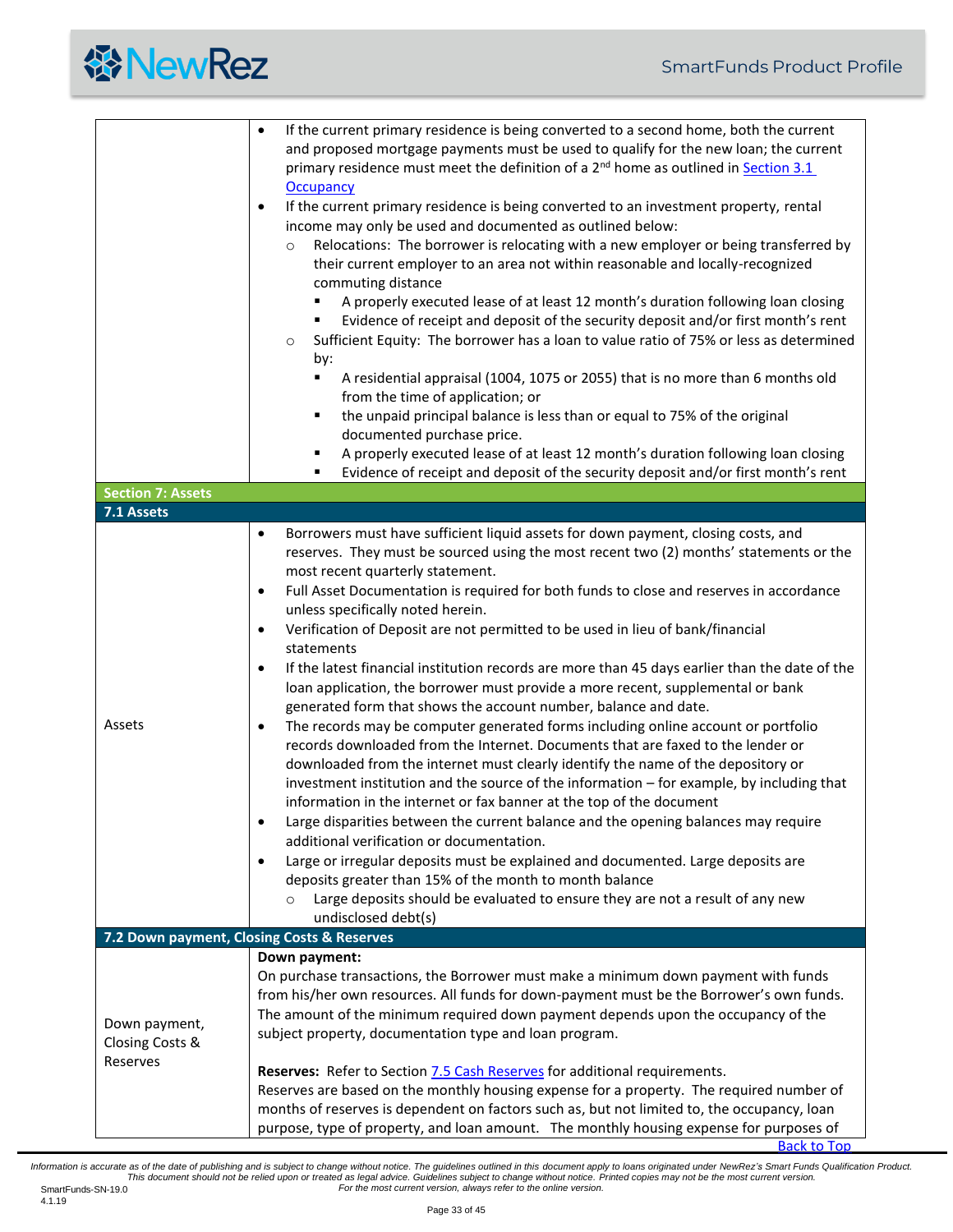

<span id="page-33-2"></span><span id="page-33-1"></span><span id="page-33-0"></span>

|                                      | determining reserves is principal and interest (P&I).                                                                                                                                                                                                                                                                                                                                                                                                                                                                                                                                                                                                                                                                                                                                                                                                                           |
|--------------------------------------|---------------------------------------------------------------------------------------------------------------------------------------------------------------------------------------------------------------------------------------------------------------------------------------------------------------------------------------------------------------------------------------------------------------------------------------------------------------------------------------------------------------------------------------------------------------------------------------------------------------------------------------------------------------------------------------------------------------------------------------------------------------------------------------------------------------------------------------------------------------------------------|
|                                      | NOTE: Certain assets are discounted when used for reserves. Refer to the applicable asset<br>type for additional information.                                                                                                                                                                                                                                                                                                                                                                                                                                                                                                                                                                                                                                                                                                                                                   |
| <b>7.3 Acceptable Assets</b>         |                                                                                                                                                                                                                                                                                                                                                                                                                                                                                                                                                                                                                                                                                                                                                                                                                                                                                 |
| <b>Checking &amp; Savings</b>        |                                                                                                                                                                                                                                                                                                                                                                                                                                                                                                                                                                                                                                                                                                                                                                                                                                                                                 |
| Checking & Savings                   | 100% of the funds held in a checking or savings account may be used for the down<br>$\bullet$<br>payment, closing costs, financial reserves or net eligible assets to determine the total<br>monthly debt calculation<br>Any indications of borrowed funds must be investigated. They include recently<br>$\bullet$<br>opened accounts, recent large deposits, or account balances that are considerably greater<br>than the average balance over the previous few months.<br>A written explanation of the source of funds from the borrower must be obtained and<br>$\bullet$<br>the funds must be verified.<br>Funds held jointly with a non-borrowing spouse are considered the Borrower's funds.                                                                                                                                                                            |
|                                      | <b>Stocks, Stock Options, Bonds, and Mutual Funds</b>                                                                                                                                                                                                                                                                                                                                                                                                                                                                                                                                                                                                                                                                                                                                                                                                                           |
|                                      | Stocks, government bonds, and mutual funds are acceptable sources of funds for the down<br>payment, closing costs, reserves or net eligible assets to determine the total monthly debt<br>calculation provided their value can be verified. Stock options may be an acceptable source of<br>funds, but only for down payment and closing costs. Stock options may not be used in the net<br>assets for qualification purposes or reserves.<br><b>Stocks and Mutual Funds</b><br>When used for down payment or closing costs, NewRez must determine the value of the asset                                                                                                                                                                                                                                                                                                       |
| Stocks, Stock<br>Options, Bonds, and | (net of any margin accounts) by obtaining either:<br>The most recent two months or most recent quarterly statement from the depository<br>investment firm or<br>A copy of the stock certificate accompanied by documentation to evidence the stock price<br>$\bullet$<br>as of the application date<br>Receipt of funds must be verified to evidence the sale or liquidation with the following<br>exception:<br>If the value of the asset is at least 20% more than the funds needed for the<br>$\circ$<br>borrower's down-payment and closing costs, no documentation of liquidation is<br>required<br>Non-vested restricted stock is ineligible.<br>٠                                                                                                                                                                                                                        |
| <b>Mutual Funds</b>                  |                                                                                                                                                                                                                                                                                                                                                                                                                                                                                                                                                                                                                                                                                                                                                                                                                                                                                 |
|                                      | <b>Stock Options</b><br>Vested stock options are an acceptable source of funds for down payment and closing<br>costs if they are immediately available to the borrower.<br>May not be used for reserves, or for net eligible assets to determine the total<br>$\circ$<br>monthly debt calculation.<br>The value of the vested stock options can be documented by<br>Referencing a statement that lists the number of options and the option price AND<br>$\circ$<br>Using the current stock price to determine the gain that would be realized from<br>$\circ$<br>exercise of an option and the sale of the optioned stock<br>Non-vested stock options are not an acceptable source of funds for the down payment,<br>٠<br>closing costs or reserves.<br><b>Government Bonds</b><br>The value of government bonds must be based on their purchase price unless the<br>$\bullet$ |
|                                      | redemption value can be documented.                                                                                                                                                                                                                                                                                                                                                                                                                                                                                                                                                                                                                                                                                                                                                                                                                                             |
|                                      | When used for reserves, the current value of bonds may be used<br>$\bullet$                                                                                                                                                                                                                                                                                                                                                                                                                                                                                                                                                                                                                                                                                                                                                                                                     |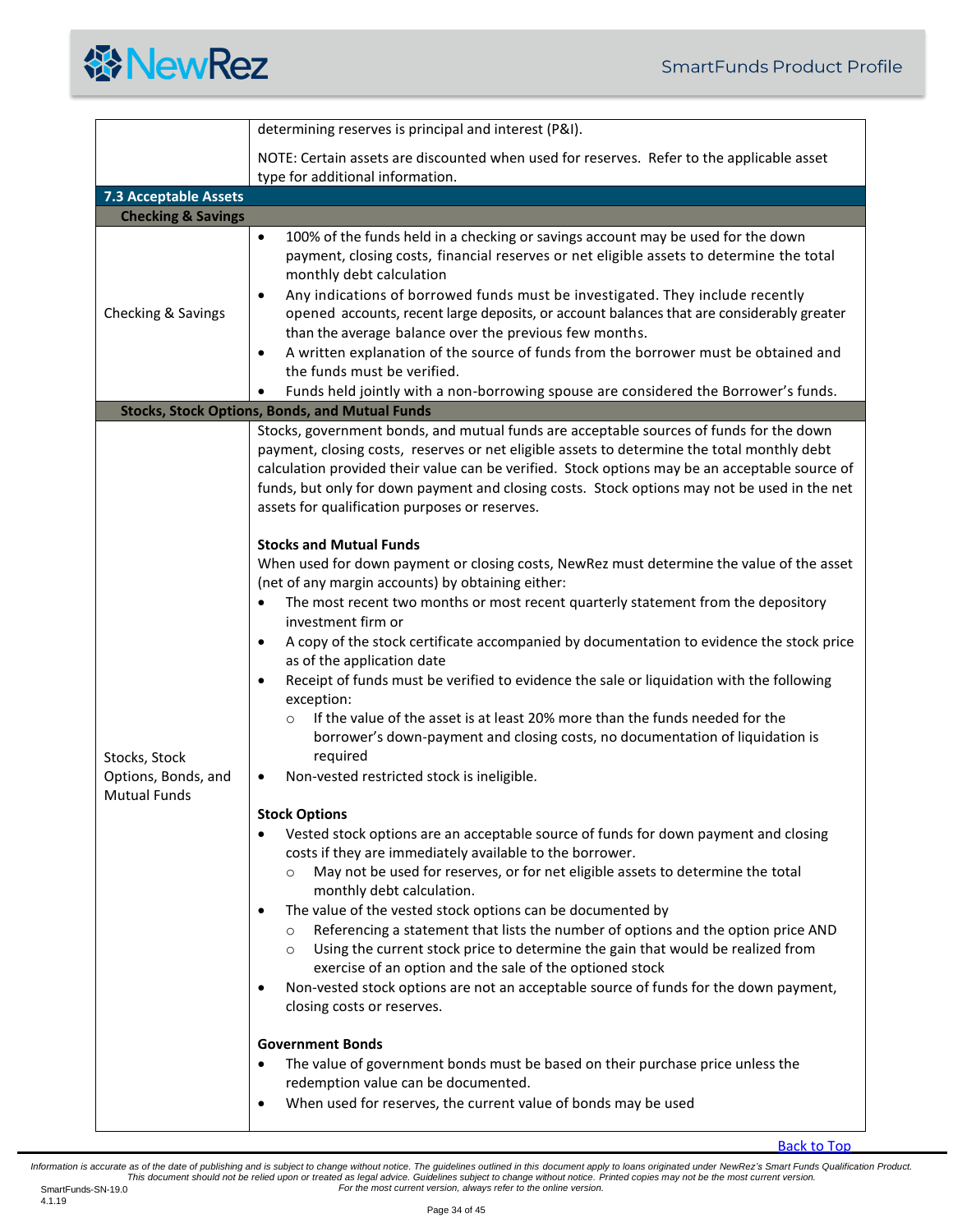

<span id="page-34-2"></span><span id="page-34-1"></span><span id="page-34-0"></span>

| <b>Trust Accounts</b>           |                                                                                                                                                                                                                                                                                                                                                                                                                                                                                                                                                                                                                                                                                                                                                                                                                                                                                                                                                                                                                                                                                                                                                                                                                                                                                                                                                                                                                                                                                                                                                                                                                                                                                                                                                                              |  |
|---------------------------------|------------------------------------------------------------------------------------------------------------------------------------------------------------------------------------------------------------------------------------------------------------------------------------------------------------------------------------------------------------------------------------------------------------------------------------------------------------------------------------------------------------------------------------------------------------------------------------------------------------------------------------------------------------------------------------------------------------------------------------------------------------------------------------------------------------------------------------------------------------------------------------------------------------------------------------------------------------------------------------------------------------------------------------------------------------------------------------------------------------------------------------------------------------------------------------------------------------------------------------------------------------------------------------------------------------------------------------------------------------------------------------------------------------------------------------------------------------------------------------------------------------------------------------------------------------------------------------------------------------------------------------------------------------------------------------------------------------------------------------------------------------------------------|--|
|                                 | Funds disbursed from a borrowers trust account are an acceptable source for the down<br>payment, closing costs and reserves provided the borrower has immediate access to the<br>funds.                                                                                                                                                                                                                                                                                                                                                                                                                                                                                                                                                                                                                                                                                                                                                                                                                                                                                                                                                                                                                                                                                                                                                                                                                                                                                                                                                                                                                                                                                                                                                                                      |  |
| <b>Trust Accounts</b>           | To document the trust funds:<br>Obtain written documentation of the value of the trust account from either the trust<br>$\bullet$<br>manager or the trustee; AND<br>Document the conditions under which the borrower has access to the funds and the<br>$\bullet$<br>effect, if any, that the withdrawal of funds will have on the trust income used in qualifying<br>the borrower for the mortgage                                                                                                                                                                                                                                                                                                                                                                                                                                                                                                                                                                                                                                                                                                                                                                                                                                                                                                                                                                                                                                                                                                                                                                                                                                                                                                                                                                          |  |
| <b>Retirement Accounts</b>      |                                                                                                                                                                                                                                                                                                                                                                                                                                                                                                                                                                                                                                                                                                                                                                                                                                                                                                                                                                                                                                                                                                                                                                                                                                                                                                                                                                                                                                                                                                                                                                                                                                                                                                                                                                              |  |
| <b>Retirement Accounts</b>      | Vested funds from individual retirement accounts (IRA/Keogh accounts) and tax-favored<br>$\bullet$<br>retirement savings accounts (401(k) accounts) are acceptable sources of funds for down<br>payment, closing costs, reserves and net eligible assets to determine the total monthly<br>debt calculation.<br>Retirement accounts with existing distributions established are not permitted for<br>$\circ$<br>use as net eligible assets in the loan qualification calculation<br>NewRez must verify the ownership of the accounts and the borrower's actual receipt of<br>$\bullet$<br>the funds realized from the liquidation of the assets if needed to complete the<br>transaction.<br>When funds from retirement accounts are used for reserves or the loan qualification<br>$\bullet$<br>calculation, NewRez does not require the funds to be withdrawn from the account(s).<br>However, NewRez must exercise caution when considering retirement accounts as<br>effective reserves because these accounts often feature significant penalties for early<br>withdrawals, allow limited access, or have vesting requirements.<br>If the retirement assets are in the form of stocks, bonds, or mutual funds, 70% of the<br>$\bullet$<br>current value may be considered when using for reserves with the following exception:<br>If the borrower is not at 59 $\frac{1}{2}$ or older the value of the account should be reduced by<br>$\Omega$<br>10% to account for an early withdrawal penalty.<br>If the retirement account only allows withdrawals in connection with the borrower's<br>$\bullet$<br>employment termination, retirement (unless the borrower is of retirement age), or death,<br>NewRez must not consider the vested funds as effective reserves. |  |
| <b>Earnest Money Deposit</b>    |                                                                                                                                                                                                                                                                                                                                                                                                                                                                                                                                                                                                                                                                                                                                                                                                                                                                                                                                                                                                                                                                                                                                                                                                                                                                                                                                                                                                                                                                                                                                                                                                                                                                                                                                                                              |  |
| <b>Earnest Money</b><br>Deposit | The deposit on the sales contract (earnest money) for the purchase of the security property is<br>an acceptable source of funds for both the down payment and the closing costs.<br>Verification of source of funds<br>If the deposit is being used as part of the borrower's minimum contribution requirement,<br>$\bullet$<br>the funds must be verified as being from an acceptable source<br>A request for Verification of Deposit may be used however, VODs are not acceptable as a<br>$\bullet$<br>standalone documentation source; bank statements are always required<br>Financial institute records must be seasoned according to matrix requirements and must<br>$\bullet$<br>evidence that the average balance for this time was large enough to support the amount<br>of the deposit. If a copy of the cancelled check is used to document the source of funds,<br>the records must cover the period up to and including the date the check cleared the<br>bank.<br>If it cannot be determined that these funds were withdrawn from the borrower's account,<br>$\bullet$<br>additional verification of the source and evidence that the funds have actually changed<br>hands from the borrower to the seller, the realtor, the escrow agent or settlement<br>attorney should be provided.<br>Large earnest money deposits or deposits that exceed the amount customary for the area<br>should be closely evaluated.                                                                                                                                                                                                                                                                                                                                              |  |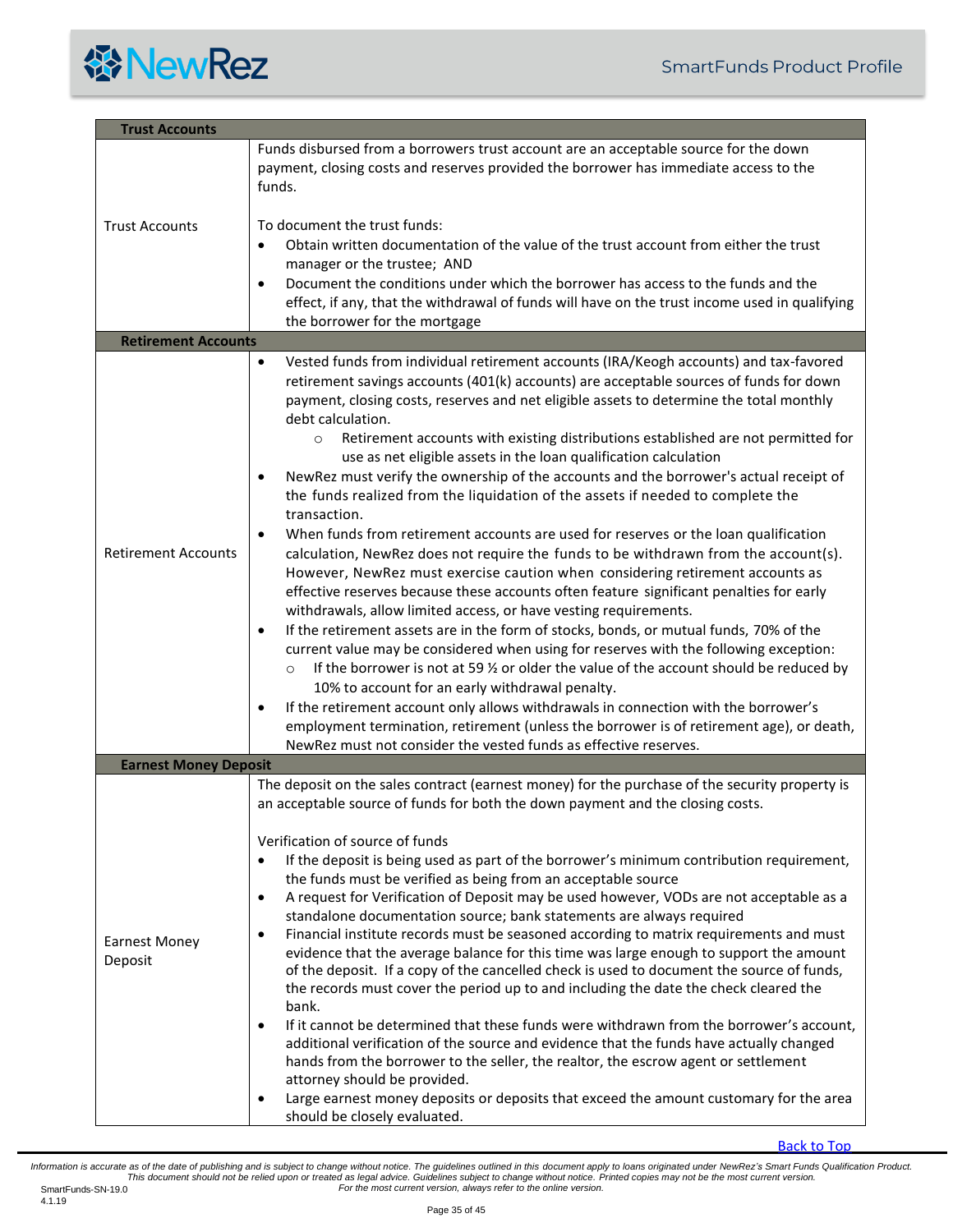

<span id="page-35-1"></span><span id="page-35-0"></span>

|                                              | Receipt of the deposit must be verified by:                                                                                                                                                                                                                                                                                                                                                                                                                                                                                                                                                                                                                                                                                                                                                                                                                                                                                                                                                                                                                                                                                                                                                         |
|----------------------------------------------|-----------------------------------------------------------------------------------------------------------------------------------------------------------------------------------------------------------------------------------------------------------------------------------------------------------------------------------------------------------------------------------------------------------------------------------------------------------------------------------------------------------------------------------------------------------------------------------------------------------------------------------------------------------------------------------------------------------------------------------------------------------------------------------------------------------------------------------------------------------------------------------------------------------------------------------------------------------------------------------------------------------------------------------------------------------------------------------------------------------------------------------------------------------------------------------------------------|
|                                              | Copy of canceled check;                                                                                                                                                                                                                                                                                                                                                                                                                                                                                                                                                                                                                                                                                                                                                                                                                                                                                                                                                                                                                                                                                                                                                                             |
|                                              | Copy of check not canceled with financial institute record(s) to evidence check cleared;<br>$\bullet$                                                                                                                                                                                                                                                                                                                                                                                                                                                                                                                                                                                                                                                                                                                                                                                                                                                                                                                                                                                                                                                                                               |
|                                              | Evidence from the real estate broker (not the agent) that the funds were deposited into<br>$\bullet$                                                                                                                                                                                                                                                                                                                                                                                                                                                                                                                                                                                                                                                                                                                                                                                                                                                                                                                                                                                                                                                                                                |
|                                              | the broker's trust account (i.e., copy of broker's trust account statement); or                                                                                                                                                                                                                                                                                                                                                                                                                                                                                                                                                                                                                                                                                                                                                                                                                                                                                                                                                                                                                                                                                                                     |
|                                              | Escrow agent/attorney's letter acknowledging receipt of funds.<br>٠                                                                                                                                                                                                                                                                                                                                                                                                                                                                                                                                                                                                                                                                                                                                                                                                                                                                                                                                                                                                                                                                                                                                 |
| <b>Anticipated Sales Proceeds</b>            |                                                                                                                                                                                                                                                                                                                                                                                                                                                                                                                                                                                                                                                                                                                                                                                                                                                                                                                                                                                                                                                                                                                                                                                                     |
|                                              | Sales Proceeds from Real Estate Owned Pending Sale                                                                                                                                                                                                                                                                                                                                                                                                                                                                                                                                                                                                                                                                                                                                                                                                                                                                                                                                                                                                                                                                                                                                                  |
| <b>Anticipated Sales</b><br>Proceeds         | If the proceeds from the sale of a currently owned home are needed for the down payment<br>and closing costs on the new house, the source of funds must be verified by obtaining a copy<br>of the fully executed Closing Disclosure/Settlement Statement on the existing home before or<br>simultaneously with the settlement of the new home, showing sufficient cash proceeds to<br>consummate the purchase of the new home.                                                                                                                                                                                                                                                                                                                                                                                                                                                                                                                                                                                                                                                                                                                                                                      |
|                                              | <b>Corporate relocation plans</b><br>When the borrower's employer assumes responsibility for paying off the existing mortgage in<br>connection with a corporate relocation plan, obtain a copy of the executed buyout agreement<br>to document the source of funds. A photocopy of a sales contract or a listing agreement is not<br>considered an acceptable source of verification of proceeds from the sale.                                                                                                                                                                                                                                                                                                                                                                                                                                                                                                                                                                                                                                                                                                                                                                                     |
|                                              | Note: These funds cannot be used toward the loan qualification calculation.                                                                                                                                                                                                                                                                                                                                                                                                                                                                                                                                                                                                                                                                                                                                                                                                                                                                                                                                                                                                                                                                                                                         |
| <b>Borrowed Funds Secured by an Asset</b>    |                                                                                                                                                                                                                                                                                                                                                                                                                                                                                                                                                                                                                                                                                                                                                                                                                                                                                                                                                                                                                                                                                                                                                                                                     |
| <b>Borrowed Funds</b><br>Secured by an Asset | Borrowed funds secured by an asset are an acceptable source of funds for the down payment<br>and closing costs since the borrowed funds represent a return of equity. Assets that may be<br>used to secure funds include:<br>Automobile<br>Artwork<br>$\bullet$<br>Collectibles<br>$\bullet$<br>Real estate<br>$\bullet$<br>Financial assets such as<br>$\bullet$<br>Savings, Checking or CD accounts<br>$\circ$<br>Stocks<br>$\circ$<br><b>Bonds</b><br>$\circ$<br>401k<br>$\circ$<br>When qualifying the borrower, the underwriter must consider the monthly payments for<br>secured loans as a debt. If the secured loan doesn't require a monthly payment, calculate an<br>equivalent amount and consider it a recurring debt.<br>Verification of the value of the asset must be provided<br>$\bullet$<br>A copy of the note securing the financing must be provided<br>$\bullet$<br>Evidence of the transfer of funds to the borrower must be provided<br>$\bullet$<br>Evidence that the party providing the secured loan is not a party to the sale<br>$\bullet$<br>Reduce the value of the remaining asset by the amount of the secured loan balance<br>$\bullet$<br>(financial assets only) |
| <b>Credit Card Financing</b>                 |                                                                                                                                                                                                                                                                                                                                                                                                                                                                                                                                                                                                                                                                                                                                                                                                                                                                                                                                                                                                                                                                                                                                                                                                     |
| <b>Credit Card Financing</b>                 | In no case may credit card financing be used for down payment funds. Certain costs that may<br>be paid early in the loan process may be paid via credit card. These costs include:<br>Appraisal<br>Lock in fee<br>Commitment fee<br>٠<br>Credit report fee<br>٠                                                                                                                                                                                                                                                                                                                                                                                                                                                                                                                                                                                                                                                                                                                                                                                                                                                                                                                                     |
| <b>Sale of Personal Assets</b>               |                                                                                                                                                                                                                                                                                                                                                                                                                                                                                                                                                                                                                                                                                                                                                                                                                                                                                                                                                                                                                                                                                                                                                                                                     |
| Sale of Personal                             | Proceeds from the sale of personal assets are an acceptable source of funds for the down                                                                                                                                                                                                                                                                                                                                                                                                                                                                                                                                                                                                                                                                                                                                                                                                                                                                                                                                                                                                                                                                                                            |
| Assets                                       | payment, closing costs and reserves provided the individual purchasing the asset is not a party                                                                                                                                                                                                                                                                                                                                                                                                                                                                                                                                                                                                                                                                                                                                                                                                                                                                                                                                                                                                                                                                                                     |

<span id="page-35-3"></span><span id="page-35-2"></span>[Back to Top](#page-0-0)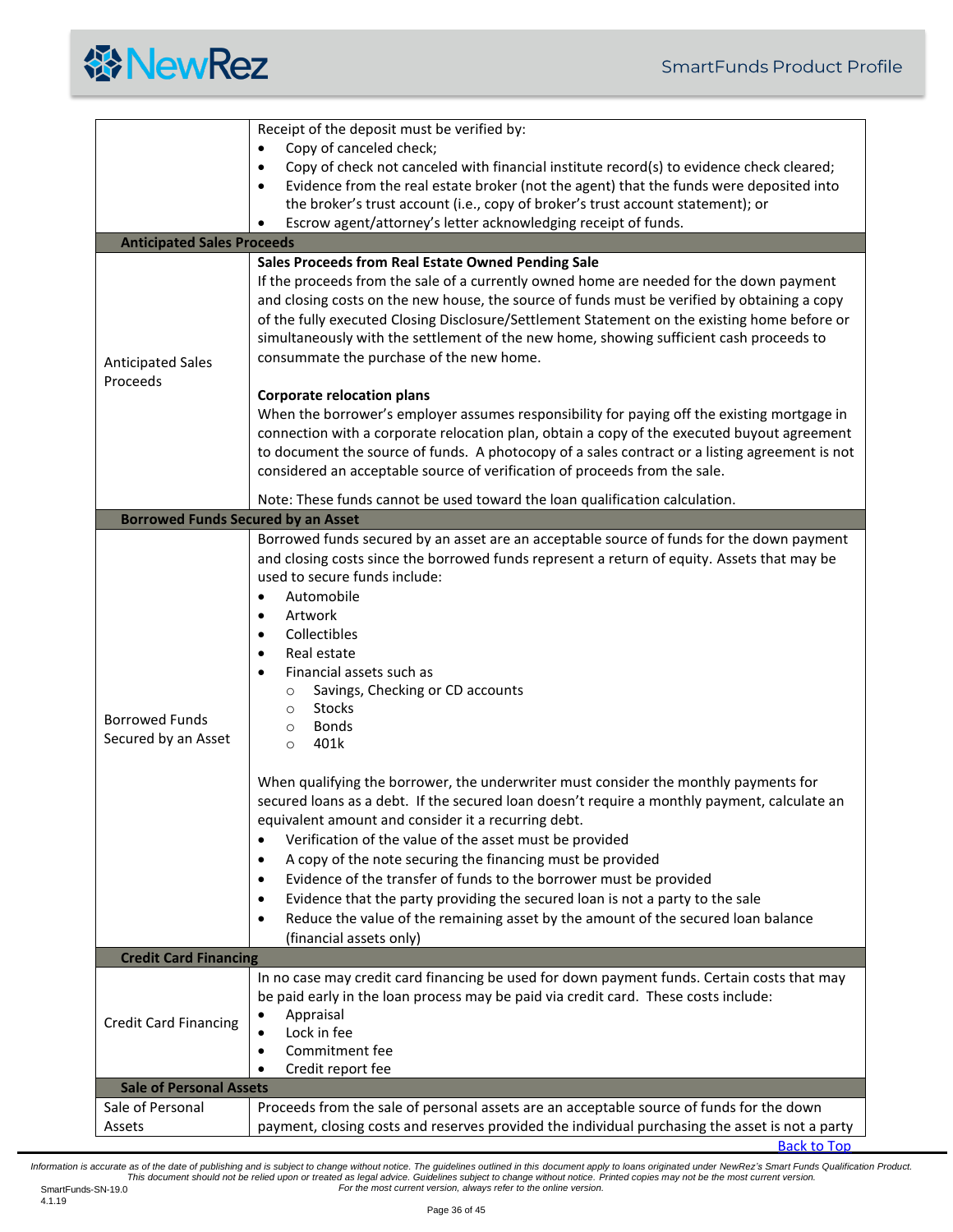

<span id="page-36-1"></span><span id="page-36-0"></span>

| 1031 Exchange<br>1031 Exchange<br>7.4 Unacceptable Assets | to the property sale transaction or the mortgage financing transaction<br>Documentation requirements required are:<br>Evidence the borrower owned the asset prior to sale<br>$\bullet$<br>The value of the asset as determined by an independent and reputable source<br>$\bullet$<br>A bill of sale or statement from the purchaser showing the transfer of ownership of the<br>$\bullet$<br>asset<br>Proof of the borrower's receipt of the sale proceeds from documents such as<br>$\bullet$<br><b>Financial Institution Records</b><br>$\circ$<br>Copy of purchaser's cancelled check<br>$\circ$<br>Not Permitted<br>$\bullet$                                                                                                                                                                                                                                                                                                                                                                                                                                                                                                                                                                                                                                                               |
|-----------------------------------------------------------|--------------------------------------------------------------------------------------------------------------------------------------------------------------------------------------------------------------------------------------------------------------------------------------------------------------------------------------------------------------------------------------------------------------------------------------------------------------------------------------------------------------------------------------------------------------------------------------------------------------------------------------------------------------------------------------------------------------------------------------------------------------------------------------------------------------------------------------------------------------------------------------------------------------------------------------------------------------------------------------------------------------------------------------------------------------------------------------------------------------------------------------------------------------------------------------------------------------------------------------------------------------------------------------------------|
| <b>Unacceptable Assets</b>                                | <b>Anticipated Savings</b><br>$\bullet$<br><b>Bridge Loans</b><br>٠<br><b>Business funds</b><br>$\bullet$<br>Cash-on-hand/Mattress Money<br>$\bullet$<br>Digital Currency (ex. Bitcoin)<br>$\bullet$<br>Donated funds in any form, such as cash or bonds donated by the seller, builder or<br>$\bullet$<br>selling agent outside of approved financing contributions in the Seller Concession<br><b>Donation from Equities</b><br>$\bullet$<br><b>Employer Assistance</b><br>$\bullet$<br>Funds from a Community Second Mortgage/Down Payment Assistance Program<br>$\bullet$<br>Funds in a Custodial or "In Trust For" account<br>$\bullet$<br>Gift funds<br>$\bullet$<br>Gifts from seller-funded programs<br>$\bullet$<br>Gifts of Equity<br>$\bullet$<br>Individual Development Accounts (IDAs)<br>$\bullet$<br>Net proceeds from a reverse 1031 exchange<br>$\bullet$<br>Personal, unsecured loans<br>$\bullet$<br>Pooled Funds<br>$\bullet$<br>Proceeds from a cash-out refinance cannot be used to meet reserve requirements<br>$\bullet$<br><b>Rent Credits</b><br>$\bullet$<br>Stocks held in an unlisted corporation<br>$\bullet$<br>Sweat Equity (labor performed by the Borrower or goods or materials provided by the<br>$\bullet$<br>Borrower)<br><b>Trade Equity</b><br>$\bullet$ |
| 7.5 Cash Reserves                                         |                                                                                                                                                                                                                                                                                                                                                                                                                                                                                                                                                                                                                                                                                                                                                                                                                                                                                                                                                                                                                                                                                                                                                                                                                                                                                                  |
|                                                           | <b>Reserve Requirements</b><br>$<$ \$1,500,000<br>6 Months<br>$\geq$ \$1,500,000 < \$2,000,000<br>9 Months<br>Loan Amount<br>$>$ \$2,000,000<br>12 Months                                                                                                                                                                                                                                                                                                                                                                                                                                                                                                                                                                                                                                                                                                                                                                                                                                                                                                                                                                                                                                                                                                                                        |
| <b>Cash Reserves</b>                                      | For rate and term refinance transactions reserve requirements above are not required for<br>٠<br>primary and secondary residences that meet the following:<br>Maximum Loan Amount \$1,500,000<br>$\circ$<br>0X30X12 on all mortgages<br>$\circ$<br>Housing payment is decreasing on the subject property<br>$\circ$<br>Additional properties owned require reserves as outlined below<br>$\circ$<br>Borrowers who own additional real estate must have:<br>Two (2) months of reserves for each additional financed property owned including<br>$\circ$                                                                                                                                                                                                                                                                                                                                                                                                                                                                                                                                                                                                                                                                                                                                           |

<span id="page-36-2"></span>Information is accurate as of the date of publishing and is subject to change without notice. The guidelines outlined in this document apply to loans originated under NewRez's Smart Funds Qualification Product.<br>This docume SmartFunds-SN-19.0<br>4.1.19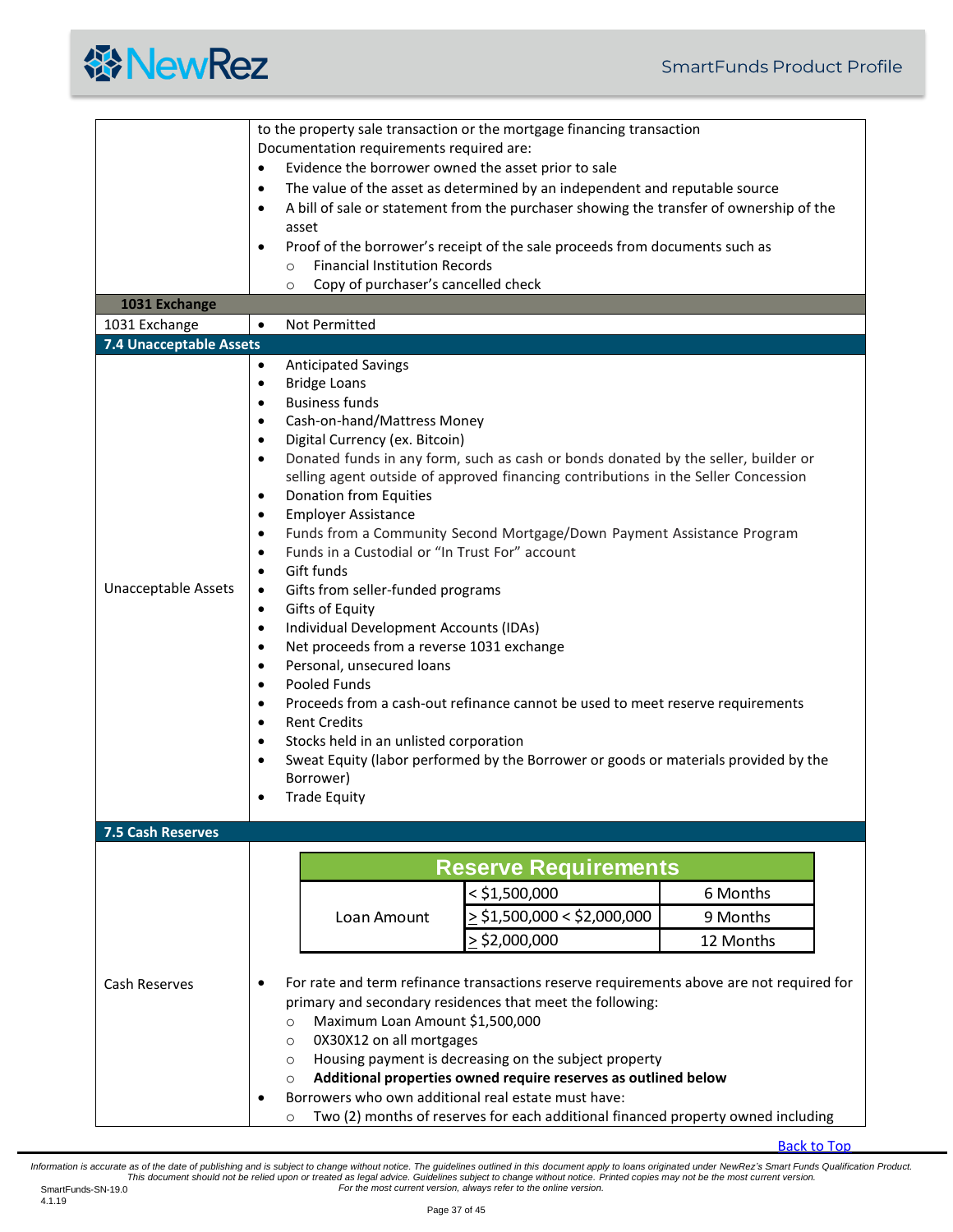<span id="page-37-0"></span>

|                                   | properties that are pending sale and will not be sold prior to the subject transaction                                                                                                                                                                                                                                                                                                                                                                                                                                                                                                                                                                                                                                                                                                                                                                                                                                                                                                                                                                                                                                                                                                                                                                                                                                                                        |
|-----------------------------------|---------------------------------------------------------------------------------------------------------------------------------------------------------------------------------------------------------------------------------------------------------------------------------------------------------------------------------------------------------------------------------------------------------------------------------------------------------------------------------------------------------------------------------------------------------------------------------------------------------------------------------------------------------------------------------------------------------------------------------------------------------------------------------------------------------------------------------------------------------------------------------------------------------------------------------------------------------------------------------------------------------------------------------------------------------------------------------------------------------------------------------------------------------------------------------------------------------------------------------------------------------------------------------------------------------------------------------------------------------------|
|                                   | closing.                                                                                                                                                                                                                                                                                                                                                                                                                                                                                                                                                                                                                                                                                                                                                                                                                                                                                                                                                                                                                                                                                                                                                                                                                                                                                                                                                      |
|                                   | The PITIA is based on each individual property's respective PITIA.<br>$\circ$                                                                                                                                                                                                                                                                                                                                                                                                                                                                                                                                                                                                                                                                                                                                                                                                                                                                                                                                                                                                                                                                                                                                                                                                                                                                                 |
| 7.6 Sales & Financing Concessions |                                                                                                                                                                                                                                                                                                                                                                                                                                                                                                                                                                                                                                                                                                                                                                                                                                                                                                                                                                                                                                                                                                                                                                                                                                                                                                                                                               |
|                                   | For purposes of determining the impact of costs paid by the seller of the subject property, or<br>an interested third party, distinctions are made between financing concessions and sales<br>concessions.                                                                                                                                                                                                                                                                                                                                                                                                                                                                                                                                                                                                                                                                                                                                                                                                                                                                                                                                                                                                                                                                                                                                                    |
|                                   | Financing Concessions (Seller or Other Interested Party Paid Closing Costs)<br>Financing concessions are considered to be funds originating from an interested party to pay<br>closing costs on a purchase transaction. Allowable financing concessions include any of the<br>following:<br>Permanent reductions in the interest rate on the mortgage loan;<br>٠<br>Contributions related to the mortgage loan financing charges that traditionally would be<br>$\bullet$<br>paid by the Borrower, including but not limited to the payment of discount points, loan<br>fees, commitment fees and/or origination fees, property taxes, and insurance escrows; or<br>Payment of the cost of other items traditionally paid by the Borrower, such as application<br>٠<br>fees, appraisal fees, transfer taxes, tax stamps, attorney fees, surveys, non-recurring<br>closing costs and title insurance.<br><b>Sales Concessions or Property Inducements</b><br>Sales Concessions are IPCs that take the form of non-realty items. They include:<br>٠<br>Cash<br>$\circ$<br>Furniture<br>$\circ$<br>Automobiles<br>$\circ$<br>Decorator allowances<br>$\circ$<br>Moving costs<br>$\circ$                                                                                                                                                                          |
|                                   | Other giveaways<br>$\circ$<br>Financing concessions that exceed NewRez limits                                                                                                                                                                                                                                                                                                                                                                                                                                                                                                                                                                                                                                                                                                                                                                                                                                                                                                                                                                                                                                                                                                                                                                                                                                                                                 |
| Sales & Financing                 | $\circ$                                                                                                                                                                                                                                                                                                                                                                                                                                                                                                                                                                                                                                                                                                                                                                                                                                                                                                                                                                                                                                                                                                                                                                                                                                                                                                                                                       |
| Concessions                       | The value of any sales concession must be deducted from the sales price or appraised value<br>when calculating the LTV and CLTV ratios for underwriting and eligibility purposes.<br><b>Reviewing Concessions</b><br>Interested Party Contributions (IPCs) are not permitted to be used to make the<br>$\bullet$<br>borrowers down payment, meet financial reserve requirements, or meet minimum<br>borrower contribution requirements<br>Ensure that any and all IPCs are identified and taken into consideration<br>Provide the appraiser with all appropriate financing data and IPCs for the subject<br>٠<br>property granted by anyone associated with the transaction<br>Ensure that the property value is adequately supported<br>$\bullet$<br>Ensure that the LTV/CLTV after any IPCs are taken into consideration remain within<br>$\bullet$<br>stated eligibility limits<br>Scrutinize all loan and sales contract documents (the sales contract, the GFE, the 1003,<br>$\bullet$<br>the appraisal report, the Settlement Statement/Closing Disclosure etc.)<br>Ensure that all elements of the Settlement Statement/Closing Disclosure were taken<br>$\bullet$<br>into consideration during the underwriting process<br>Ensure that fees and expenses are consistent between all documents. Analyze and<br>$\bullet$<br>resolve any discrepancies. |
|                                   | <b>Ineligible Concessions</b>                                                                                                                                                                                                                                                                                                                                                                                                                                                                                                                                                                                                                                                                                                                                                                                                                                                                                                                                                                                                                                                                                                                                                                                                                                                                                                                                 |
|                                   | <b>Undisclosed IPCs</b>                                                                                                                                                                                                                                                                                                                                                                                                                                                                                                                                                                                                                                                                                                                                                                                                                                                                                                                                                                                                                                                                                                                                                                                                                                                                                                                                       |
|                                   | $\bullet$<br>Examples of these types of contributions include but are not limited to:<br>$\circ$<br>Moving expenses<br>٠                                                                                                                                                                                                                                                                                                                                                                                                                                                                                                                                                                                                                                                                                                                                                                                                                                                                                                                                                                                                                                                                                                                                                                                                                                      |
|                                   | Payment of various fees on the borrowers behalf<br>٠                                                                                                                                                                                                                                                                                                                                                                                                                                                                                                                                                                                                                                                                                                                                                                                                                                                                                                                                                                                                                                                                                                                                                                                                                                                                                                          |
|                                   | Silent second mortgages held by the property seller<br>٠<br>Other contributions that are given to the borrower outside of closing and are<br>٠                                                                                                                                                                                                                                                                                                                                                                                                                                                                                                                                                                                                                                                                                                                                                                                                                                                                                                                                                                                                                                                                                                                                                                                                                |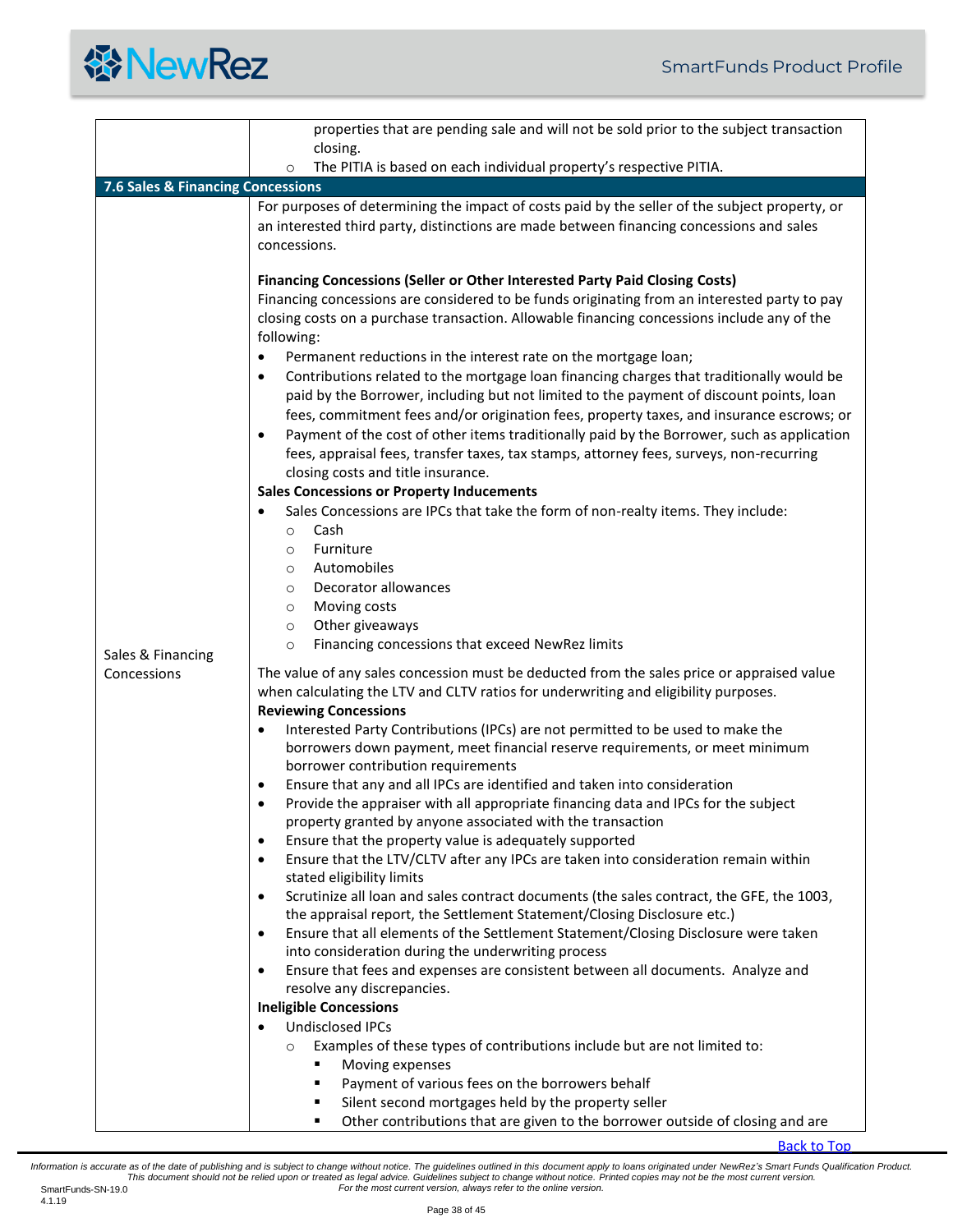

<span id="page-38-4"></span><span id="page-38-3"></span><span id="page-38-2"></span><span id="page-38-1"></span><span id="page-38-0"></span>

| 7.7 Interested Party Contribution Limits     | $\bullet$<br>$\circ$                                                                                                                                                                                                                                                                                                                                                                                                                                                                   | not disclosed on the Settlement Statement/Closing Disclosure<br>Temporary Interest Rate Buy-down<br><b>Payment Abatements</b><br>The payment of HOA fees is not considered abatement unless the payments<br>extend for more than 12 months. The payment of HOA fees for 12 months or less is<br>considered an interested party contribution.                                                                                                                                                                                                                                                                                                                       |                |                    |  |
|----------------------------------------------|----------------------------------------------------------------------------------------------------------------------------------------------------------------------------------------------------------------------------------------------------------------------------------------------------------------------------------------------------------------------------------------------------------------------------------------------------------------------------------------|--------------------------------------------------------------------------------------------------------------------------------------------------------------------------------------------------------------------------------------------------------------------------------------------------------------------------------------------------------------------------------------------------------------------------------------------------------------------------------------------------------------------------------------------------------------------------------------------------------------------------------------------------------------------|----------------|--------------------|--|
|                                              |                                                                                                                                                                                                                                                                                                                                                                                                                                                                                        |                                                                                                                                                                                                                                                                                                                                                                                                                                                                                                                                                                                                                                                                    |                |                    |  |
|                                              | Interested party contributions (IPCs) are costs that are normally the responsibility of the<br>property purchaser that are paid directly or indirectly by someone else who has a financial<br>interest in, or can influence the terms and the sale or transfer of, the subject property.                                                                                                                                                                                               |                                                                                                                                                                                                                                                                                                                                                                                                                                                                                                                                                                                                                                                                    |                |                    |  |
| <b>IPC Limits</b>                            | Interested parties include, but are not limited to, the property seller, the builder/developer,<br>the real estate agent or broker, or an affiliate who may benefit from the sale of the property<br>and/or the sale of the property at the highest price possible. A lender or employer is not<br>considered an interested party to a sales transaction unless it is the property seller or is<br>affiliated with the property seller or another interested party to the transaction. |                                                                                                                                                                                                                                                                                                                                                                                                                                                                                                                                                                                                                                                                    |                |                    |  |
|                                              | <b>IPC Limits</b>                                                                                                                                                                                                                                                                                                                                                                                                                                                                      |                                                                                                                                                                                                                                                                                                                                                                                                                                                                                                                                                                                                                                                                    |                |                    |  |
|                                              |                                                                                                                                                                                                                                                                                                                                                                                                                                                                                        | <b>Occupancy</b>                                                                                                                                                                                                                                                                                                                                                                                                                                                                                                                                                                                                                                                   | LTV/CLTV/HCLTV | <b>Maximum IPC</b> |  |
|                                              |                                                                                                                                                                                                                                                                                                                                                                                                                                                                                        | Primary residence or Second                                                                                                                                                                                                                                                                                                                                                                                                                                                                                                                                                                                                                                        | 75.0% - 90%    | 6%                 |  |
|                                              |                                                                                                                                                                                                                                                                                                                                                                                                                                                                                        | Home                                                                                                                                                                                                                                                                                                                                                                                                                                                                                                                                                                                                                                                               | 75% or less    | 9%                 |  |
| <b>Section 8: Program Details</b>            |                                                                                                                                                                                                                                                                                                                                                                                                                                                                                        |                                                                                                                                                                                                                                                                                                                                                                                                                                                                                                                                                                                                                                                                    |                |                    |  |
| 8.1 Age of Documentation                     |                                                                                                                                                                                                                                                                                                                                                                                                                                                                                        |                                                                                                                                                                                                                                                                                                                                                                                                                                                                                                                                                                                                                                                                    |                |                    |  |
| Age of<br>Documentation                      | Credit Report - Not to exceed 90 days old on the date the Note is signed<br>Income - Oldest document not to exceed 90 days old on the date the Note is signed<br>Assets - Oldest document not to exceed 90 days old on the date the Note is signed<br>Appraisals - Not to exceed 120 days old on the date the Note is signed; appraisal updates are<br>not permitted                                                                                                                   |                                                                                                                                                                                                                                                                                                                                                                                                                                                                                                                                                                                                                                                                    |                |                    |  |
| <b>8.2 Electronic Signatures</b>             |                                                                                                                                                                                                                                                                                                                                                                                                                                                                                        |                                                                                                                                                                                                                                                                                                                                                                                                                                                                                                                                                                                                                                                                    |                |                    |  |
| <b>Electronic Signatures</b>                 | Note<br>$\bullet$<br>$\bullet$<br>٠<br>$\bullet$<br>provided.                                                                                                                                                                                                                                                                                                                                                                                                                          | When signatures are required on initial disclosures and/or closing documents,<br>NewRez allows the use of electronic signatures in most cases. However, NewRez always<br>requires wet signatures on the following documents:<br>Note Riders (if applicable)<br>Deed of Trust/Mortgage<br>Deed of Trust/Mortgage Riders (if applicable)<br>Notice of Right to Cancel<br>Any other transaction related documents that require a Notary acknowledgement or will<br>be recorded; e.g. Patriot Act, Power of Attorney, State Specific Documents such as Texas<br>50(a)(6) loans<br>When electronic signatures are used the appropriate, e-Consent documentation must be |                |                    |  |
| 8.3 Escrow Holdbacks and Repair Requirements |                                                                                                                                                                                                                                                                                                                                                                                                                                                                                        |                                                                                                                                                                                                                                                                                                                                                                                                                                                                                                                                                                                                                                                                    |                |                    |  |
| <b>Escrow Holdbacks</b>                      | $\bullet$<br>$\bullet$<br>$\circ$<br>$\bullet$<br>٠                                                                                                                                                                                                                                                                                                                                                                                                                                    | Escrow holdbacks are allowed for weather related repairs on purchase transactions only.<br>Renovations are limited to cosmetic only; it cannot affect the safety, soundness, or structural<br>integrity of the property<br>Maximum \$5,000 repair limit<br>Escrow withhold amount must be at least 1.5 times the cost of repairs<br>Example: \$5,000 repairs x $1.5 = $7,500$ total escrow withhold amount<br>Repairs must be completed within 60 days of the closing date<br>The subject property may be appraised 'as is' or 'subject to repairs'; but the property<br>condition must be in average condition or better.                                         |                |                    |  |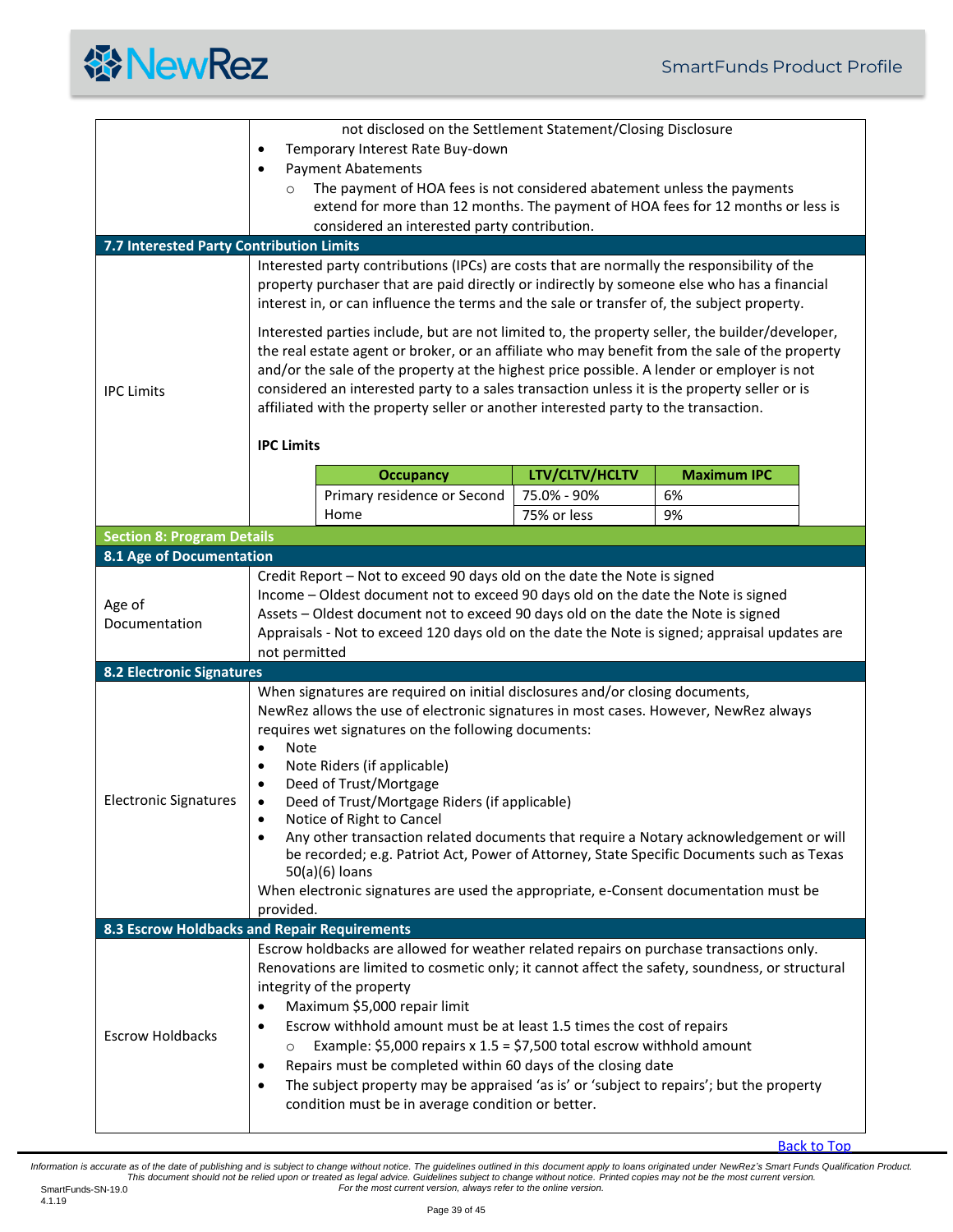

<span id="page-39-3"></span><span id="page-39-2"></span><span id="page-39-1"></span><span id="page-39-0"></span>

| <b>8.4 Escrow Waivers</b>         |                                                                                                                                                                                                                                                                                                                                                                                                                                                                                                                                                                                                                                                                                                                                                                                                                                                                                                                                                                                                                                                                        |
|-----------------------------------|------------------------------------------------------------------------------------------------------------------------------------------------------------------------------------------------------------------------------------------------------------------------------------------------------------------------------------------------------------------------------------------------------------------------------------------------------------------------------------------------------------------------------------------------------------------------------------------------------------------------------------------------------------------------------------------------------------------------------------------------------------------------------------------------------------------------------------------------------------------------------------------------------------------------------------------------------------------------------------------------------------------------------------------------------------------------|
| <b>Escrow Waivers</b>             | Escrow waivers are permitted when the LTV is less than or equal to 80% or applicable<br>$\bullet$<br>state law permits.<br>Escrow waivers are not permitted if the transaction is a higher priced mortgage loan<br>$\bullet$<br>(HPML) and requires a minimum 5 year escrow period per Federal Regulations<br>Flood insurance escrow waiver is not permitted if the property is subject to flood<br>$\bullet$<br>insurance requirements. Exceptions will not be made                                                                                                                                                                                                                                                                                                                                                                                                                                                                                                                                                                                                   |
| <b>8.5 Exception Process</b>      |                                                                                                                                                                                                                                                                                                                                                                                                                                                                                                                                                                                                                                                                                                                                                                                                                                                                                                                                                                                                                                                                        |
| <b>Exception Process</b>          | Loans that do not fully comply with documented guidelines, policies, or procedures are known<br>as "exceptions".<br>Exceptions may be granted with the presence of strong compensating factors to mitigate<br>$\bullet$<br>any additional performance risks.<br>Exceptions must be submitted through the loan file's underwriter to be reviewed and<br>$\bullet$<br>approved by an eligible designated member of the NewRez leadership team. Exceptions<br>may require special pricing, as determined on a case-by-case basis.                                                                                                                                                                                                                                                                                                                                                                                                                                                                                                                                         |
| <b>8.6 Excluded Parties Lists</b> |                                                                                                                                                                                                                                                                                                                                                                                                                                                                                                                                                                                                                                                                                                                                                                                                                                                                                                                                                                                                                                                                        |
| <b>Excluded Parties Lists</b>     | All parties involved in each transaction are screened for inclusion on various lists, including<br>without limitation:<br>Freddie Mac's Exclusionary List;<br>$\bullet$<br><b>GSA List of Excluded Parties</b><br>$\bullet$<br>Office of Foreign Asset Control (OFAC);<br>$\bullet$<br>Any prior-approved buyer's internal exclusionary list<br>٠<br>If a match is determined, the loan may be ineligible.<br>All name variations found throughout the loan file must be run when performing the searches.<br>This requirement includes:<br><b>Borrowers</b><br>$\bullet$<br>Seller<br>$\bullet$<br><b>Builder</b><br>$\bullet$<br>Third Party Originator (Broker/Correspondent)<br>$\bullet$<br>Third Party Originator's Loan Officer<br>$\bullet$<br>Listing Agent & Listing Company<br>$\bullet$<br>Selling Agent & Selling Company<br>$\bullet$<br><b>Title Agent</b><br><b>Title Company</b><br><b>Closing Attorney</b><br>Appraiser and Appraisal Company                                                                                                        |
| 8.7 Flood Insurance               |                                                                                                                                                                                                                                                                                                                                                                                                                                                                                                                                                                                                                                                                                                                                                                                                                                                                                                                                                                                                                                                                        |
| Flood Insurance                   | Flood insurance is required for any property located within any area designated by the Federal<br>Emergency Management Agency (FEMA) as an Area of Special Flood Hazard. Such area is<br>typically denoted as Flood Zone A or Zone V (coastal areas). Properties in Flood Zone A or V<br>must be located in a community which participates in the FEMA program to be eligible for<br>financing. Life of the loan coverage monitoring is required.<br><b>Flood Certificate</b><br>Determination whether a subject property is in a flood zone must be established by a Flood<br>Certificate provided by the Federal Emergency Management Agency (FEMA). In addition, the<br>appraisal report should accurately reflect the flood zone.<br><b>Coverage and Deductibles</b><br>If the subject property is located in a Special Flood Hazard Area, flood insurance is required.<br>The amount of flood insurance must be at least equal to the lesser of 100% of the insurable<br>value of the facilities or the maximum coverage available under the appropriate National |

[Back to Top](#page-0-0)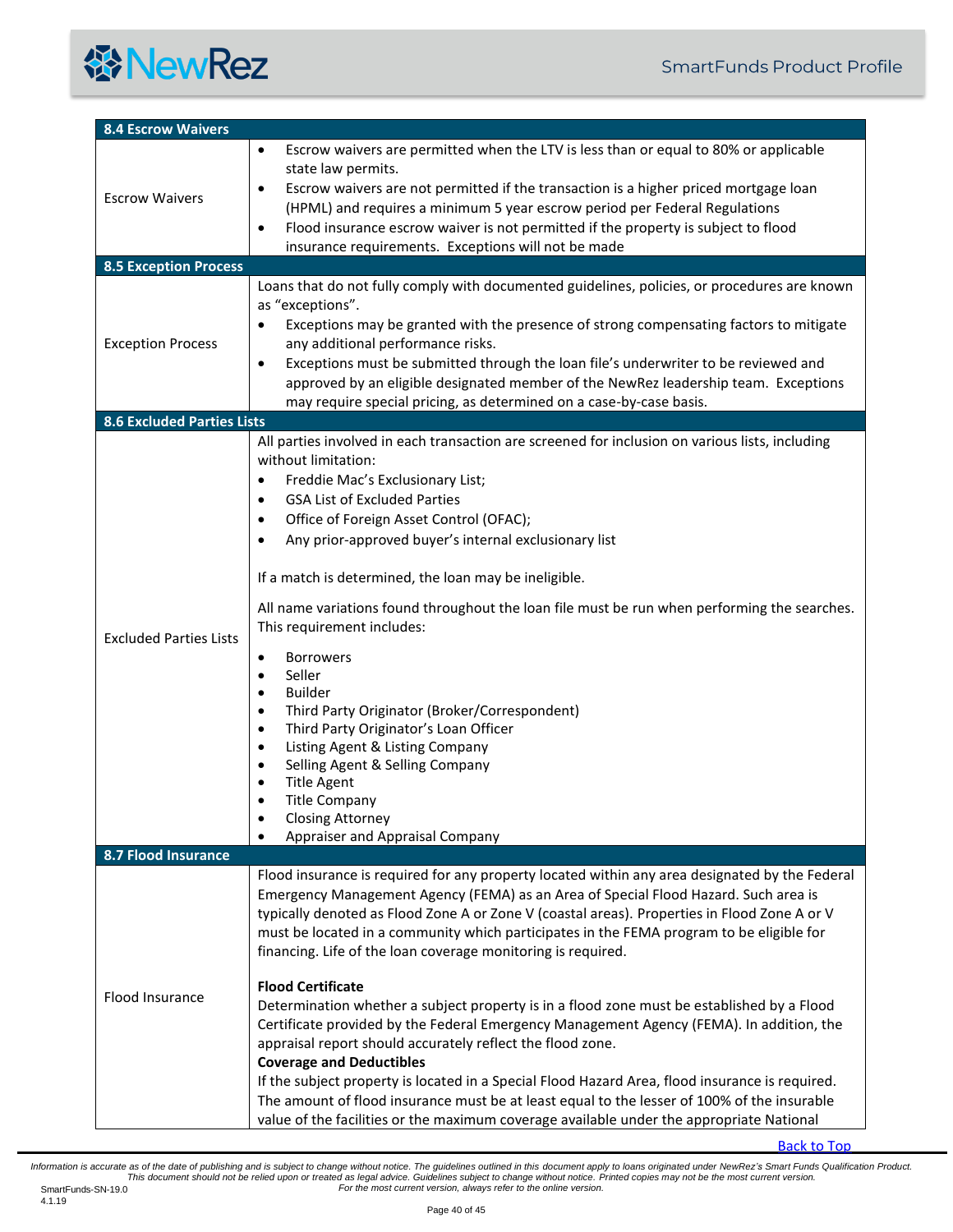<span id="page-40-0"></span>

|                             | Flood Insurance Administration program. For condominium projects, the homeowners<br>association should provide a project blanket policy with coverage for the building in which the<br>unit is located. Coverage must be the lesser of 100% of the replacement cost of the building in<br>which the unit is located, including all the common elements and property, or the maximum<br>coverage available under the National Flood Insurance Administration Program times the<br>number of units in the building. If flood insurance is not carried by the Condo Association or is<br>insufficient coverage the property is ineligible.<br>Other requirements:                                                                                                                                                                                                                                                                                                                                                                                                                                                                                                                                                                                                                                                                                                                                                                                                                                                                                                                                                                                                                   |
|-----------------------------|----------------------------------------------------------------------------------------------------------------------------------------------------------------------------------------------------------------------------------------------------------------------------------------------------------------------------------------------------------------------------------------------------------------------------------------------------------------------------------------------------------------------------------------------------------------------------------------------------------------------------------------------------------------------------------------------------------------------------------------------------------------------------------------------------------------------------------------------------------------------------------------------------------------------------------------------------------------------------------------------------------------------------------------------------------------------------------------------------------------------------------------------------------------------------------------------------------------------------------------------------------------------------------------------------------------------------------------------------------------------------------------------------------------------------------------------------------------------------------------------------------------------------------------------------------------------------------------------------------------------------------------------------------------------------------|
|                             | The flood insurance policy must contain NewRez's Mortgagee Clause<br>$\bullet$<br>Deductibles permitted up to the maximum deductible available under the National Flood<br>$\bullet$<br>Insurance Program (NFIP);<br>The Borrower name and the subject property must be on the flood insurance application<br>$\bullet$<br>or binder;<br>Evidence of coverage must be provided at closing; and<br>$\bullet$<br>The insurance must be maintained throughout the duration of the loan. The flood<br>$\bullet$<br>insurance requirement may be waived if:<br>The subject property improvements are not in the area of Special Flood Hazard, even<br>$\circ$<br>though part of the land is in Flood Zone A or V; or<br>The Borrower obtains a letter from FEMA stating that its maps have been amended<br>$\circ$<br>such that the subject property is no longer in an area of Special Flood Hazard. The<br>appraisal report should accurately reflect the flood zone.                                                                                                                                                                                                                                                                                                                                                                                                                                                                                                                                                                                                                                                                                                               |
|                             | Flood insurance must be escrowed. Exceptions are not permitted.<br>٠                                                                                                                                                                                                                                                                                                                                                                                                                                                                                                                                                                                                                                                                                                                                                                                                                                                                                                                                                                                                                                                                                                                                                                                                                                                                                                                                                                                                                                                                                                                                                                                                             |
| <b>8.8 Hazard Insurance</b> |                                                                                                                                                                                                                                                                                                                                                                                                                                                                                                                                                                                                                                                                                                                                                                                                                                                                                                                                                                                                                                                                                                                                                                                                                                                                                                                                                                                                                                                                                                                                                                                                                                                                                  |
| <b>Hazard Insurance</b>     | The subject property must be protected (including when vacant) against loss or damage from<br>fire and other perils within the standard extended coverage. The coverage amount should not<br>be less than the insurable value of the improvements. If such insurable value cannot easily be<br>determined, then the coverage amount should be at least equal to the actual unpaid balance<br>of the loan(s) secured by the property, or the insurer must indicate guaranteed replacement<br>cost coverage. However, the terms of the coverage amount must fully compensate for any<br>damage or loss on a replacement cost basis. In addition, homeowners insurance must meet<br>the following requirements:<br>Deductibles may not exceed 5% of the face amount of the insurance policy.<br>$\bullet$<br>The policy must contain the Borrower's name and the full address of the subject property<br>٠<br>The policy must be in effect at closing.<br>$\bullet$<br>The loan file must evidence the existence of homeowners insurance for the subject<br>$\bullet$<br>property. Acceptable proof would be front and back copy of canceled check, the<br>Settlement Statement/Closing Disclosure showing payment and receipt for payment of<br>the premium, the insurance binder or the insurance policy.<br>In those states that require lenders to accept an insurance binder, the original policy must<br>$\bullet$<br>be received within 30 days after the date of the application.<br>Hazard insurance policies may include optional coverage(s) which are acceptable, but are not<br>required. For example, a "homeowners" or "package" policy is acceptable as long as the |
|                             | Borrower is not obligated to renew any part of the coverage that exceeds the required<br>coverage.<br>Project Insurance Requirements: Required Coverage for PUDs and Condos<br>Most condominium projects have master or blanket policies that address the insurance<br>requirements for each unit. Each loan file must contain a copy of the blanket policy as well as<br>a copy of the Evidence of Insurance that specifies the individual unit. Blanket policies may not<br>permit:<br>A blanket policy covering multiple unaffiliated condo associations or projects OR<br>$\bullet$                                                                                                                                                                                                                                                                                                                                                                                                                                                                                                                                                                                                                                                                                                                                                                                                                                                                                                                                                                                                                                                                                          |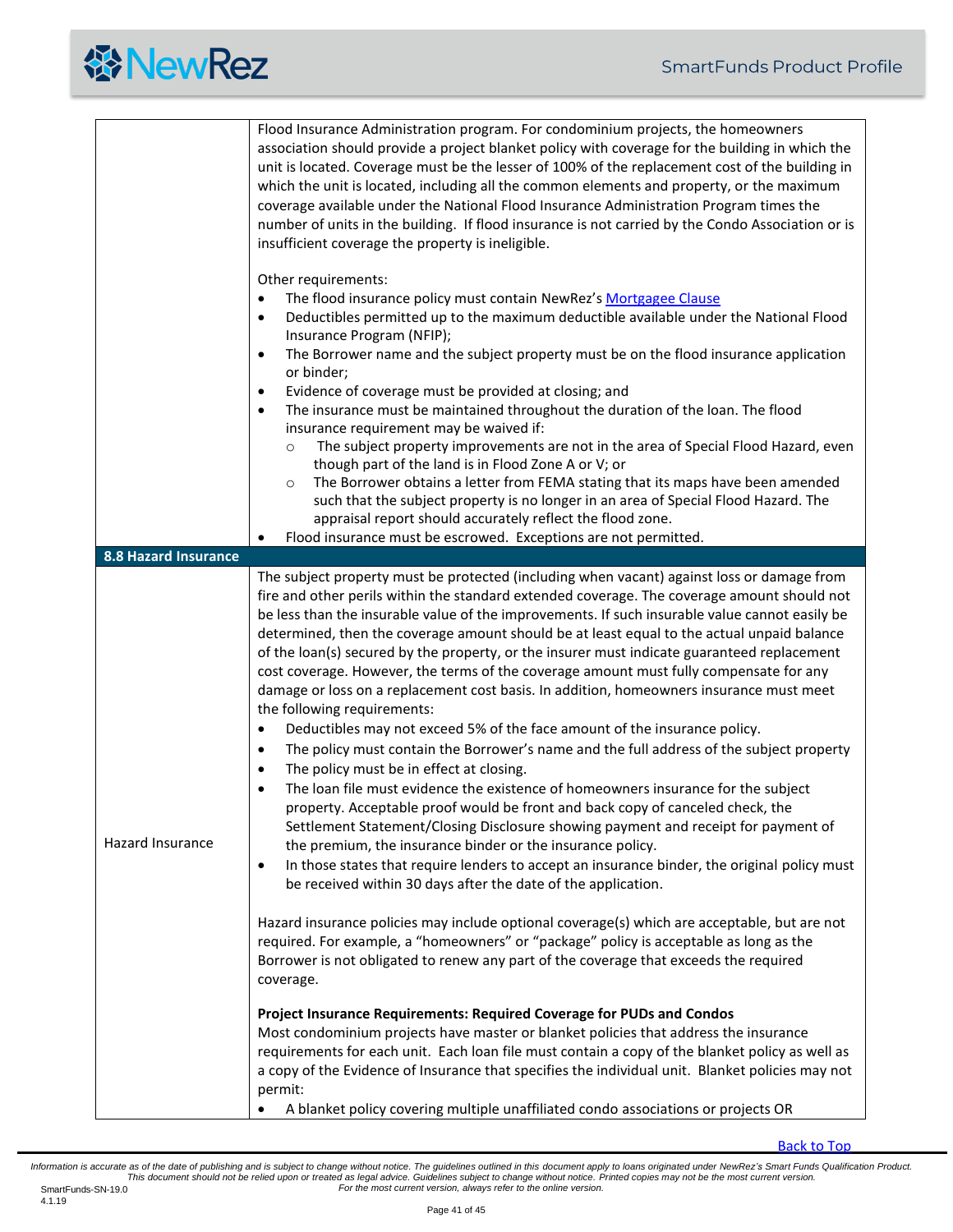|                        |                                                                                                                                                                                                                                                                                                                                                                                                                                                                                                                                          | Self-insurance arrangements in which the HOA is self-insured or has banded together with<br>unaffiliated associations to self-insure the general and limited common elements of<br>various associations.                                                                                                                                                                                                                                                                                                                                                                                                                                                                                                                    |  |  |  |
|------------------------|------------------------------------------------------------------------------------------------------------------------------------------------------------------------------------------------------------------------------------------------------------------------------------------------------------------------------------------------------------------------------------------------------------------------------------------------------------------------------------------------------------------------------------------|-----------------------------------------------------------------------------------------------------------------------------------------------------------------------------------------------------------------------------------------------------------------------------------------------------------------------------------------------------------------------------------------------------------------------------------------------------------------------------------------------------------------------------------------------------------------------------------------------------------------------------------------------------------------------------------------------------------------------------|--|--|--|
|                        | For policies covering the common elements in a PUD project and for policies covering<br>condominium or co-op projects, the maximum deductible amount must be no greater than 5%<br>of the face amount of the policy. For blanket insurance policies that cover both the individual<br>units and the common elements, the maximum deductible amount related to the individual<br>unit should be no greater than 5% of the replacement value of the unit.                                                                                  |                                                                                                                                                                                                                                                                                                                                                                                                                                                                                                                                                                                                                                                                                                                             |  |  |  |
|                        | $\bullet$<br>$\bullet$                                                                                                                                                                                                                                                                                                                                                                                                                                                                                                                   | Most units in PUD projects are insured as individual residences; therefore their insurance<br>requirements are similar to those for single-family residences. However, if a project covers<br>individual units with a master policy, the master policy is acceptable.<br><b>Special Endorsements</b><br>The requirements for endorsements for PUD and condo projects are as follows:<br>Inflation Guard Endorsement, when it can be obtained,<br>Building Ordinance or Law Endorsement, if the enforcement of any building, zoning, or<br>land- use law results in loss or damage, increased cost of repairs or reconstruction, or<br>additional demolition and removal costs. (The endorsement must provide for contingent |  |  |  |
|                        | $\bullet$<br>coverage.                                                                                                                                                                                                                                                                                                                                                                                                                                                                                                                   | liability from the operation of building laws, demolition costs, and increased costs of<br>reconstruction.), and<br>Steam Boiler and Machinery Coverage Endorsement, if the project has central heating or<br>cooling. (This endorsement should provide for the insurer's minimum liability per accident<br>to at least equal the lesser of \$2 million or the insurable value of the building(s) housing<br>the boiler or machinery.) In lieu of obtaining this as an endorsement to the commercial<br>package policy, the project may purchase separate stand-alone boiler and machinery                                                                                                                                  |  |  |  |
|                        | <b>Special Endorsements for Condo Projects Only</b><br>A Special Condo Endorsement is required if the policy doesn't provide that:<br>Any Insurance Trust Agreement is recognized and the right of subrogation against unit<br>owners is waived.<br>The insurance is not prejudiced by any acts or omissions of individual unit owners that are<br>$\bullet$<br>not under the control of the homeowners' association.<br>The policy must be primary, even if a unit owner has other insurance that covers the same<br>$\bullet$<br>loss. |                                                                                                                                                                                                                                                                                                                                                                                                                                                                                                                                                                                                                                                                                                                             |  |  |  |
|                        | <b>Loss Payee</b>                                                                                                                                                                                                                                                                                                                                                                                                                                                                                                                        |                                                                                                                                                                                                                                                                                                                                                                                                                                                                                                                                                                                                                                                                                                                             |  |  |  |
|                        | <b>COVERAGE TYPE</b><br><b>Condo Projects</b>                                                                                                                                                                                                                                                                                                                                                                                                                                                                                            | REQUIRED FOR NAME INSURED<br>The policy must show the homeowners' association as the named<br>insured. If the condo's legal documents permit it, the policy can<br>specify an authorized representative of the homeowners'<br>association, including its insurance trustee, as the named insured.<br>The "loss payable" clause should show the homeowners' association<br>or the insurance trustee as a trustee for each unit owner and the<br>holder of each unit's mortgage loan.                                                                                                                                                                                                                                         |  |  |  |
|                        | PUD common areas                                                                                                                                                                                                                                                                                                                                                                                                                                                                                                                         | The policy must show the homeowners' association as the named<br>insured                                                                                                                                                                                                                                                                                                                                                                                                                                                                                                                                                                                                                                                    |  |  |  |
| 8.9 Interest Credit    |                                                                                                                                                                                                                                                                                                                                                                                                                                                                                                                                          |                                                                                                                                                                                                                                                                                                                                                                                                                                                                                                                                                                                                                                                                                                                             |  |  |  |
| <b>Interest Credit</b> |                                                                                                                                                                                                                                                                                                                                                                                                                                                                                                                                          | Permitted up to 5 calendar days into the month                                                                                                                                                                                                                                                                                                                                                                                                                                                                                                                                                                                                                                                                              |  |  |  |
| 8.10 Mortgagee Clause  |                                                                                                                                                                                                                                                                                                                                                                                                                                                                                                                                          |                                                                                                                                                                                                                                                                                                                                                                                                                                                                                                                                                                                                                                                                                                                             |  |  |  |
| Mortgagee Clause       | <b>ISAOA ATIMA</b><br>PO Box 7050<br>Troy, MI 48007-7050                                                                                                                                                                                                                                                                                                                                                                                                                                                                                 | <b>Shellpoint Mortgage Servicing</b>                                                                                                                                                                                                                                                                                                                                                                                                                                                                                                                                                                                                                                                                                        |  |  |  |

<span id="page-41-1"></span><span id="page-41-0"></span>[Back to Top](#page-0-0)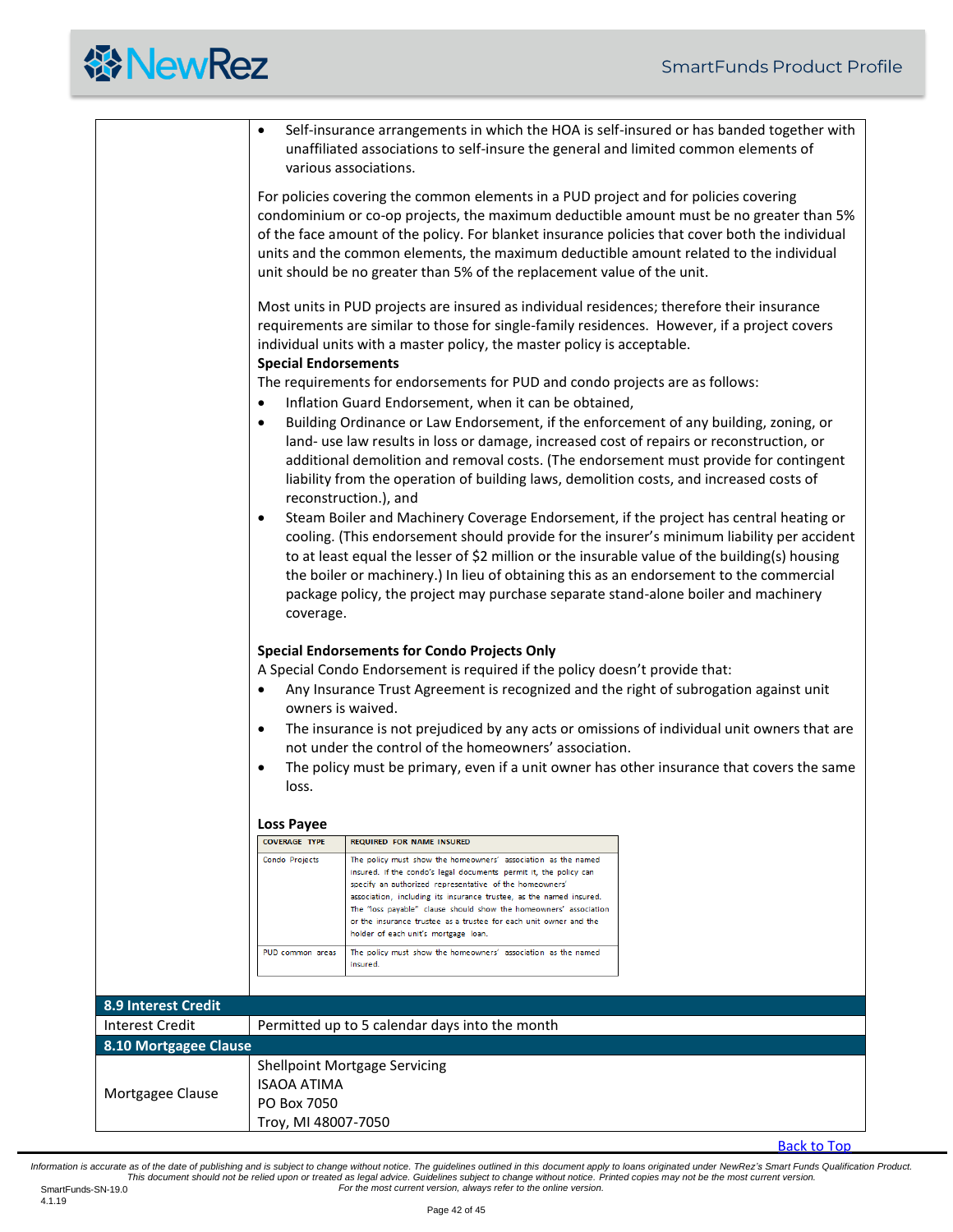<span id="page-42-3"></span><span id="page-42-2"></span><span id="page-42-1"></span><span id="page-42-0"></span>

| 8.11 Mortgage Insurance                      |                                                                                                                                                                                                                                                                                                                                                                                                                                                                                                                                                                                                                                                                                                                                                                                                                                                                                                                                                                                                                                                                                                                                                                                                                                                                                                                                                                                                                                                                                                                                                                                                                                                                                                                                                                    |  |  |
|----------------------------------------------|--------------------------------------------------------------------------------------------------------------------------------------------------------------------------------------------------------------------------------------------------------------------------------------------------------------------------------------------------------------------------------------------------------------------------------------------------------------------------------------------------------------------------------------------------------------------------------------------------------------------------------------------------------------------------------------------------------------------------------------------------------------------------------------------------------------------------------------------------------------------------------------------------------------------------------------------------------------------------------------------------------------------------------------------------------------------------------------------------------------------------------------------------------------------------------------------------------------------------------------------------------------------------------------------------------------------------------------------------------------------------------------------------------------------------------------------------------------------------------------------------------------------------------------------------------------------------------------------------------------------------------------------------------------------------------------------------------------------------------------------------------------------|--|--|
| Mortgage Insurance                           | Not Required                                                                                                                                                                                                                                                                                                                                                                                                                                                                                                                                                                                                                                                                                                                                                                                                                                                                                                                                                                                                                                                                                                                                                                                                                                                                                                                                                                                                                                                                                                                                                                                                                                                                                                                                                       |  |  |
| <b>8.12 Prepayment Penalty</b>               |                                                                                                                                                                                                                                                                                                                                                                                                                                                                                                                                                                                                                                                                                                                                                                                                                                                                                                                                                                                                                                                                                                                                                                                                                                                                                                                                                                                                                                                                                                                                                                                                                                                                                                                                                                    |  |  |
| <b>Prepayment Penalty</b>                    | Not permitted                                                                                                                                                                                                                                                                                                                                                                                                                                                                                                                                                                                                                                                                                                                                                                                                                                                                                                                                                                                                                                                                                                                                                                                                                                                                                                                                                                                                                                                                                                                                                                                                                                                                                                                                                      |  |  |
| 8.13 Process to Add or Remove Borrowers      |                                                                                                                                                                                                                                                                                                                                                                                                                                                                                                                                                                                                                                                                                                                                                                                                                                                                                                                                                                                                                                                                                                                                                                                                                                                                                                                                                                                                                                                                                                                                                                                                                                                                                                                                                                    |  |  |
| Process to Add or<br><b>Remove Borrowers</b> | <b>Adding Borrowers</b><br>Adding a borrower to a loan at any time during the loan process, unless the loan has<br>$\bullet$<br>received an adverse credit decision, is acceptable. When this occurs a new RESPA<br>package will be sent out and cool off period will be 7 days. File should be submitted back<br>to UW for review of additional borrower's information.<br><b>Removing Borrowers</b><br>Removing a borrower from a loan is allowed only in the following scenarios<br>No credit decision has been made on the loan and borrower expresses desire to<br>$\circ$<br>withdraw their name from the application<br>Loan has been approved with both borrowers as submitted and one borrower<br>$\circ$<br>expresses desire to withdraw their name from the application.<br>In both of the above scenarios - Request in writing from borrower should be<br>٠<br>placed in in the file supporting their desire to withdraw their name from the<br>application.<br>Detailed notes should also be placed in the loan file to eliminate any possible<br>٠<br>confusion with the file.<br>Removing a borrower from a loan is NOT allowed in the following scenarios<br>$\bullet$<br>Loan is declined by underwriting<br>$\circ$<br>In this scenario the loan would need to be adversed and a new application would<br>need to be taken with only the 1 borrower.<br>Underwriting should not be issuing loan approvals with any type of condition that<br>$\circ$<br>states 1 borrower needs to be removed. The loan should be declined and have a new<br>application submitted with only the one borrower.<br><b>Exceptions</b><br>Any exceptions to the above rules or scenarios not explained above should be submitted<br>to NewRez Compliance for review |  |  |
| 8.15 Title Insurance                         |                                                                                                                                                                                                                                                                                                                                                                                                                                                                                                                                                                                                                                                                                                                                                                                                                                                                                                                                                                                                                                                                                                                                                                                                                                                                                                                                                                                                                                                                                                                                                                                                                                                                                                                                                                    |  |  |
| Title Insurance                              | Loans must be covered by an American Land Title Association mortgagee title insurance policy<br>or other generally acceptable form of policy or insurance acceptable under the Fannie Mae<br>Selling and Servicing Guides or Freddie Mac Sellers' and Servicers' Guide, issued by a title<br>insurer generally acceptable under the Fannie Mae Selling and Servicing Guides or Freddie<br>Mac Sellers' and Servicers' Guide insuring the Originator, its successors and assigns. The final<br>policy must be paid in full, and valid, binding and in full force and effect with language<br>evidencing the policy is transferable to the lender and its successors or assignees.<br>An opinion of counsel will be accepted in lieu of title insurance in jurisdictions where this<br>practice is considered to be usual and customary.<br>In all instances the following criteria must be met:<br>Preliminary title report must be dated no more than 45 days prior to funding. Gap<br>$\bullet$<br>coverage or an updated title must be provided after such time. Gap coverage provided in<br>written form will be good for an additional 60 days.<br>Preliminary title must indicate that the final title policy will be issued after funding.<br>$\bullet$<br>Coverage to equal loan amount<br>$\bullet$<br>The chain of title will be reviewed for flips as part of the underwriting process<br>$\bullet$<br>Borrower name must be indicated on the title commitment<br>$\bullet$<br>If borrower's marital status appears to be different than on Form 1003, the discrepancy<br>$\bullet$<br>must be addressed<br>Cross reference seller name to purchase agreement<br>$\bullet$                                                                               |  |  |

[Back to Top](#page-0-0)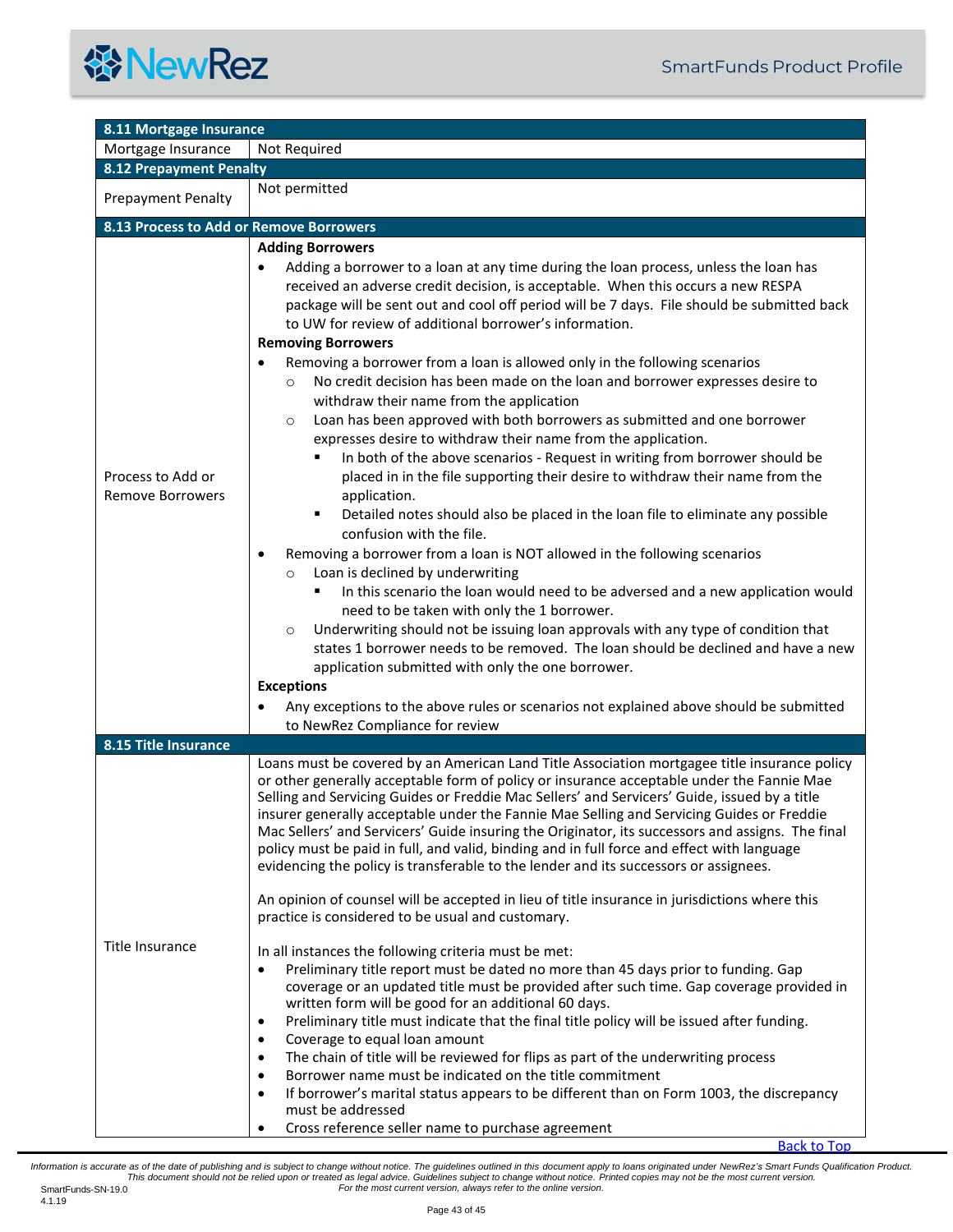<span id="page-43-0"></span>

|                              | Proposed insured must reflect lender's name                                                                                                                                                                                                                                                                                                                                                                                                                                                                                                                                                                                                          |
|------------------------------|------------------------------------------------------------------------------------------------------------------------------------------------------------------------------------------------------------------------------------------------------------------------------------------------------------------------------------------------------------------------------------------------------------------------------------------------------------------------------------------------------------------------------------------------------------------------------------------------------------------------------------------------------|
|                              | <b>Title History Review</b><br>The following information outlines required documentation and/or acceptable sources to<br>satisfactorily verify property ownership for at least 12 months. All files are to contain a 12-<br>month title history from an acceptable source.                                                                                                                                                                                                                                                                                                                                                                           |
|                              | Transfer date, price, and buyer and seller names on any title transfers that occurred within the<br>previous 12 months.                                                                                                                                                                                                                                                                                                                                                                                                                                                                                                                              |
|                              | <b>Acceptable Sources for Title Transfer Verification</b><br>Title commitments, preliminary title, full attorney's title opinion, short form title policy<br>Copies of recorded title transfer deed.<br>$\bullet$                                                                                                                                                                                                                                                                                                                                                                                                                                    |
|                              | Third-party database sources such as Data Quick, SiteX TM, Appintell, History Pro.<br>$\bullet$                                                                                                                                                                                                                                                                                                                                                                                                                                                                                                                                                      |
|                              | NOTE: The appraisal is not an acceptable source to support transfer information. Any<br>requirements to obtain clear title and a clean title policy, such as Statements of Information or<br>copies of Trust Agreements, must be cleared prior to closing. The preliminary policy or title<br>commitment must indicate that the final title policy is to be issued after closing.                                                                                                                                                                                                                                                                    |
|                              | Acceptable Title Exceptions (typically must not have an impact on the customary use,<br>enjoyment, or appraised value or marketability of the subject property)                                                                                                                                                                                                                                                                                                                                                                                                                                                                                      |
|                              | Customary public utility subsurface easements, the location of which is fixed and can be<br>verified. The exercise of rights of easement must not have an impact on the customary<br>use, enjoyment, or appraised value or marketability of the subject property.                                                                                                                                                                                                                                                                                                                                                                                    |
|                              | Above-surface public utility easements that extend along one or more property lines for<br>$\bullet$<br>distribution purposes or along the rear property line for drainage, provided that they do<br>not extend more than 12 feet from the subject property lines and do not interfere with<br>any of the buildings or improvements or with the use of the subject property; restrictions,<br>provided that their violation will not result in the forfeiture or reversion of title or a lien of<br>any kind for damages, or have an adverse effect on the customary use, enjoyment, or<br>appraised value or marketability of the subject property. |
|                              | Mutual easement agreements that establish joint driveways or party walls constructed on<br>$\bullet$<br>the subject property and on an adjoining property, provided all future owners have<br>unlimited and unrestricted use of them.                                                                                                                                                                                                                                                                                                                                                                                                                |
|                              | Encroachments of one (1) foot or less on adjoining property by eaves or other<br>$\bullet$<br>overhanging projections or by driveways provided there is at least a ten (10) foot<br>clearance between the buildings on the subject property and the property line affected by<br>the encroachments.                                                                                                                                                                                                                                                                                                                                                  |
|                              | Encroachments on the subject property by improvements on adjoining property, provided<br>$\bullet$<br>that these encroachments extend one (1) foot or less over the property line of the subject<br>property, have a total area of 50 square feet or less, do not touch any buildings, and do<br>not interfere with the use of any improvements on the subject property or the use of the<br>subject property not occupied by improvements.                                                                                                                                                                                                          |
|                              | Encroachments on adjoining properties by hedges or removable fences.<br>$\bullet$<br>Liens for real estate or ad valorem taxes and assessments not yet due and payable.<br>$\bullet$                                                                                                                                                                                                                                                                                                                                                                                                                                                                 |
|                              | <b>Survey Requirements</b>                                                                                                                                                                                                                                                                                                                                                                                                                                                                                                                                                                                                                           |
|                              | If not insured against loss by title insurance, each loan file must contain a survey. Surveys must<br>be certified, dated, and signed by the licensed civil engineer or registered surveyor performing<br>the survey. The survey must conform to the Fannie Mae Selling and Servicing Guides or<br>Freddie Mac Sellers' and Servicers' Guide.                                                                                                                                                                                                                                                                                                        |
|                              | Surveys are always required on new constructions homes and are reviewed for:<br>Easements, encroachments and possible boundary violations<br>$\bullet$<br>Dwelling location reflected on the survey<br>$\bullet$                                                                                                                                                                                                                                                                                                                                                                                                                                     |
|                              | Unimproved land surveys are not acceptable<br>$\bullet$                                                                                                                                                                                                                                                                                                                                                                                                                                                                                                                                                                                              |
| <b>Section 9: References</b> | An elevation survey to confirm if the property is in a Flood Zone<br>$\bullet$                                                                                                                                                                                                                                                                                                                                                                                                                                                                                                                                                                       |